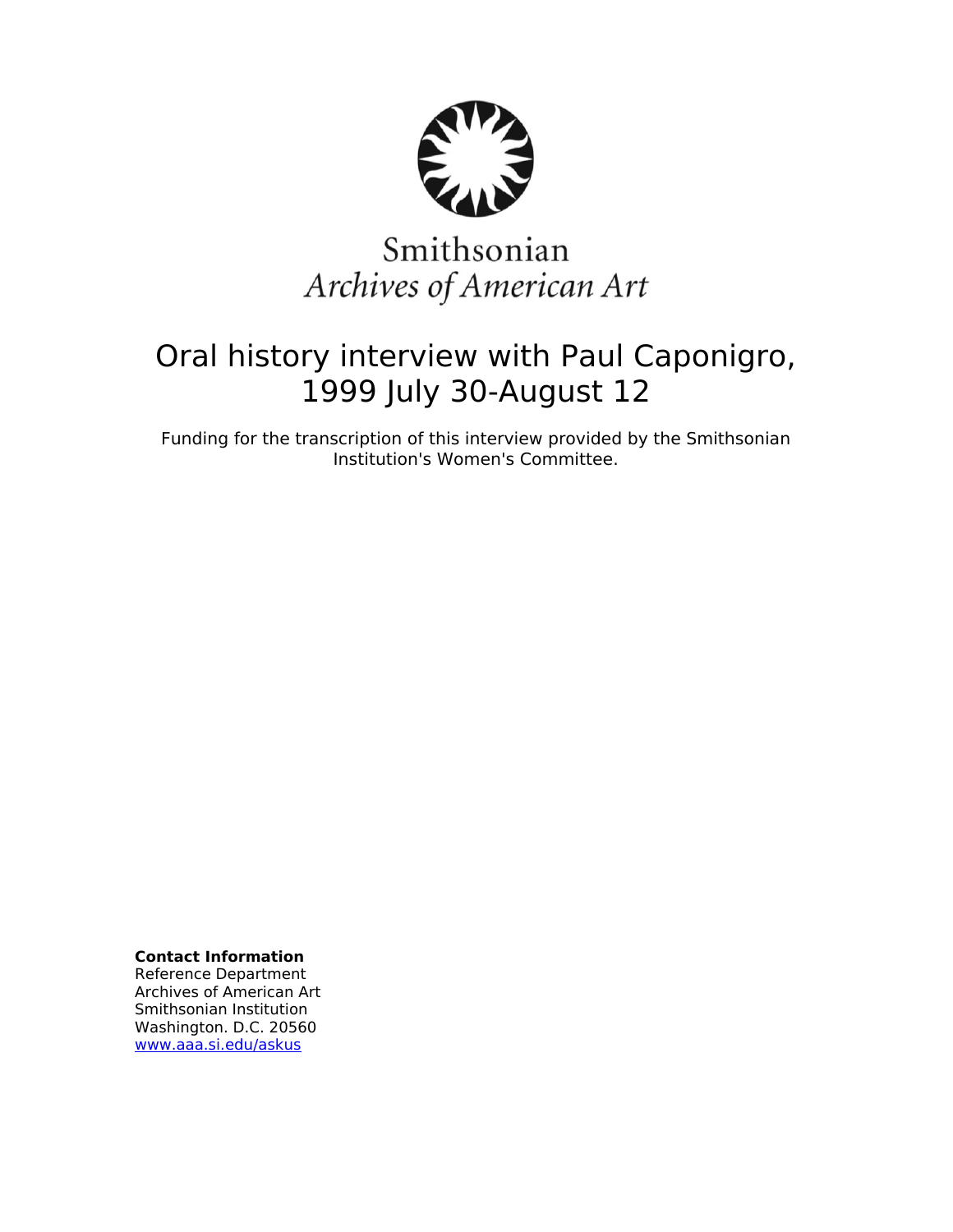# **Transcript**

# **Preface**

The following oral history transcript is the result of a tape-recorded interview with Paul Caponigro on July 30, August 7 & 12, 1999. The interview took place at his home in Cushing, ME, and was conducted by Susan Larsen for the Archives of American Art, Smithsonian Institution. Funding for the transcription of this interview provided by the Smithsoinian Institution's Women's Committee.

The reader should bear in mind that he or she is reading a transcript of spoken, rather than written, prose.

#### **Interview**

SUSAN LARSEN: This is an interview with Mr. Paul Caponigro conducted in Cushing, Maine on July 30, 1999. So I found the essay that you wrote entitled Seasons [Paul Caponigro; Little, Brown and Company, Boston: 1988]. Very interesting, about your development as -

PAUL CAPONIGRO: I thought I ought to write a short history of myself [inaudible].

MS. LARSEN: And when did you write that? On what occasion? Do you remember?

MR. CAPONIGRO: The Seasons book is a Polaroid publication. I was a consultant for Polaroid between 1960 and '67, thereabouts. And they decided in 1980 - well, the date is on the book itself, mid-'80s. Eleanor designed it. Connie Sullivan was in the publications department at Polaroid, and she looked after the publication. So it was mid-'80s that - when they said, you know, we would like to publish your Polaroid pictures, just the Polaroids, the one-of-a-kind single Polaroids that you get-very unique items. And she said, you know, would you like to write the foreword or an afterword? And I decided at that time I would write my own history in condensed form. It pretty much tells where I've been with photography -

MS. LARSEN: It does.

MR. CAPONIGRO: - and how it started. And I think it's a good record in itself.

MS. LARSEN: It is. It's very - it's extremely clear and even-handed, I thought. A lot of personal histories have a different tone to it. It's very special that way.

MR. CAPONIGRO: Even-handed.

MS. LARSEN: Yes. It was - there was feeling to it, but it wasn't all - it wasn't self-involved the way some things are.

MR. CAPONIGRO: Yes. I was interested to see who that character was.

MS. LARSEN: Yes.

MR. CAPONIGRO: It's unclear where's he been? What's he been doing?

MS. LARSEN: Yes. Uh-huh. [Affirmative] And you got a little distance on yourself, and yet it was your voice. It was -

MR. CAPONIGRO: And enough humor to make certain that it wasn't going to be too serious.

MS. LARSEN: Yes.

[Tape stops, restarts]

MS. LARSEN: We'll start again. All right. I think our audio level is okay. So I think we'll start at the beginning, if that's okay. So you were born in -

MR. CAPONIGRO: Is there a beginning?

MS. LARSEN: Well, biologically, anyway, you know.

MR. CAPONIGRO: Oh, okay.

MS. LARSEN: I mean, there's - you were born in 1932. Is that correct?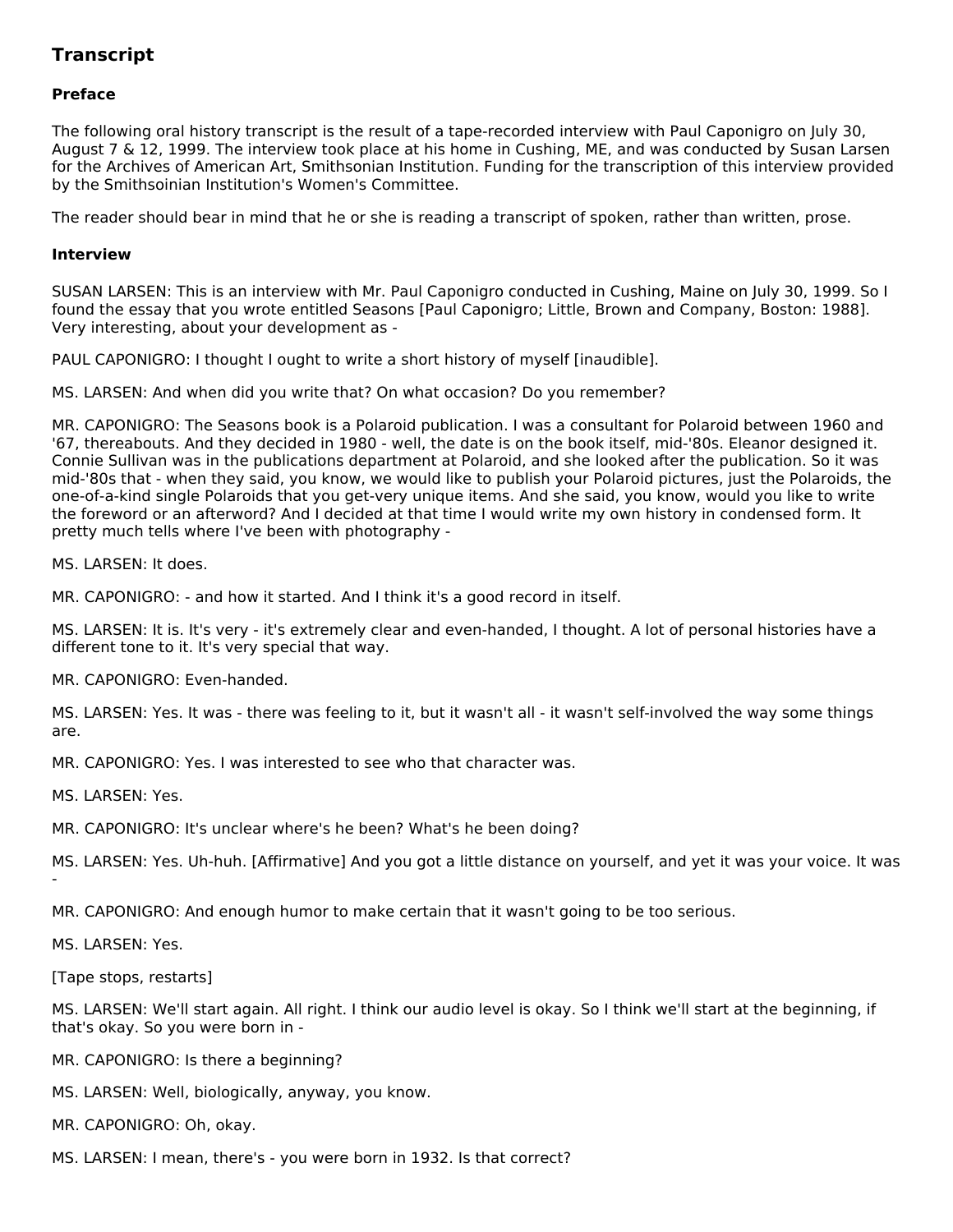MR. CAPONIGRO: December 7 -

MS. LARSEN: Wow.

MR. CAPONIGRO: - 1932, close to midnight. On a dark night arrives a dark baby.

MS. LARSEN: Ah-hah. And your - Caponigro is an Italian name?

MR. CAPONIGRO: Caponigro. My father was born in Salerno, Italy, southern Italy. My mother was born in Sicily, in the town of Canicattini Bagni. They were both brought over by their parents when they were perhaps a year and a half to two, three years old. So they arrived in New York, checked in, and moved to Boston.

MS. LARSEN: Interesting.

MR. CAPONIGRO: So both my parents were raised in Boston and went to approximately the eighth grade. That's when everybody finished their education. So they were educated in the Boston schools, and then left and took jobs.

MS. LARSEN: And they met in Boston?

MR. CAPONIGRO: They met in Boston.

MS. LARSEN: Did they speak Italian in the home?

MR. CAPONIGRO: The only time I heard my parents speak Italian was when the grandparents came to visit, or we visited the grandparents. But typical of that time, they were in process of becoming Americans, and they wanted their children to be American. So we didn't get the benefit of the language. They've always spoke English to us.

MS. LARSEN: Uh-huh. [Affirmative]

MR. CAPONIGRO: And then it was equally confusing because my mother spoke Sicilian with her parents and my father spoke Italian with his parents, and -

MS. LARSEN: So you had two languages going?

MR. CAPONIGRO: It's quite a dialect with the Sicilian.

MS. LARSEN: And were you in a neighborhood that was very Italianate, or were you in a neighborhood that had a lot of different people in it? I don't know Boston, but I gather that there are these ethnic neighborhoods that are -

MR. CAPONIGRO: There were. I was trying to get a picture of it. There were enough other ethnic groups within the Italian group. The real Italian groups would dump off in the North End, and then they would spread out to East Boston. And we were in East Boston. And directly next to East Boston is Revere, and then Everett, and so forth. So the ones that just got off the boat would usually center in the North End, branch out, quite a few into East Boston, and - but then Revere was a totally - on one side of the town was the Jewish section. And on the north side of the town were quite a few Irish. So East Boston was like substantially Italian, but peppered by the Irish and the Jews and other ethnic groups.

MS. LARSEN: So you went to school with lots of different ethnicities?

MR. CAPONIGRO: So there were quite a few different types that we went to school with. I remember most of my teachers were Irish. Not until high school did I actually get an Italian teacher, and I elected to take Italian. She taught me the Italian language.

MS. LARSEN: It's interesting how the Irish figures later in your life, in your photography.

MR. CAPONIGRO: Uh-huh. [Affirmative] Oh, yes. That was easy. I fell in love with a few Colleens in high school, some of the Irish girls. And of course, my grandparents would say, "What's-a matter you no go out-a with Italian girls?"

MS. LARSEN: [Laughs.] But at least they were Catholic.

[They both laugh.]

MR. CAPONIGRO: Well, that was another matter. Church and religion was not a center in our family.

MS. LARSEN: Really?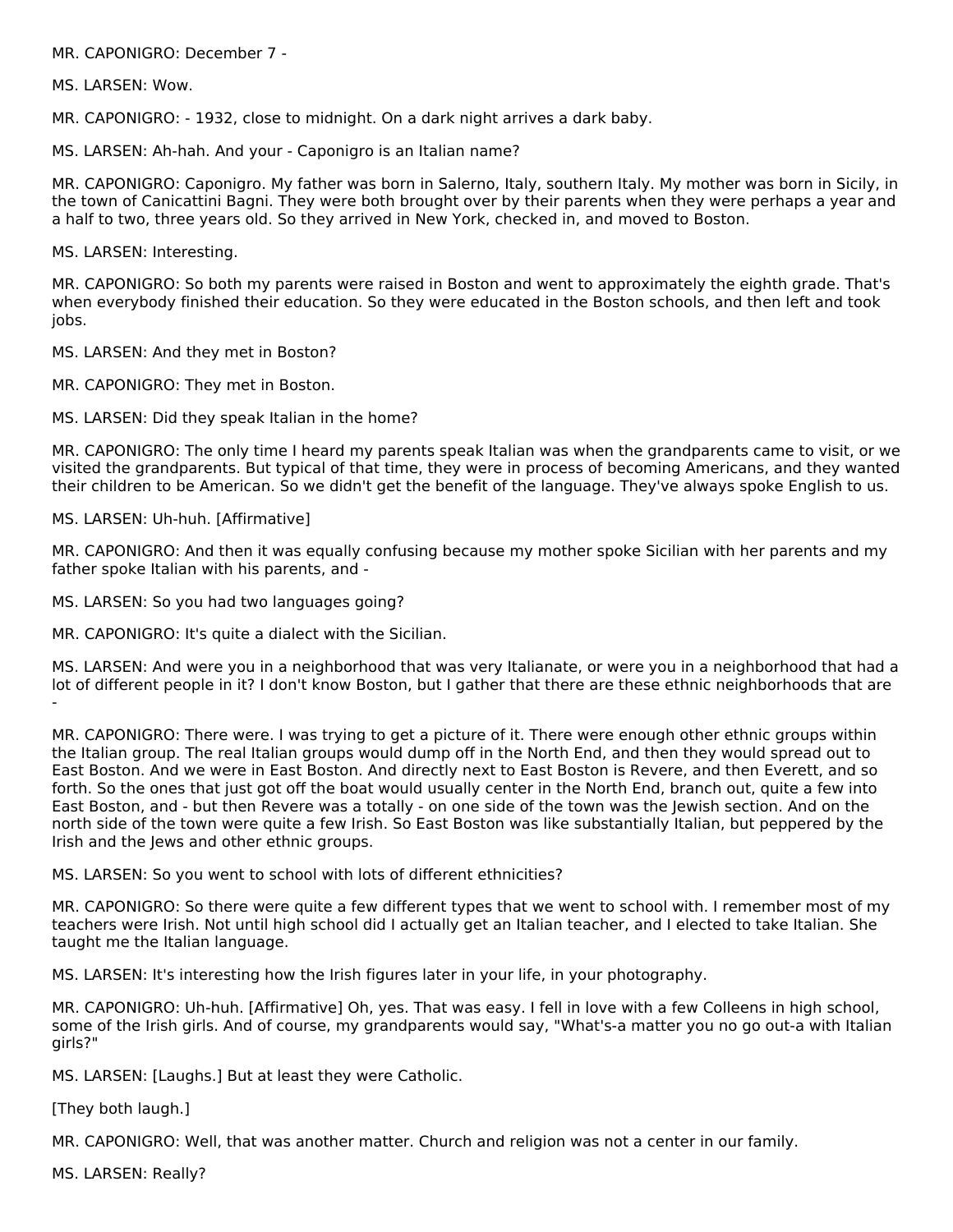MR. CAPONIGRO: Yes. My grandparents took it dutifully. I guess they prayed for everybody.

MS. LARSEN: Right.

MR. CAPONIGRO: But my own parents, mother and father, would send us off to church on a Sunday morning.

MS. LARSEN: Really? Alone?

MR. CAPONIGRO: Yes.

MS. LARSEN: By yourself?

MR. CAPONIGRO: They would hand us some money for the poor box, tell us to light a candle, and they would stay home. So that set the tone, pretty much, how serious should this be taken since they never go. Of course, they were always there for weddings and funerals. Other than that, there really wasn't an interest. My mother had probably guilt feelings about educating us religiously, so she made certain that the children received the first Holy Communion. We did that. Then we weren't asked to do anything, or even go to church, until the age of 12, when it was time for the confirmation.

#### MS. LARSEN: Catechism? Yes.

MR. CAPONIGRO: Then there was this ruffle and flourish and big to-do. I mean, I can't believe she had the nerve to bring us down to the local parish, to the Catholic priest, and announce that these kids hadn't been in church for six, seven years, and they must receive Holy Confirmation.

MS. LARSEN: Did you have to go to classes to learn all this - all the dogma and everything?

MR. CAPONIGRO: Oh, we had every - oh, O'Brien, Father O'Brien, was livid with her and said, I want these boys in my office every afternoon after school until it's time. And he worked with us on the catechism and this, that, and the other. And we received Holy Confirmation. Got a chance to kiss Archbishop Cushing's big, big, big ring on his finger, and wear a red robe, and -

MS. LARSEN: And that was like being a big play or something? Or did you take it quite seriously?

MR. CAPONIGRO: Well, no. I couldn't wait to get this heavy robe off. And I like the smell of the incense in the church. I never liked being in church for the weight of it all, the heaviness and the feigned seriousness and - you know, it was a very serious place. I didn't like it.

MS. LARSEN: I went through the Lutheran version of that same thing, so that's why -

MR. CAPONIGRO: Oh. Yes, I went to church right from the beginning because I was told to, and my, I met a lot of strange things and mysteries I didn't understand. And all right, let's watch and see.

MS. LARSEN: Yup.

MR. CAPONIGRO: And I saw enough that said, I don't think this is for me.

MS. LARSEN: Uh-huh. [Affirmative] And you had a brother?

MR. CAPONIGRO: I had an older brother.

MS. LARSEN: Okay. I should have asked about your family structure. Who was in your family?

MR. CAPONIGRO: I had an older brother and a younger sister and a yet younger brother. So there were four siblings, three males, one female.

MS. LARSEN: And so you were the second child?

MR. CAPONIGRO: Yes. I was the second. My sister was the third. And the smartest one in the family was the youngest brother. He just outran us all. [Laughs]

# MS. LARSEN: And what's become of him?

MR. CAPONIGRO: He became an auto dealer. He started - he didn't want to do high school. He was very bright, and he just didn't want to do high school. So they put him in - he wanted to go to vocational school. He learned how to take apart motors. Graduated there. Became a grease monkey. Became an attendant in a garage. He took care of used cars and helped the man sell them by turning back the speedometers [sic].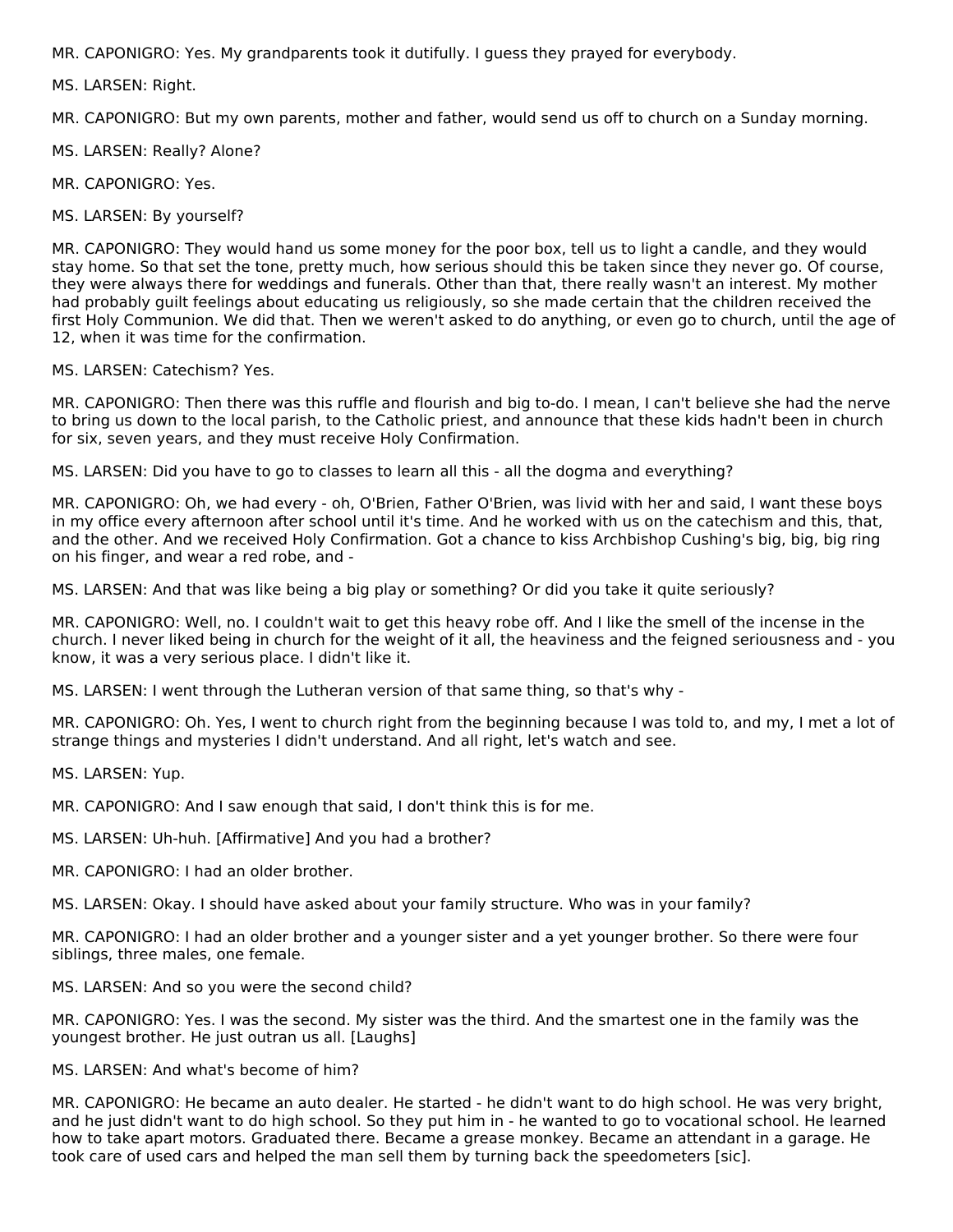MS. LARSEN: Ah, he learned about business.

MR. CAPONIGRO: Exactly. And he just worked his way up. And he finally became a salesman. So from greasy clothes, he went into a fine suit and sold Chryslers. Then he got tired of that because he was working for somebody else, went into auto body repair at his own business, and did that for quite a few years. A fun kid.

MS. LARSEN: So when you went through the elementary school, then you decided to go on to high school, unlike your brother?

MR. CAPONIGRO: I didn't decide to go to high school. My mother and father said I had to go to high school.

MS. LARSEN: Oh. Yes. Well -

MR. CAPONIGRO: I didn't want to go to school. I didn't -

MS. LARSEN: Did you find - you found - did you find something in early school that turned you on and made you -

MR. CAPONIGRO: The only reason I got through school is because I excelled in music and art. I barely made it through arithmetic. I barely made it through geography. I was not good in English. All those study things annoyed me, and they just wouldn't get through.

MS. LARSEN: And what musical outlet did you have?

MR. CAPONIGRO: Well, my father's brother was a pianist. And so when we went to visit the relatives, I could not wait until Dad brought us to Uncle Jimmy's. And he'd open the door and greet us, and I would run right through his legs - I was quite small - and sit at the piano, knowing he would play eventually. And so I'd wait until he played. I couldn't wait to hear it, you know, because the piano meant something. This is age 3, 4, 5, thereabouts. I knew there was something in the piano for me. And my first exposure was to my Uncle Jim.

MS. LARSEN: Was he a professional or an amateur?

MR. CAPONIGRO: He was a songwriter, and he played in the bars. Then he was taken by the Army, which gave him the GI Bill. And he went to the New England Conservatory of Music and got a degree in piano and teaching. So he furthered his education, gave his recital playing Debussy and a little Bach and a little Mozart and something like that. He went for the classical training, but for years, he played popular piano in bars. And it happened that he moved close to where my dad brought a house in Revere. We moved out of East Boston ghetto into the Jewish Revere ghetto. And Uncle Jim and my grandmother took a place just around the corner. So while he was studying at New England Conservatory, I got a chance to go and listen to him practice.

MS. LARSEN: Oh, how nice. Yes.

MR. CAPONIGRO: So that gave me a lot of grounding, listening and discussing with him. And of course, I was taking piano lessons with the local teachers while I went through junior high school and high school.

MS. LARSEN: And did he teach you and work with you?

MR. CAPONIGRO: No. No, he was too busy with his college curriculum, as well as supporting himself by playing in the bars in Boston at night.

MS. LARSEN: Did you ever go to the bars to hear him?

MR. CAPONIGRO: A few. A few.

MS. LARSEN: Okay.

MR. CAPONIGRO: So the music was quite strong. Very strong.

MS. LARSEN: And did you have a piano at home? You did, it sounds like. Right?

MR. CAPONIGRO: Eventually, a piano came. Eventually. I think we were in our teens, early teens, when my father - who used to love to sing, and he would sing the popular ballads of the day.

MS. LARSEN: What did your father do for a living?

MR. CAPONIGRO: He started out by moving furniture for a furniture company in East Boston. Then he decided to open his own furniture store with a relative of my mother. The two of them became partners and sold furniture and utilities and all that kind of stuff. Eventually he sold that business to his partner and focused on floor covering alone, linoleum and tiles and carpets and so forth. So that's what he did most of the time. But when we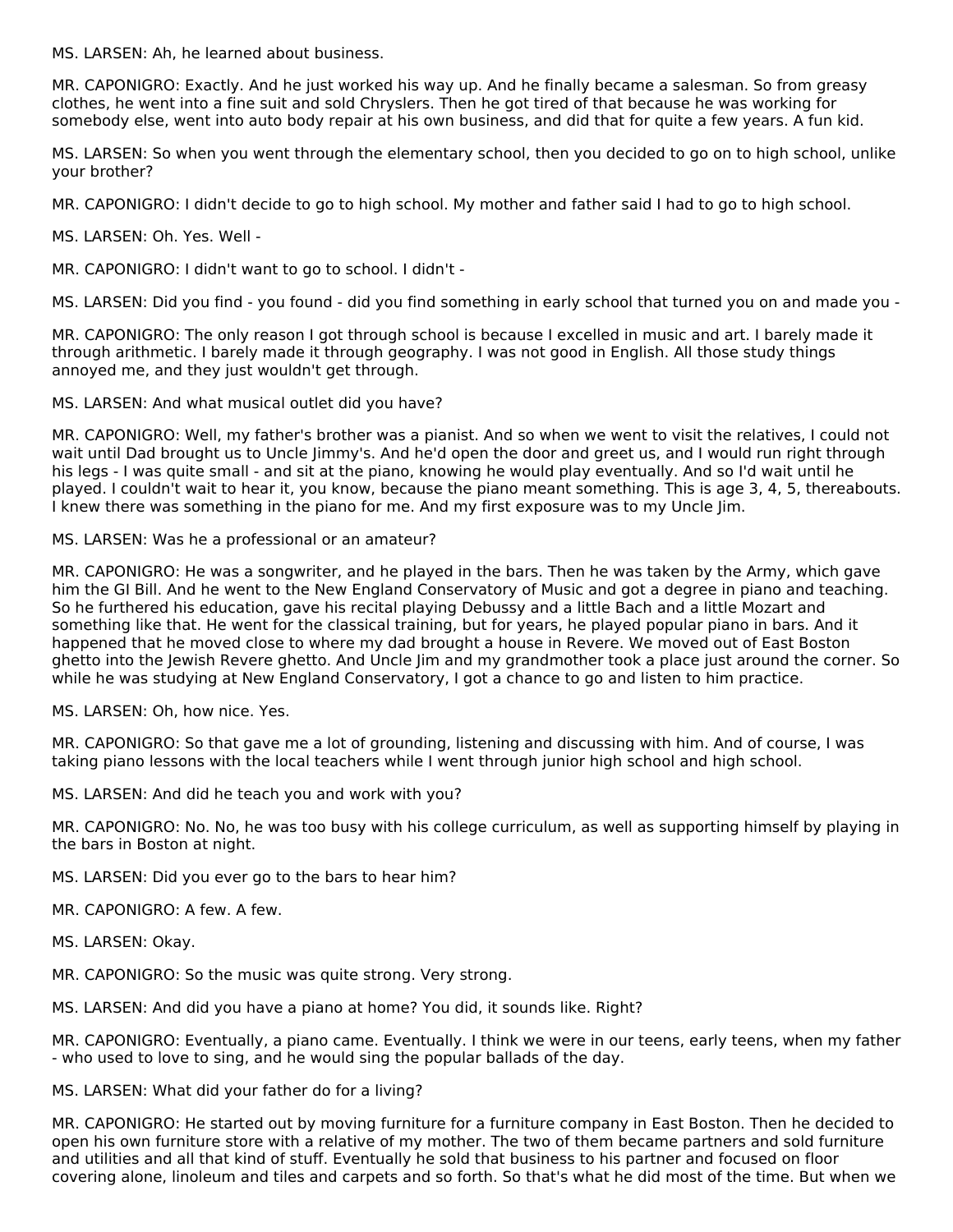were early teens, he decided there's got to be music in this family.

MS. LARSEN: That's nice.

MR. CAPONIGRO: And my older brother Andy, you will get to play the guitar. And Georgia, you are going to play the piano, my sister. And Paul, you're going to play the accordion.

MS. LARSEN: Oh, boy.

MR. CAPONIGRO: And I said, "No, I'm not." He said, "Well, of course you're going to play the accordion. Your sister will play the piano and he's going to play the so-and-so, and you're going to play the accordion." I said, "I am not going to play the accordion."

MS. LARSEN: Why was that?

MR. CAPONIGRO: Because I wanted the piano. And of course, I was too young and didn't want to be disrespectful, and voiced that I wanted the piano. Why are you giving it to my sister? She never asked for it. Well, you know, these -

MS. LARSEN: I remember the accordion. Every family had to have somebody who played the accordion.

MR. CAPONIGRO: Exactly.

MS. LARSEN: I mean, in our circles, the accordion was sort of tacky. It was a tacky choice. And the piano was an elegant choice. And so my mother would never allow us to play the accordion. We had to play the piano. But I wondered if there -

MR. CAPONIGRO: Well, my -

MS. LARSEN: You just loved the piano, it sounds like, and -

MR. CAPONIGRO: Well, I was a bit hurt that they didn't catch on that I was constantly haunting my uncle because he played the piano and I wanted to be near it and I wanted to listen to it.

MS. LARSEN: Yes.

MR. CAPONIGRO: It surprised me, that when it came time for the instruments, that I didn't get the piano. And it hurt even more when they - when my dad said, "Well, all right. If you don't want to play the accordion, you won't play the accordion. But you seem to know a little something about pianos. Help me pick something out for your sister."

MS. LARSEN: Was it like an evidence that he wasn't paying attention to you? Or was it that he was imposing some kind of need of his own? Or -

MR. CAPONIGRO: No. They were very hard-working peasant types. And it was more keeping a family together and making a living. There wasn't enough time and space for them to look a little bit deeper, you know. It just was a major outer structure they were trying to keep together. And they did a fabulous job. They took care of us. They gave us love. They gave us a house to live in. You know, I mean, they really did well. But the subtler things of seeing a little deeper, that was seen by Arthur Gavin, who lived across the street with the principal of the high school. They eventually married. He was the art director for that city, the city of Revere. And he caught on that there was something going on with me. And he would feed me paper and colored crayons and pencils and inks and, you know, tell me to have a good time. And he'd do it in front of my mother, who didn't understand what was going on, wouldn't have seen that I had an artistic nature, and that it was supposed to have an outlet. So he caught on that there was something going on, and he tried to help my artistic nature.

MS. LARSEN: Well, that's nice.

MR. CAPONIGRO: And then it wasn't until we actually got the piano and my sister took lessons for a few months and became so disinterested, and my dad said, well, I guess the piano is yours.

MS. LARSEN: [Laughs.]

MR. CAPONIGRO: So by the age of 13, I had my first piano lessons. By the age of 14, I got my first camera because we got our first Holy Communion - no, first Holy Communion is at 6 - and confirmation at the age of 13, for which I was rewarded with a \$20 bill. And I had already been scouting out where I could get a camera that I could afford.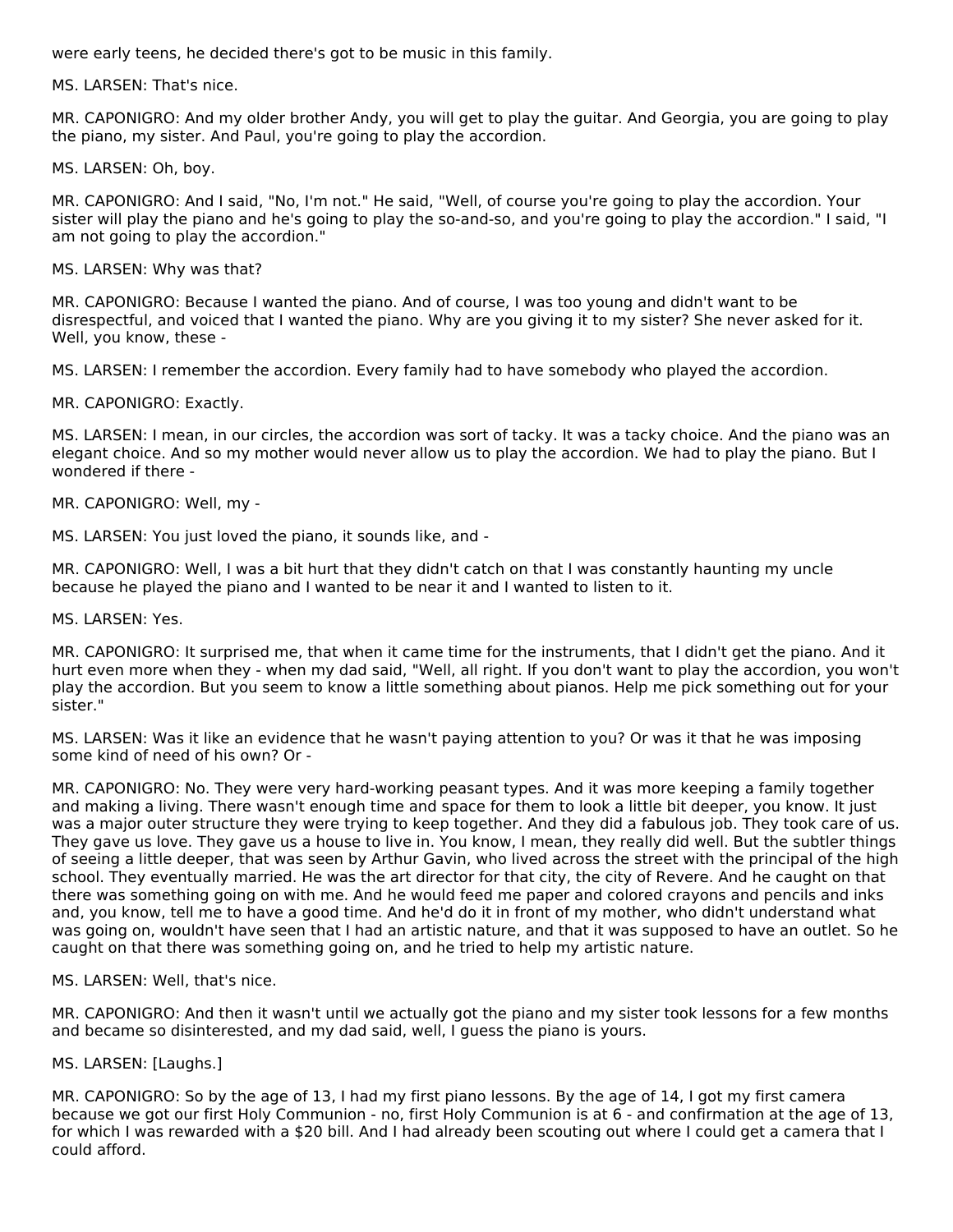#### MS. LARSEN: How had you seen a camera?

MR. CAPONIGRO: I was poking around the photo supply stores, and I'd look in the shop windows. I'd go in and just look at things. What happened at the - in those early years, I was not interested in school. I did not want to do the work. And what I did was could not wait for the bell to ring to dismiss us, and I would head out, not go home but go straight to the ocean, which was very close by, or the woods, and hang out there and listen to the birds and watch the waves come in and pick up shells. At an early age, I realized nature was my teacher. I didn't want all the reading and arithmetic. I couldn't give it my interest. So nature was really my teacher all through school, up to must have been the eighth grade. At which point I remember coming back from one of my forays to the sea - and this was at Revere Beach where it meets Winthrop, where the airport is and all that kind of stuff - I remember coming back from being in nature, picking up some shells, get some stones. And I was passing right through the school yard where I was going to school, on the football field. And I was stopped dead with a realization: I had to get a camera and photograph this stuff that I see out there in nature.

MS. LARSEN: Yes.

MR. CAPONIGRO: That was at about the age of 12.

MS. LARSEN: That's astonishing. Yes.

MR. CAPONIGRO: It just came full force. Get a camera.

MS. LARSEN: Now, who had a camera who you knew? Anybody?

MR. CAPONIGRO: Grandma had a Box Brownie. You know, the families. It was - my father and my mother both had big families. And there was always somebody with a Box Brownie to record events out on a picnic or at a family gathering, whatever. But -

MS. LARSEN: Often it was the father or the grandfather. How come it was grandma? Was there a grandfather there, too?

MR. CAPONIGRO: There was a grandfather, and neither one of them had any interest in - I've never seen a camera in their hands. My mother's father was a shoemaker. My father's father ran a grocery store in his basement. When he came over on the boat, he bought a four-story building, put a grocery business in the basement, lived on the first floor with his wife and one of the children who had her husband with her. They - my dad was one of eight siblings.

MS. LARSEN: It was typical, I guess.

MR. CAPONIGRO: And all the children with their spouses of my grandfather, all lived in this - and we lived on the top floor with my mother's sister, I believe. So I lived in a beehive of Italians.

MS. LARSEN: Yes, it sounds like it. Yes.

MR. CAPONIGRO: All the doors and all the windows were constantly open, and they were buzzing back and forth. And it drove me nuts. I could never get the quiet that I wanted, which is probably why -

MS. LARSEN: You went to the beach.

MR. CAPONIGRO: - I went to the ocean. Well, no, that's not - that may be part of the reason. But one of the things my dad did for us, he would take his two-week vacation and always, from Boston, bring us up to Maine. Rent a cabin on the lake, take us fishing, picking blueberries. He brought us to nature every year in those very early years.

MS. LARSEN: Where in Maine did you go? Do you remember?

MR. CAPONIGRO: He had a relative that owned a camp somewhere in the woods near Gardiner. I know the Gardiner River was involved. The river passed through some of the smaller towns. Up around Gardiner. Lewiston. Lewiston was more rural than Gardiner. We used to go into Gardiner to get supplies.

MS. LARSEN: And then go -

MR. CAPONIGRO: And then go back to the camp by the river.

MS. LARSEN: Well, getting back to the notion of photographing the shoreline or nature with a camera, most of us are experienced with photography in family situations as commemoration of the kids. It's a record of the family progress or something.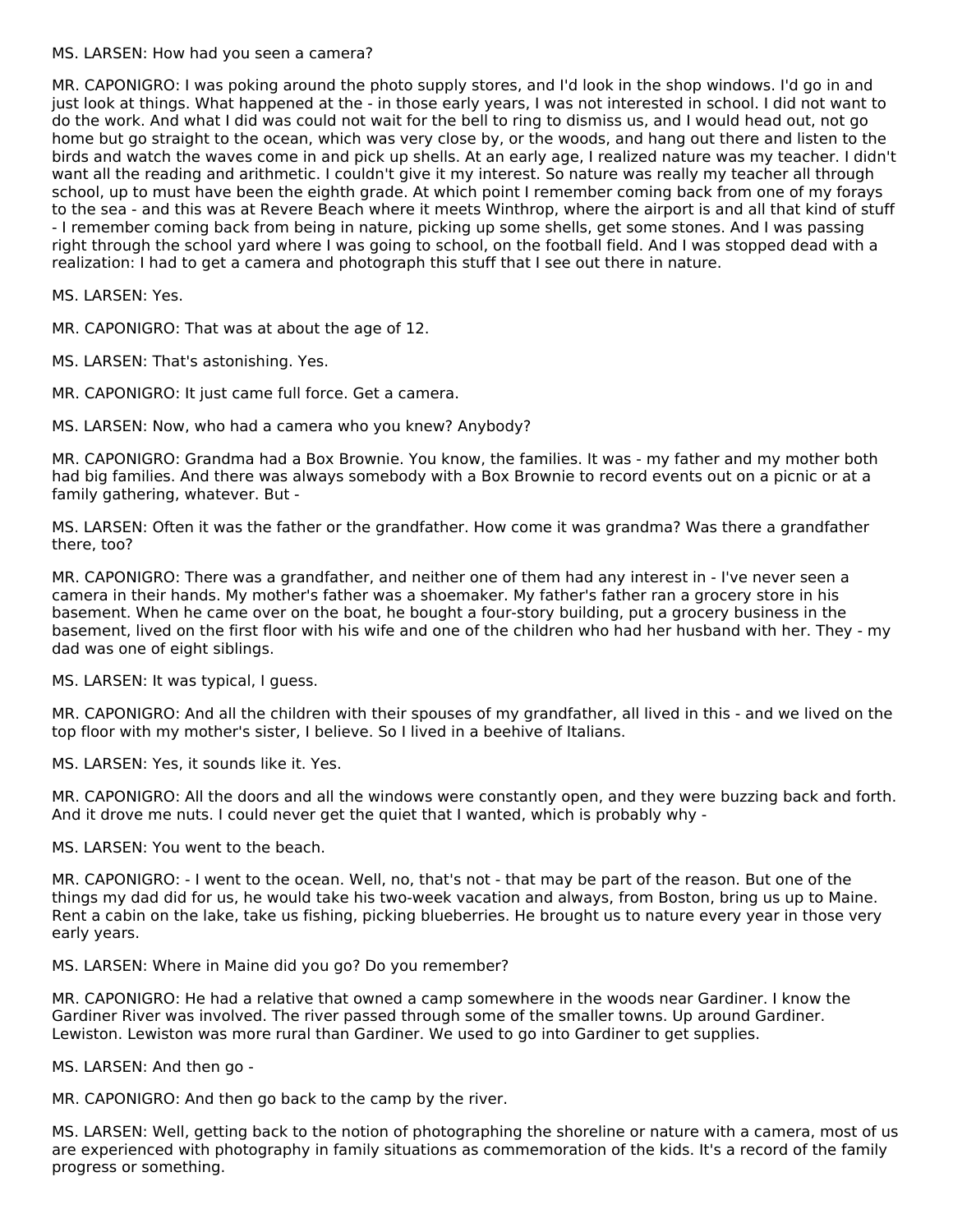MR. CAPONIGRO: That's precisely what my mother's mother was doing. She wanted to make certain everybody was there and document it.

MS. LARSEN: But there's a big conceptual jump from documenting the family progress to taking pictures of something else that's not a story, that isn't an event, that isn't, you know, one another. Had you ever seen photography that wasn't the familial type?

MR. CAPONIGRO: No.

MS. LARSEN: Had you seen art that was like - that was different?

MR. CAPONIGRO: No. But I think because of Arthur Gavin, who encouraged me and actually gave me the materials - and it was okay for me to use them in the house because Mom saw that a respected teacher had given these to me.

MS. LARSEN: Ah-hah.

MR. CAPONIGRO: And so I would try my hand at drawing. I would either copy objects or try something, you know. Mostly I think I remember I was copying things, drawings in magazines. But I do remember at the age of 9 or 10, somewhere around there, I decided to put aside the copying and just put down what came to me. And I was quite astonished at what came. It was an abstract, a series of circles and other more geometric shapes. But I was quite astonished. And I thought, did I do that?

MS. LARSEN: Yes. Where did that - yes.

MR. CAPONIGRO: Where did that come from?

MS. LARSEN: Yes. Were they in some kind of order, or were they just here and there, or -

MR. CAPONIGRO: No. Beautifully composed. Really well composed. And in fact, my friends used to tell me, when I first started to make snapshots with my little fold-out camera that I bought, but they made the observation that my compositions were really quite excellent, you know. I just was a natural. And I could organize things, feel how they had to go together or get just the right viewpoint. But I think the drawing kicked it off.

MS. LARSEN: Did you take these back to Mr. Gavin?

MR. CAPONIGRO: Oh, yes.

MS. LARSEN: And did he talk to you about them or show you -

MR. CAPONIGRO: No. He just encouraged me to do more. Just do more.

MS. LARSEN: Uh-huh. [Affirmative]

MR. CAPONIGRO: But what I discovered for myself as the years passed, at the age of 2 or 3 or thereabouts, something came out of that thing my parents called a radio. And the sounds that issued forth resonated in me to such a degree that I just simply wept. And I knew that those sounds were unique to a certain kind of music because my Uncle Jimmy played this stuff at the bar, and my father sang this. And so I knew that there was a certain kind of music that would affect me deeply. And so I would go for it any time I could, you know, if I could get someone to play with the radio knobs. So the music known as the classics was already hitting me. And I recognized that it had an effect. There was something going on in there that established or at least was allowing the same thing that enabled me to get that drawing out. It comes from an emotional realm, I discovered, that has its own perception. You know, it will manifest if the human being takes the interest and provides a medium for it. And I was lucky. I had a schoolteacher across the street. I had an Uncle Jimmy. And so I was being fed, and seeking it, various forms through sound and the art forms.

MS. LARSEN: And yet on the surface, very interesting because, you know, a lot of kids are taken to the conservatory or they're taken to the museum. It's like you're intuiting and finding these resources at close range.

MR. CAPONIGRO: I can remember not only at an early age but even later, especially when I was in the U.S. Army, looking for nourishment. I'd have the car radio on and I'd be driving along the seaside, and I'd watch the waves rolling in and a few birds flying overhead. And the atmosphere was just so. And everything was moving. So was I. And I'd realize that the pace of the automobile was right in tune with the pace of the waves rolling in. Then at other times, music would come over the radio. And it would be, to use the word, equivalent to what I was experiencing visually. They locked in and I recognized that the proportions, the tones, the whatever elements were combining, reflecting one another. So that is what I think gave me the ability to see that the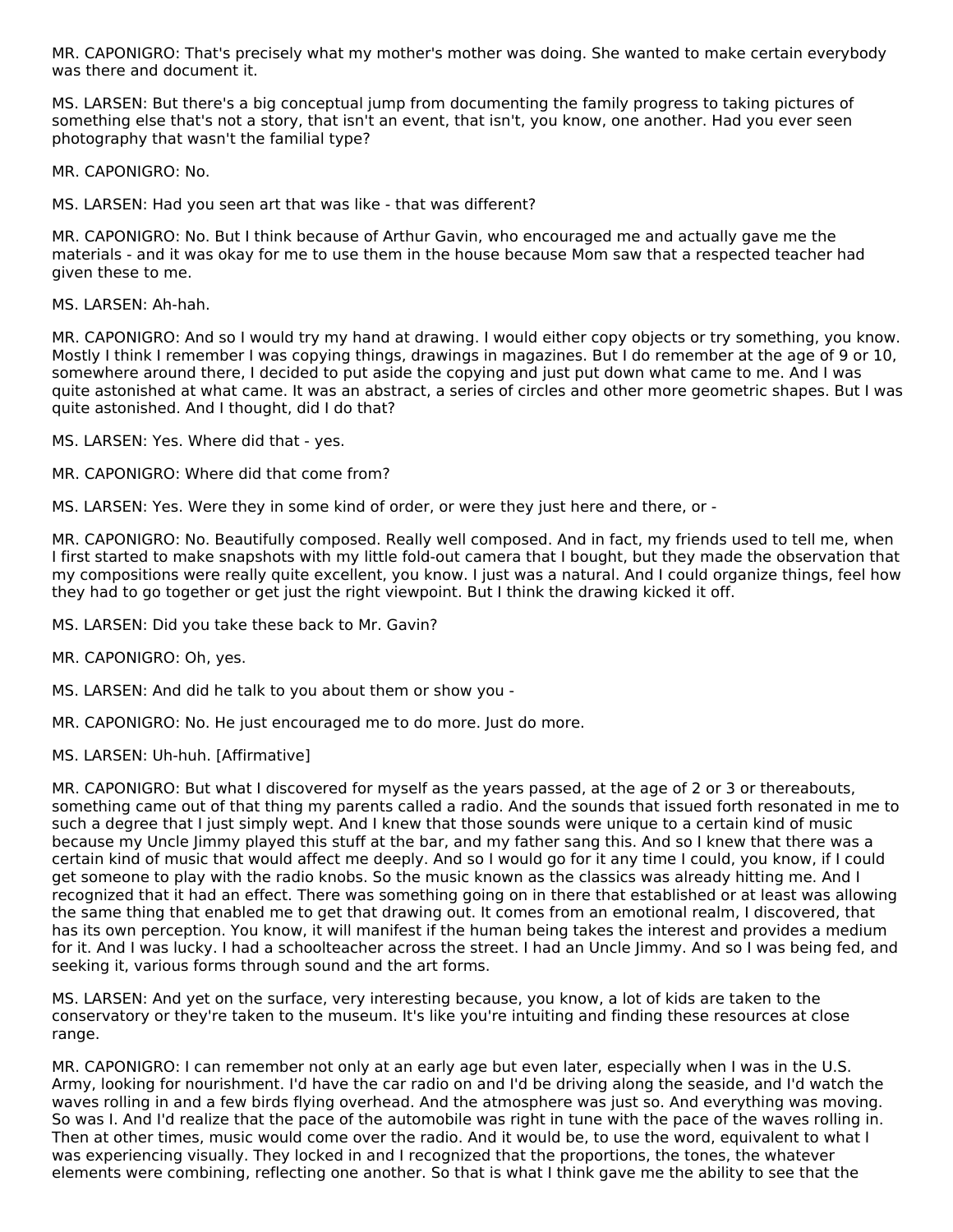chaos around us can be ordered and put visually as a piece of music is visual...

#### [END TAPE 1 SIDE A]

MS. LARSEN: So these things, you were really finding your way. But was there a - how did some of this come back into the school environment? Did it at all? Were you able to use your drawing abilities and your interest in music to help you through the school experience? Or was it kind of a private -

MR. CAPONIGRO: It was very private. It was a very private matter. It was very private, and I kept it private. I invited my high school friends to participate, and they weren't interested in it. Mom was a bit concerned. She thought I should be out playing football or baseball after school and so forth. But -

#### MS. LARSEN: Repairing cars or -

MR. CAPONIGRO: The recognition that what - out there, certain things could affect me in here, and that that had to be recognized, as intangible as it was and unruly, and understood. I came to the conclusion after graduating high school and after - I don't know if it was before or after my two years of duty with the Army - I saw it as a gift that I did not do well in school intellectually in that the excessive intellectual activity subdued my emotional activity. I saw that my emotional activity could get fed and would function quite easily, and was very perceptive that my emotions would do the perceiving. When that happened and I got information, I always felt confident about what that information was rather than going through the logical process, the intellectual process, of saying, well, one and one is two, and two and two is four, and logically -

MS. LARSEN: How do I know - I know this thing, but how do I know this thing? And -

MR. CAPONIGRO: That seemed to be put - I mean, as if the cosmos itself arranged that I would not be a good student in school for the academics in order that the emotional realm that I worked with would flourish and develop. I think that's exactly what was going on.

MS. LARSEN: And that was - it worked out okay? You could handle that?

MR. CAPONIGRO: It worked fine. I was -

MS. LARSEN: That's good because sometimes - some people would -

MR. CAPONIGRO: In the same way that I got this burst that said, get a camera and photograph what you're seeing and what you're working with, you're moving in and through. In the same way - it was at the age of 11 or thereabouts - I was walking the streets alone. Came from the center of town to go home. And I remember exactly the corner that I turned to get up the street. And again, this burst of something came in and said, oh, my God. I'm an artist. I recognized that I was an artist. And I had a double kind of whammy which said, what a wonderful thing and what a responsibility, the two of them simultaneously. I go, wow. What am I going to do with this? I'm an artist.

MS. LARSEN: Did you know any artists? Had you met any artists?

MR. CAPONIGRO: Not there. No. Only the principal of the - the director of the art departments in the city. High school days allowed me to then start visiting the Boston Museum of Fine Arts. And also during high school, I would play hooky and go to the Boston Symphony Orchestra. So they became the next octave of activity -

MS. LARSEN: Uh-huh. [Affirmative] Ratcheting up from - yes.

MR. CAPONIGRO: - from nature and finding some medium to work with. And the piano. I was taking piano lessons already. So I fed myself on frequent visits to the Boston Symphony. I rarely missed a well-known pianist that came through, like Horowitz or Rubenstein or some of the old boys. I had to go and listen and watch.

MS. LARSEN: What did you prefer of those things? Did you have preferences, or did you really like - was it all so -

MR. CAPONIGRO: I couldn't do without. To this day, I have a darkroom in my basement right now and a grand piano on the first floor.

MS. LARSEN: I didn't mean of the two. I meant what sort of music, if any particular kind, did you particularly like?

MR. CAPONIGRO: Basically, the classics.

MS. LARSEN: Yes. But Baroque? Modern? 19th Century?

MR. CAPONIGRO: Anything that was good.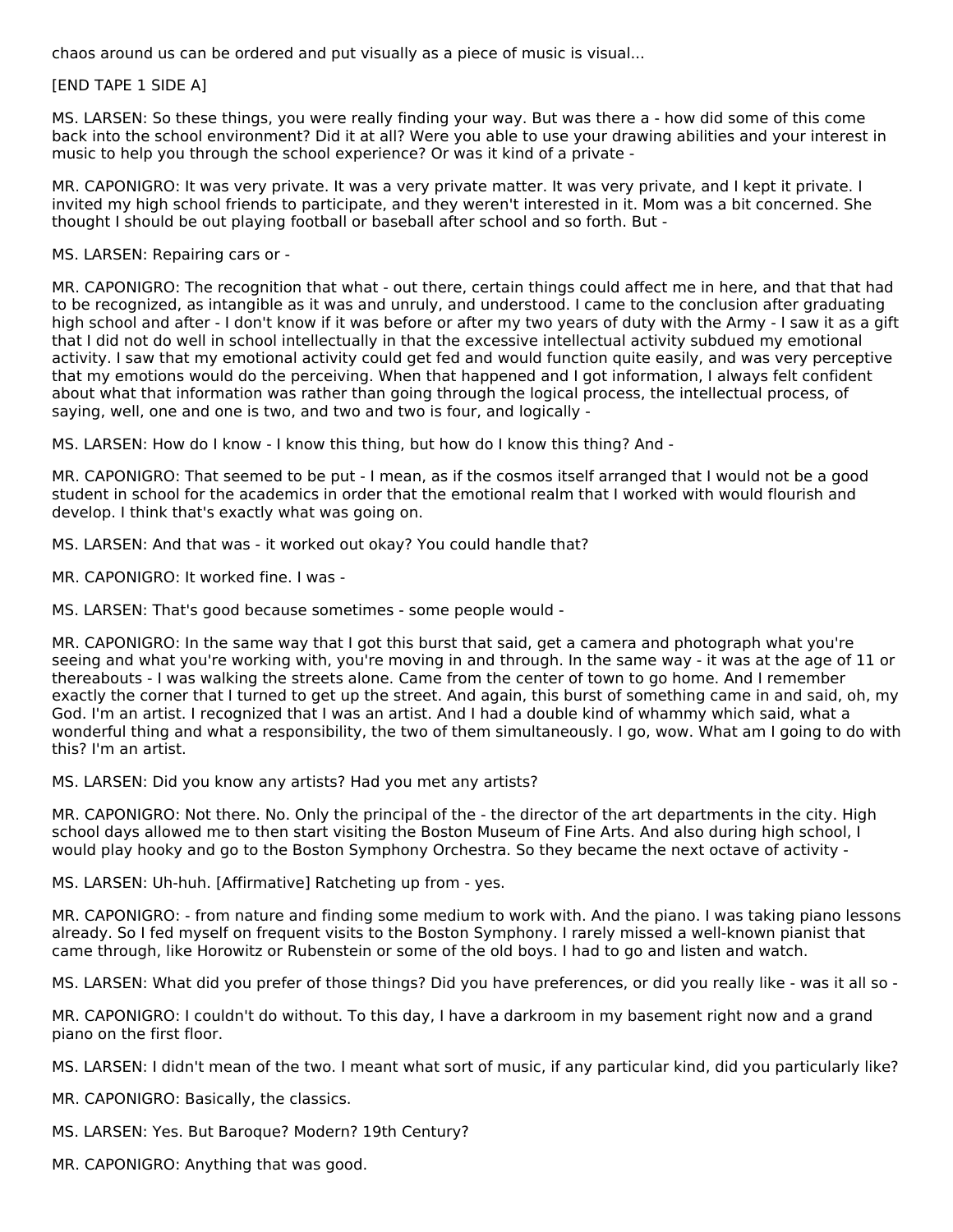MS. LARSEN: [Laughs.]

MR. CAPONIGRO: No. Beethoven wrote 32 sonatas. And people would say, "Well, what's your favorite Beethoven sonata?"

MS. LARSEN: Yes. It's a kind of silly question. It's like asking what Cézanne painting do I love the most. And I would just [inaudible] I can't pick one.

MR. CAPONIGRO: No. If I had to give an answer, I'd say, well, I would take the third movement of the 21st sonata, and I would take the last movement of the fifth sonata. And what I was doing was isolating when Beethoven had hit a real spot in himself that he couldn't help himself. As he would say, "When I'm talking to my God, do you think I give a damn about your instrument?" You know, with the violinist, the violinist that was working in the quartet with him. And parts were very difficult. And the violinist said, Mr. Beethoven, does -

MS. LARSEN: I can't do that.

MR. CAPONIGRO: Does this have to be so difficult? He said, "When I'm talking to my God, do I care about your instrument and your problem?" And when he hit that, you could - at least I could grasp it and know Beethoven fell into a wonderful realm. And equally, I could tell when he was intellectually working the notes to play possibly up to something or to be bumped into something. Then it would become inspirational. We all - like I have lots of photographs that I consider exercises. And it's something that, boom, I finally find myself. It's like that in terms of a favorite. The real work is the favorite.

MS. LARSEN: And you have - but you have to keep the other going to get to that -

MR. CAPONIGRO: It's exercise.

MS. LARSEN: - because it doesn't come out of nowhere. It just -

MR. CAPONIGRO: Exercise. I mean, the Zen monks that work with art, they busy themselves with honing their brushes, sharpening their pencils, preparing the papers -

MS. LARSEN: Doing calligraphy.

MR. CAPONIGRO: - lining the inks, and when inspiration arrives - not what they would fabricate - when inspiration would arrive, they're right there immediately. So you do need to keep your tools alive. And I could not find - I did not have - a piano teacher all through my school days that could give me that on the keyboard until I got into the Boston University - and it was by default; I was not academically trained. I snuck in with my musical ability into the music department of Boston University College of Liberal Arts, and found the teacher that hangs over my piano now, Alfredo Fondacaro, who rescued me, just as Arthur Gavin rescued me with his paper and pencils, and said, you need some technique. You have to understand that you can't just do any old thing with those hands because the scores are demanding and you have to know. And he took apart all the bad training that was given me on the keyboard.

MS. LARSEN: I read in your Seasons essay something about he made you not play for a while. Was that -

MR. CAPONIGRO: For a while? How about a year?

MS. LARSEN: I mean, to not play the piano must have been awful, yes.

MR. CAPONIGRO: To stop using - well, it was - what I heard coming from him and his students, who were pretty adept, was strong enough that I would have gone through two or more years of not playing the piano. What he did do was to, first of all, insist that I stop simply because there were too many bad habits, and they would continue to manifest. Stop the bad habits. The second thing was that he could - he would teach me exercises, pure exercises, to train the fingers and train the ear, that they would learn what it meant to actually accomplish different kinds of passages or -

MS. LARSEN: So were you doing these -

MR. CAPONIGRO: He would invent the exercises. Five fingers, chords. He'd invent them on the spot and make certain that I knew them before I could go further in the use of the hands. He was my rescuer at that time.

MS. LARSEN: And what sort of music did he play or prefer?

MR. CAPONIGRO: It was the classics. After a full year of doing exactly as he told me and staying away from the music and really getting a sense of what he was - what he had to offer, I walked in, and it was almost a year to the penny. And I expected a lesson as usual, and he said, "Sit down at the piano." He went over to the window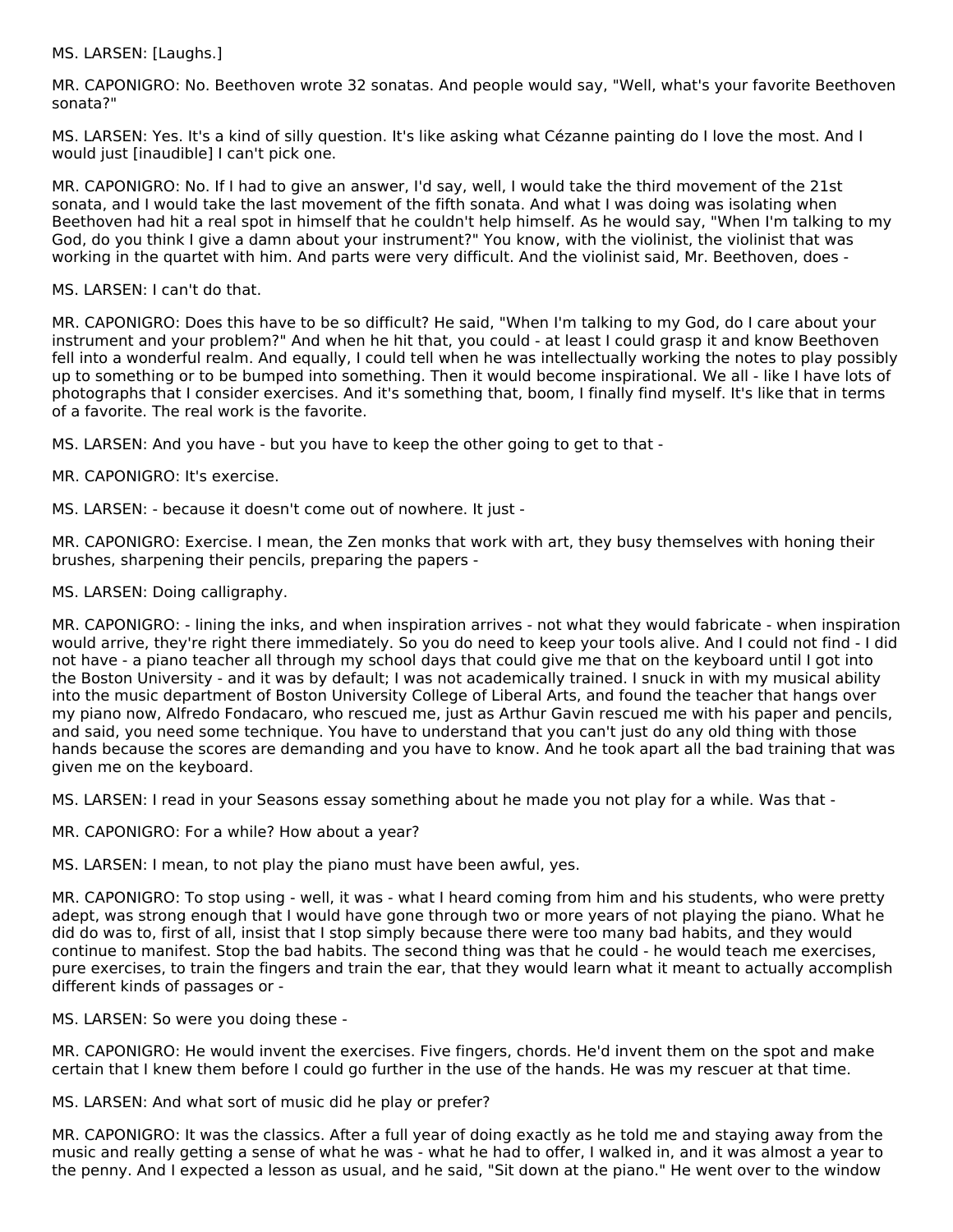and lit up a cigar. He was being thoughtful. And then he walked over to the music cabinet and shuffled around, pulled something out, threw on the music rack the Chopin Impromptu in A Flat. And he said, "You've earned this. Let's make some music."

MS. LARSEN: Oh, how nice.

MR. CAPONIGRO: My God. I think I'm in heaven.

MS. LARSEN: So what did you think you were going to do with your playing? Were you going to be a performer? Were you doing it for your own joy, or did you have any purpose -

MR. CAPONIGRO: Well, you know, at that age, all of us young artists think that because we see so-and-so's paintings hanging or so-and-so's photographs hanging, that we're supposed to aspire to giving a performance at the town hall or - you know, they set it up for us in the same way that a lot of teachers set up the young students with the idea that this is very difficult, and you're going to have to work very hard, and you're going to have to practice seven, eight hours a day. It's all false. Absolutely false. But I was trapped in it. I was trapped in all those ideas until, in my own working, I realized that doing the piano, doing the photography - and I continued with some drawing. These are drawings. You know that - that the transcendent moments are what counted, that all of this work really could get you to transcend yourself, at which point you got inspiration, and the work would be good if not extraordinary because you got there. And you recognize all the exercises and everything that led up to it, or so on and so on. So it didn't take too long for me to realize, no. You know, I don't want to go through what these concert pianists go through. Sure, I'd love to play at Carnegie Hall, and I'd love to thrill a big audience, and that would all be great. And to this day, I could still think of doing that. But I realized that that turning of the corner when I was 11 years old and saying, my God, I'm an artist, and the other half that said, it's a responsibility, not merely a joy, and that part really was connected to the idea that art was a sacred act. It wasn't until I had studied more and more of the Egyptian art and early ancient works in the museums, and certain of the modern pieces that you could tell were permeated with a man's soul and real being - it wasn't until then that I thought, my God, yes. This is - this could be a man's religion. It did not have to be the organized religion of those structures and burning candles and incense and the rituals and the ceremonies. This could be a path to sacred experience. And that is what allowed me to stay away from - I mean, I still participated. I gave workshops. I gave lectures. I've spoken before hundreds of people -

MS. LARSEN: Yes.

MR. CAPONIGRO: - and showed my art, and blah blah blah. And all of that is absolutely secondary.

MS. LARSEN: It's the being in the work -

MR. CAPONIGRO: That's the work itself. And I still have, you know, a lot of work to do. I still have a lot to fight. There's always a seven-headed dragon standing at my door when I try to go out and do this work. It's in the form of having to deal, make a living, a variety of, you know -

MS. LARSEN: People like me - I mean, just the things that are demanded of you.

MR. CAPONIGRO: Exactly. Taxes, voting for presidents when there aren't any, and all that kind of stuff.

MS. LARSEN: Yes. It's the structures of exchange in society that force us to engage with others in a system of plus and minus.

MR. CAPONIGRO: Which inspires me to get very, very essential within my life. At this stage, looking back at all that I have been through and I have done and I've experimented with and I've had to do, I want that initial contact with recognizing that inspiration comes from a particular realm beyond your own mind and your own rather misdirected feelings, that real art is a sacred business and it is a gift. One is graced with a state of being that could organize your totality, get your heart and your mind and your body together instead of they're always fighting one another, and that opens a path to sight that gives the inspiration to know this is where you [inaudible]. There is one. Or this is the color that associates with that form.

MS. LARSEN: The interesting thing, too, to me is that with a body of work, with someone like yourself who's created a body of work, only you could have done that work. That work wouldn't exist in that form except that you made these choices and decisions, and you have this amalgam of things that - and that in part to me is that part of the responsibility, that to have that voice come through, you're the only one who can make it come through. And it's not like someone else can bake a cake or someone else could - you know, I mean, it wouldn't be the same cake, yes. But still, there are things that can be handed off to somebody else. But making art, you can't hand it off to somebody else. If you don't do it, that work won't exist.

MR. CAPONIGRO: A lot of people fuss at me, saying, you're wasting too much time printing your own pictures.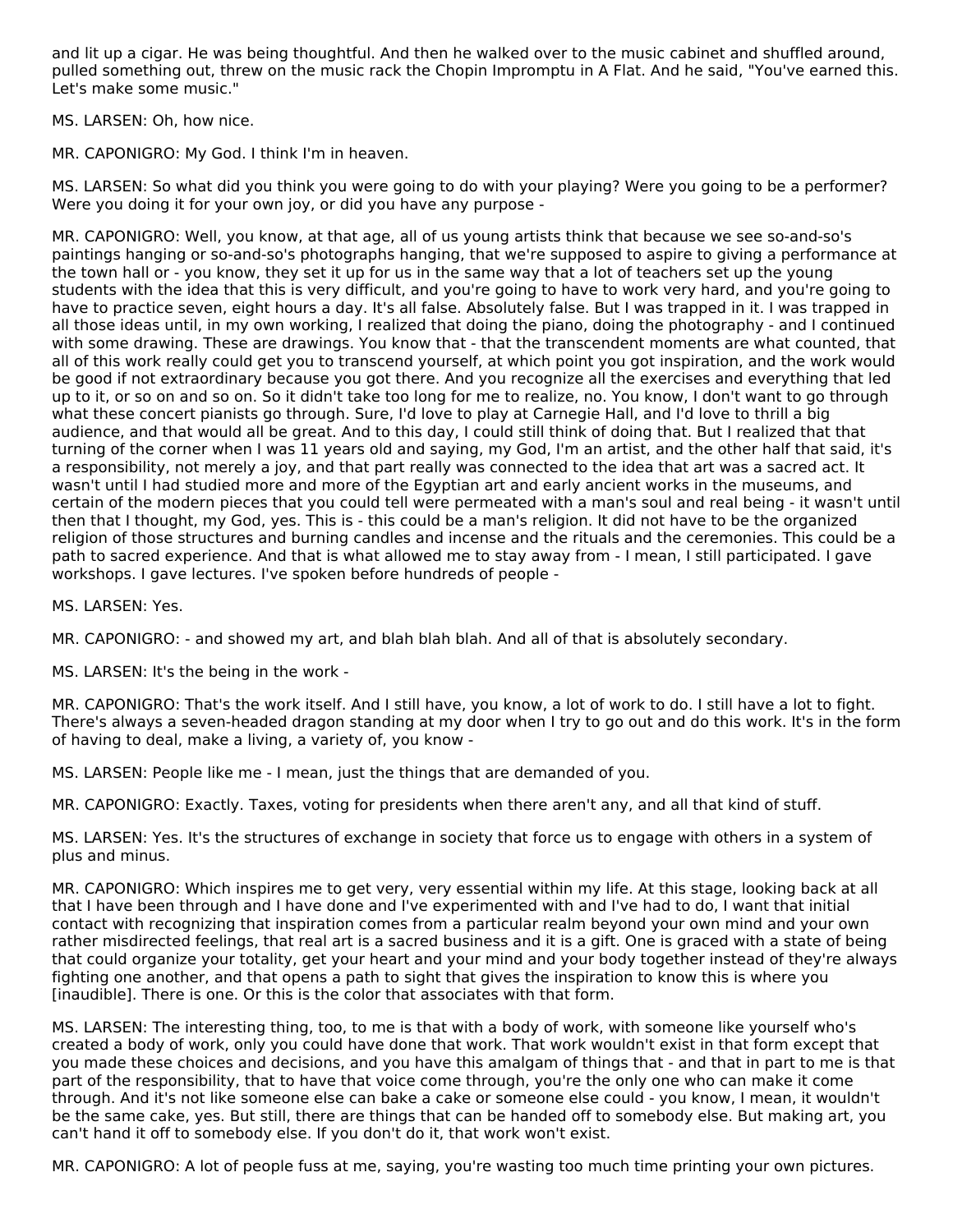Let somebody else do that. But that interrupts the process for me. I can't have someone else print my prints. They cannot feel what I feel, and it cannot be released emotionally into the print unless I'm there and yank it from the developer at exactly the right time. They have no sense of that. They've got their own rhythm and their own emotional system to deal with. And that usually gets imposed on the print.

MS. LARSEN: Yup.

MR. CAPONIGRO: I can give them a print, and I can have a master printer try to duplicate it. And they can't get there because you can't get there from here.

MS. LARSEN: Yes.

MR. CAPONIGRO: It's very simple. I want to know: Have I been there all through the process? If not, where did I drop it?

MS. LARSEN: And you can probably tell.

MR. CAPONIGRO: And I can tell. I can tell.

MS. LARSEN: How did you get involved with - how did you get from snapping a picture and taking it to the drugstore, perhaps - I don't know; maybe you didn't, but - and getting into the whole process of photography as this continuous number of activities and motions until you have a final finished product? That requires darkrooms and teaching and learning and, you know, all that kind of awareness.

MR. CAPONIGRO: Yes. Nature was the main focus. And the camera was purchased in order to take pieces of nature back to my house with me. So I began with roll film and a bellows with a pinhole in it, which I didn't recognize at first. And somebody did repair it for me. And literally, the first two to three rolls that I brought to the drugstore, when I saw the results that came back, I thought, this is not going to do. And so I went to the other end of town where they had a photo shop, and I found - I remember seeing it at some point or other when I bought my film - a Kodak book that said, how to develop and print your own pictures. And so I bought that.

MS. LARSEN: What year would that be, about?

MR. CAPONIGRO: Age 14. Late 13, 14. And got permission from my father to set up in a dark corner of the cellar. I borrowed my mother's Pyrex dishes, and I decided I was going to run my own film through. I bought the Kodak MQ developer in a little packet. I set up my trays. And -

MS. LARSEN: All by yourself? You just did it out of the book?

MR. CAPONIGRO: I did it just out of the book. And I did it by putting two clothespins on either end and very carefully running the roll film through the tray by seesawing the film through it. I closed all the lights. I unrolled the film, clipped them on, did the seesawing through the first tray, through the second tray, through the third. And I had somebody knock on the door to tell me the time was up because I had no timer, my brother or my sister, I forget. And I switched on the light, and I had a total blank.

MS. LARSEN: Oh, boy.

MR. CAPONIGRO: A total blank. At which point I realized I had put it through the hypo first and the developer was - it was on the wrong side of the table. So I went out and I decided, okay, let's get this right. And I shot up another roll, and I went back and I got it right this time. And it was thrilling to see pictures on the roll. There were these negatives. And then I could make contact prints. What a delight.

MS. LARSEN: And again, there was nobody standing over your shoulder? Nobody saying, this is how you do it, or -

MR. CAPONIGRO: No. And I realized there's more to this, and I want to learn more. And at that point, junior high school was literally a block away from the ocean, and high school, further into town, was near Main Street where there was a portrait studio. So I'd get out of high school and I would go to the - and I'd say, can I sweep your floors? Can I run errands? Will you let me in your darkroom and see how you do that? So they took me on as a kind of a young apprentice.

# MS. LARSEN: That's nice.

MR. CAPONIGRO: To run errands and do things, and they'd show me things through the camera, and they'd let me stand by in the corner while they lit up a portrait. And I would be in the darkroom with a red light and a great, voluminous globe of - it was an old Elwood enlarger, a great big diffusion enlarger. A huge thing. It was like an elephant. It looked like an elephant. And Mike - Mike Nazarro was his name - would just say, "You just sit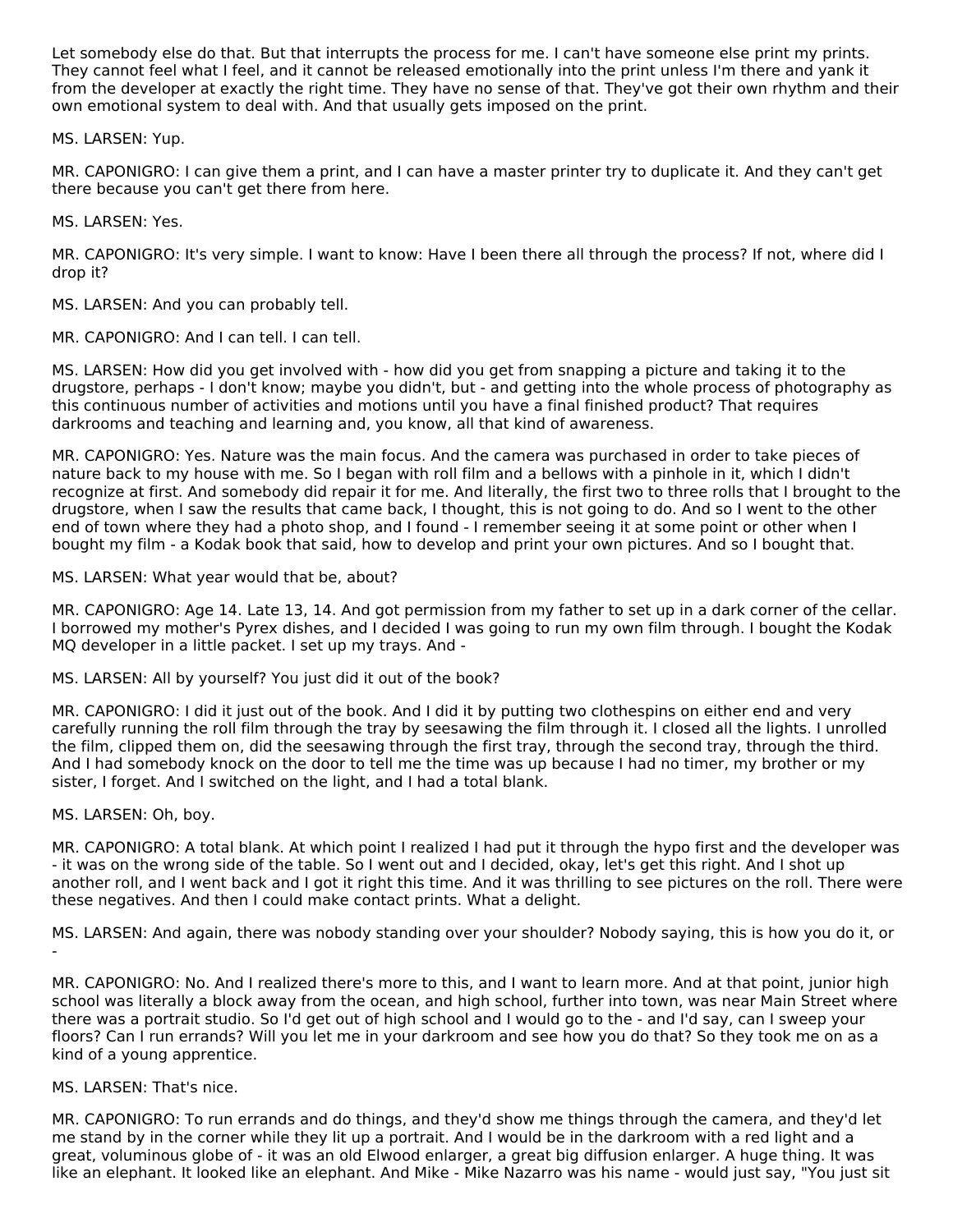there and you watch what I do. See, I have to do this first, and I have to do" -

MS. LARSEN: That's very nice.

MR. CAPONIGRO: It was great. And he'd show me, "Well, use this kind of paper because it has this. And then I use that paper for this. And you can veritype it to give it a gloss, or you leave it matte." And so I picked up a lot of tips. I got a feeling for developers and papers and negatives. And eventually, they said, "Come with us. We're going to go shoot a wedding and we want you to hand us flashbulbs and just watch what we do." You know, so I would assist them on weddings. And after a few months, they threw a camera in my hand and said, "You're shooting a wedding on your own this Sunday."

MS. LARSEN: Oh, my. And how old were you?

MR. CAPONIGRO: I was 15, 16. Maybe 16.

MS. LARSEN: Gosh.

MR. CAPONIGRO: And I was coveting a particular 4 x 5 view camera that they had in their studio. And I thought, oh, I really want that. As it turned out, I bought from them a 3-1/4 x 4-1/4 Speed Graphic, and - because it was a Speed Graphic 4 x 5 that I shot the weddings with. And they had a small Speed Graphic, and I thought, you know, I want that. Of course, I never used it as a hand camera. I immediately put it on a tripod and looked through the ground glass and used it as a view camera. Those were my first nature pictures by the sea, some rather good studies. They were West Coast-like.

MS. LARSEN: Isn't that fascinating.

MR. CAPONIGRO: They were West Coast-like even though I had no idea that the West Coast existed in terms of who they had out there for photographers. But I built up a few images of - you know, a few pictures of the lake. I'd visit my brother up in the Adirondacks. He would play his guitar music at resorts.

MS. LARSEN: So he did do the guitar.

MR. CAPONIGRO: He did, and he became a very good jazz guitarist.

MS. LARSEN: That's interesting.

MR. CAPONIGRO: As well as - I mean, he brought himself to the level of an Andrés Segovia in terms of technique on the guitar. Really quite good.

MS. LARSEN: Goodness.

MR. CAPONIGRO: And he concertized for about a year, at which point he decided, no. I really don't like this concert business and traveling and all that kind of stuff. But during those years, wherever I went, I took my Speed Graphic and I photographed. And it was rather typical landscape photography that the West Coast was doing on a grand scale.

MS. LARSEN: And you weren't aware at this point?

MR. CAPONIGRO: No. I didn't know who they were.

MS. LARSEN: Was there any place in Boston showing photography that you saw?

MR. CAPONIGRO: No. Nothing of that kind.

MS. LARSEN: So you were just existing in this kind of commercial zone of the weddings and the portraits and -

- MR. CAPONIGRO: That I did for, I uh yes. Yes.
- MS. LARSEN: Yes. That's -

MR. CAPONIGRO: In fact, I had a year. I took - before I got drafted into the Army and after I realized that I was not going to make it through a four-year course at Boston University, once I quit after the first - after the second semester, I quit and took up private lessons with that one teacher. Once I found that teacher, I thought, I want to focus on him. I don't want to do voice training and choral group and history of and -

MS. LARSEN: English literature and all the other stuff.

MR. CAPONIGRO: - all that kind of stuff. I said, no way. No way. So I found a job in Boston at a place called the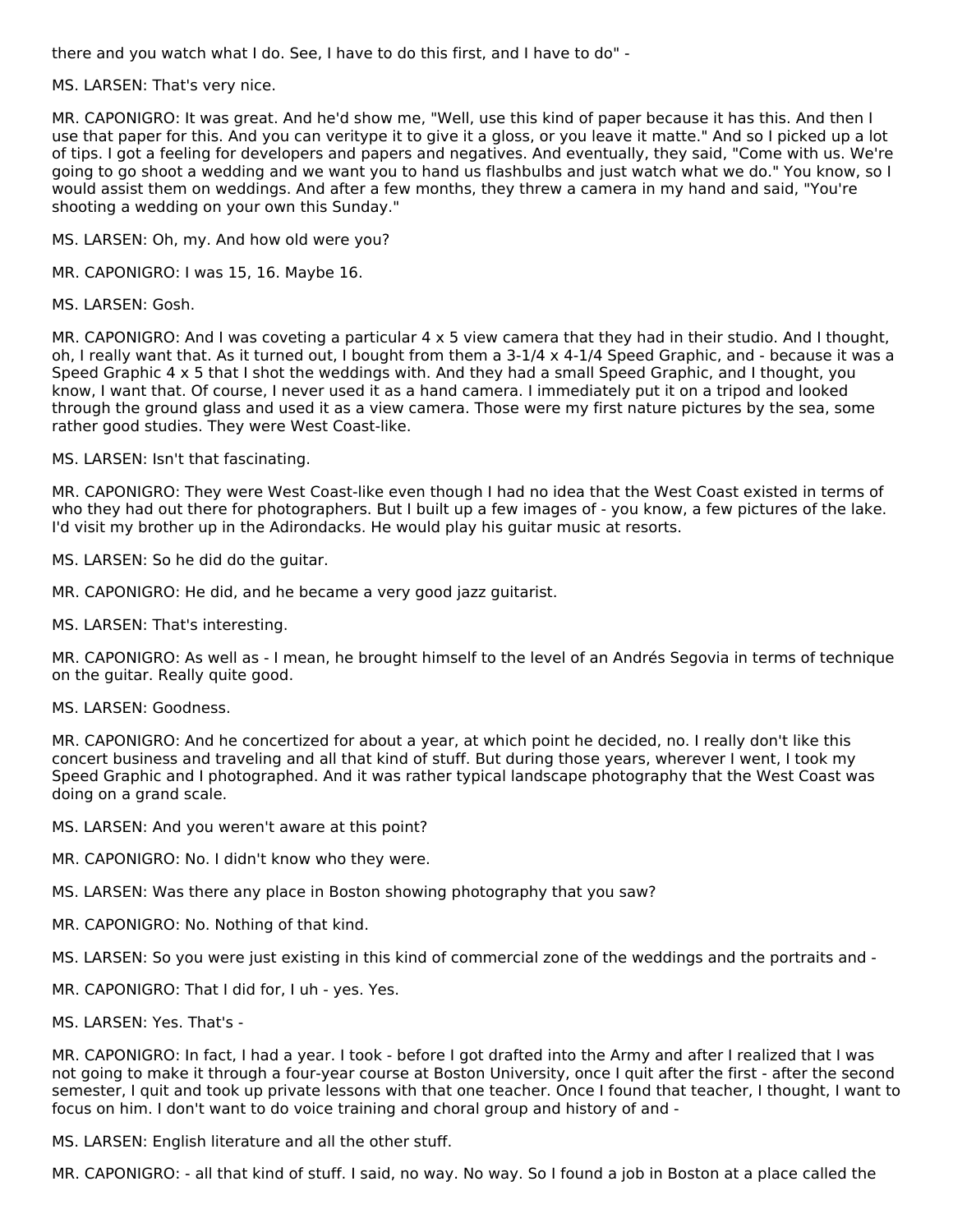Photographers Portrait Service. They serviced a great many of the studios in the Boston area that did portraits, high school pictures, weddings, all matter. They would turn their film in to this place to get processed. Somebody would print them. Somebody would tone them. Somebody would retouch them, you know. And I was there as a printer.

MS. LARSEN: And how long did that last?

MR. CAPONIGRO: A year.

MS. LARSEN: And you learned -

MR. CAPONIGRO: During which time the - what they had was a huge room flanked on all sides with enlargers. And there were printers at each enlarger. But in the center of the room, there were four major stops, each with a huge developer tray and a man who was there. So you would print your picture, put the negative in, print your picture, and throw it at the guy with the developer tray. And he would bring it up and say, "Too much exposure. Cut back on your" - and he'd throw it away and you'd put another one in. And he would - and we would chat during lunch and he'd say, "Well, you know, if you put a little citric acid in this, you know, you could do that. If you use that particular one-tone paper, you could find out about this." And you'd pick up little tips of what - you know, hear a lot of experienced printers.

MS. LARSEN: Were you like living in a darkroom, though, for hours on end? All day long?

MR. CAPONIGRO: Oh, yes. All day. All day.

MS. LARSEN: Yes. And who else - were there other serious photography people there?

MR. CAPONIGRO: Most of them had a business, a side business of doing portrait photographs, of being kidnappers, which was something that went on back then where you would present yourself to a mother who's about to have a baby and sell her a package -

MS. LARSEN: Yes. From birth to age 1 or 2.

MR. CAPONIGRO: - to photograph from birth right through to so-and-so. They called it kidnapping.

MS. LARSEN: Yes. That's cute.

MR. CAPONIGRO: And George Tice was a kidnapper. George Tice was. He was here last night. We had supper together.

MS. LARSEN: He's a good photographer -

MR. CAPONIGRO: Oh, yes.

MS. LARSEN: - and a nice person, I think. I don't know him well. I've just run into him. But yes, I think he's -

MR. CAPONIGRO: Very dedicated.

MS. LARSEN: Yes. He's an excellent person.

MR. CAPONIGRO: Very dedicated, and a nice man. So I had a year of more training. I went from the local portrait studio to a major group -

MS. LARSEN: Is someone knocking? Yes. Somebody was -

[tape stops, restarts]

MR. CAPONIGRO: - what my dimension was, what my realm was going to be, and was fortunate enough to have people around, a few, even though they were just a few, that recognized that I needed some help. You know, I came from a family that was concerned about making a living - four children, hard-working parents. They haven't time to dig into the -

MS. LARSEN: But the story that unfolds, though, is without - is very often people who take this path in their life experience all kinds of conflict and argument from people around them. And it sounds as though in general, you had very strong conviction, and perhaps they had some faith that you knew what you were doing.

MR. CAPONIGRO: Not only strong conviction but supportive parents, that despite the fact that my dad was building the business for me and my older brother to take over because it's not easy to make a living and here is a ready-made business. He said, "When I retire, you really should" -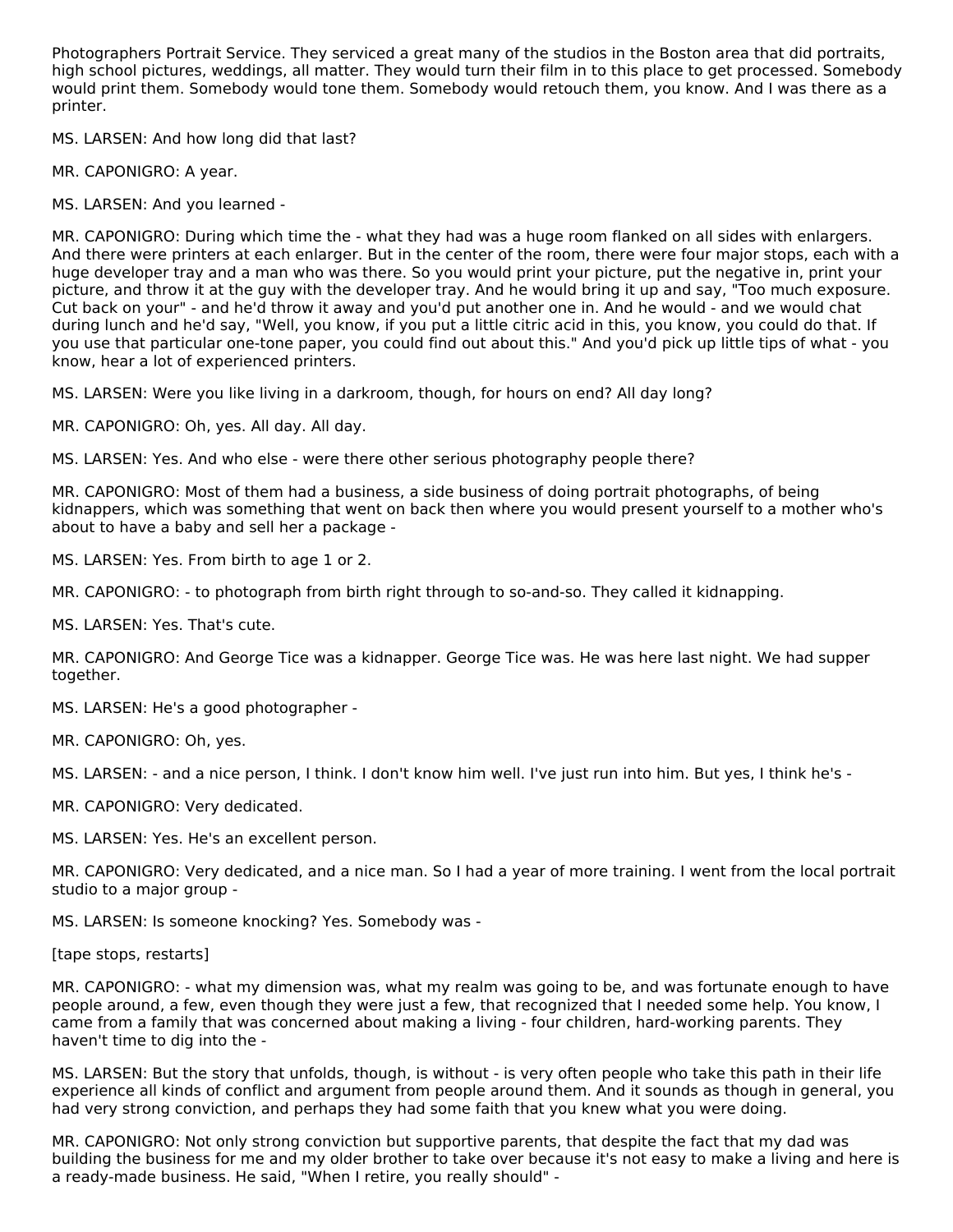#### [END TAPE 1 SIDE B]

MS. LARSEN: In some big families, too, there's a - I noticed - I grew up in a mixing neighborhood in Chicago, too. And I noticed in the Jewish families particularly that they would almost designate one of the children to be the scholar or the intellectual, and the other one to be the businessman. And I guess in Catholic families sometimes, one would be a priest. And, I mean, there was one who was - as long as the group moved along economically, they kind of helped each other along, and it was okay if one of their number went into a non-practical kind of honorable but non-practical endeavor.

MR. CAPONIGRO: Honorable. [Laughs] So the high school stuff was a real good beginning because it really - it taught me to be in the world, and I had to relate to people. And it also gave me a good edge on the craft. And then that following year, I found my piano teacher. Although I fumbled through the academics of that year at Boston University, at least I found the teacher. So the following two years I worked in this Photographers Portrait Service gathering a little more technique, and a fabulous technique on the keyboard with the piano teacher simultaneously.

#### MS. LARSEN: And what did he aspire to with you? Do you know?

MR. CAPONIGRO: A transcendent sound. Produce a sound on the keyboard that would not only hover in the air but suggest that it could go a little further and, as I said earlier, touch that place where inspiration is fed through into the earth's atmosphere. He uh -

MS. LARSEN: Was he looking for you to make a career of the piano, or was there any pressure?

MR. CAPONIGRO: He had too many children. He had too many children. And there were one or two that had great potential, and he would give them that extra attention because they really were moving fast. And the rest, he would give them everything he possibly could. But he wasn't going to make a great pianist out of all of them. It's not possible. He had a bunch of personalities, all with different problems. But he was a very good father, you know. He would discuss the problems with them or with someone who might take responsibility to help this guy with that problem so he could get past it. I mean, he watched over his little flock. And he did say to me one day - we took a walk in the park when I was floundering a bit. And by that time, I was photographing, and quite seriously. I mean, I was really looking for what I found in my drawings to find that my compositions in picture making, photography, was equaling that or moving towards it. And the pictures were good, and he recognized them as such.

#### MS. LARSEN: You showed them to him?

MR. CAPONIGRO: I showed them to him. And I was wondering what should be my direction? How far can I - he said, you know, you have a really serious problem. And your problem is you have too much talent in one too many directions. You've got the piano and you have the drawings. You have to make a decision, you know? Somewhere along the line you've got to find out whether you're going to put your effort into this or you're going to put your effort into that. But for now, you know, don't harry yourself about it.

MS. LARSEN: Yes. It'll happen. It'll happen.

MR. CAPONIGRO: It'll take place. So that year in the high school and the year following, that really was grasping the need for good technique in order to really make good work with photography, and the same with piano. They were just right next to one another. And I was able to get both. I had a good grasp on making really good commercial prints. After two years with this Photographers Portrait Service and printing, and continued lessons with the master, bam. The U.S. Army got me. Called. I was devastated. Devastated. What? Here I am just beginning. I have real teachers and a real atmosphere for working, and the Army gets me?

#### MS. LARSEN: How dare they interrupt?

MR. CAPONIGRO: My piano teacher said, "Listen. Don't fret." He said, "What you have put into your hands will never leave you. Even if you're away for a year or two, when you get back, in a couple of weeks you will be right back where you started. So do your duty. Don't worry about this. Come see me when you get a furlough." Blah blah blah. And I was very, very unhappy. As it turned out, they trained me to go over to Korea and fight at the front lines.

# MS. LARSEN: And the Korean War was going on?

- MR. CAPONIGRO: Uh-huh. [Affirmative]
- MS. LARSEN: Bad luck. That was poor timing.

MR. CAPONIGRO: Oh, well, that was bad luck. But my life has been full of good luck. I got to Fort Lewis,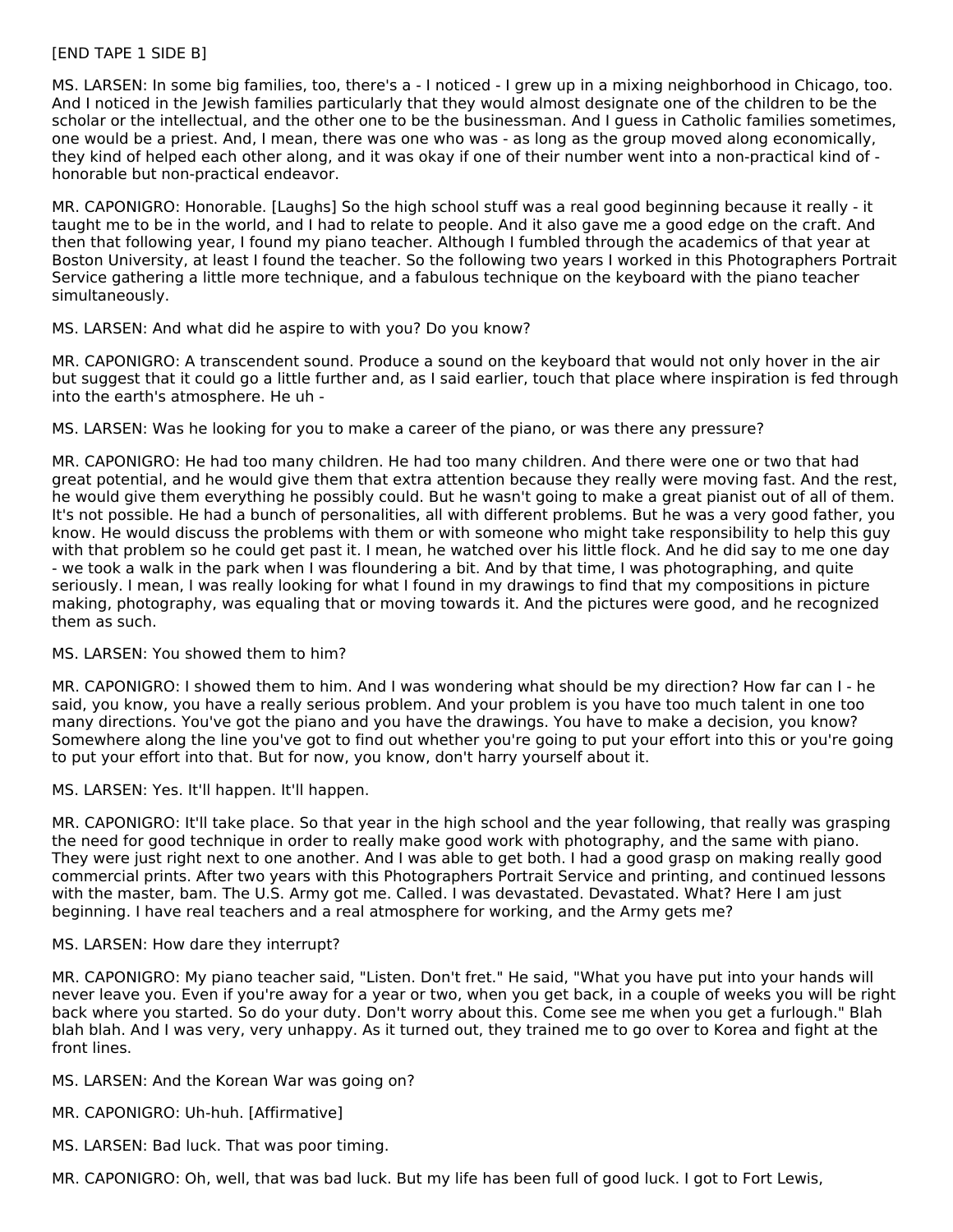Washington, the separation point. They give you shots for overseas, new dog tags, new boots, clean up your carbine, fresh clothes, duffel bag full of stuff to go over and fight a war. And you report to the doc. They bring you in to the doc, first thing, early in the morning after two weeks of this processing, which we all did. And they sail you off to Korea. Midnight the night after all the processing and the morning where we were to get on the boat and sail comes an announcement over what is commonly known as the "bitch box" or the PA system in the barracks: "Now hear this. Now hear this. President Truman has ended the Korean conflict. There will be no further shipment of troops to Korea."

MS. LARSEN: Wow.

MR. CAPONIGRO: "Report at 0500 hours on the parade field for reassignment."

MS. LARSEN: Right.

MR. CAPONIGRO: So what's my reassignment? Presidio San Francisco.

MS. LARSEN: Ah-hah.

MR. CAPONIGRO: The post photo lab at Presidio San Francisco.

MS. LARSEN: Had you ever been to the West Coast?

MR. CAPONIGRO: No. Never been.

MS. LARSEN: No?

MR. CAPONIGRO: Where a civil service worker, a civilian, was hired by the U.S. Army to process all their color work for the Army hospital. And he had his own little lab within the major lab that serviced 6th Army headquarters. So I was printing in the major darkroom, the black and white darkroom, pissing off the sergeant of that lab because I was so much better than him.

MS. LARSEN: Yes.

MR. CAPONIGRO: Not realizing that that friction was because of this. Eventually he shipped me out. Couldn't wait to get rid of me. In fact, he tried to get rid of me by giving me aerial assignments: Go up into the sky in a Piper Cub. And he was hoping I would fall out. [Laughs]

MS. LARSEN: Yes.

MR. CAPONIGRO: Anyway, I'm always finding myself at the door of Benjamin Chin, who's a Chinaman, educated in both art and engineering.

MS. LARSEN: And he was - was he in the service?

MR. CAPONIGRO: He was not in the service. He was a civil service worker. He had been in the service previously. But he'd open his door after processing his film and find me standing there once too often. And he finally said, "Well, I know you're new here, but I don't know what you want. Why are you always standing at my" -

MS. LARSEN: How did you find him? How did you know of -

MR. CAPONIGRO: He was there. I mean, he was a worker in the lab.

MS. LARSEN: Oh, I see. Okay.

MR. CAPONIGRO: Hired by the U.S. Army to do their color. I said, well, you've got this stereo system and you're playing very beautiful music on that stereo system. And all I have to listen to is that scratchy box and that terrible stuff they pour over the daily radio. "Oh," he said, "Oh, okay. Now I understand. You like the music." I said, "I'm crazy about music." He said, "Well, you know, I got a brand-new system at home with the latest in stereo, really good sound. How about you come into San Francisco on a weekend and I'll give you a dose of some really good music on a really good system? Let's do it." He said, "I'll take you to the Chinese restaurants as well." We did that. And he brought me through the back door of a Chinese restaurant, garbled a lot of words at the cook. Then we went upstairs into the main dining room and sat and waited for a feast to appear, which it did. And then we went to his apartment. He played music, and I saw some photographs on the wall. I said, "Ooh, these are really nice." He said, "You like those?" I said, "Those are special." "Oh, you see them as special. Well, you want to see some more?" "Yes. I would love to see more." Pulled out an Edward Weston 50th anniversary portfolio. Pulled out some original Ansel Adams. Pulled out some Minor Whites. He pulled out a lot of work of his and fellow students while they worked with Minor and Ansel at the California School of Fine Arts. At the time,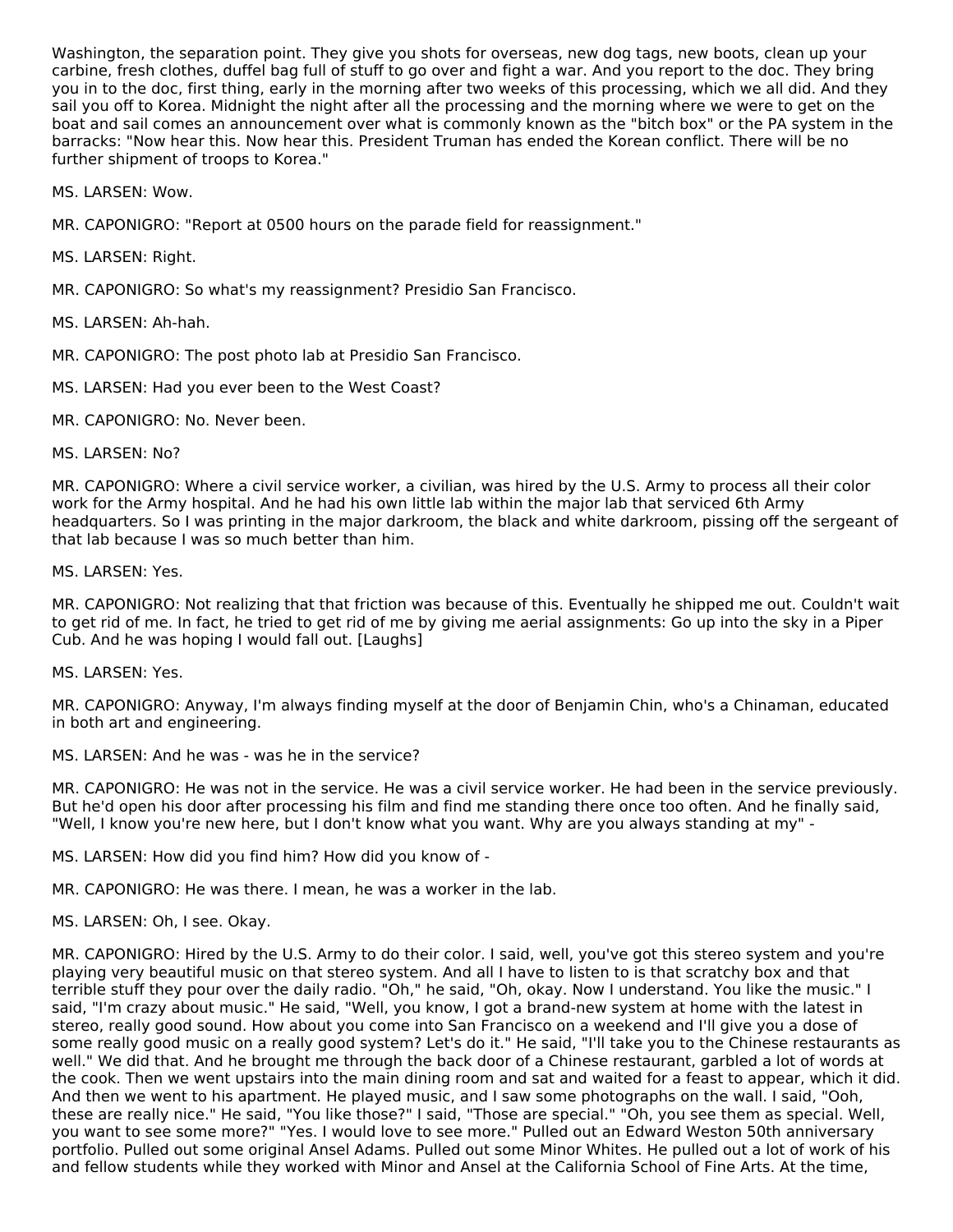early to mid-'40s, they had instituted a fine art photography program. Ansel and Minor were the head of it. And these guys were working in it. And I thought, oh, my God.

MS. LARSEN: Where has this been all my life?

MR. CAPONIGRO: I said, "What's this?" He said, "What, you never heard of Ansel Adams?" I said, "No. Who is he?" "Oh, he just happens to be one of the great nature photographers. You never heard of Imogen Cunningham? You never heard of Dorothea Lange?" The whole roster was there in his room. I said, "Would you look at my pictures?" Because I had brought some of my work with me. He said, "Bring them into the lab when you can." Which I did, and he looked at them and said, "Well, who the hell are you?" I said, "Well, I'm" - you know, he said -

MS. LARSEN: I'm me, from Boston.

MR. CAPONIGRO: "I'm from the East Coast." He said, "Nobody works like this out there. You're a West Coast photographer." He said, "You actually are a good nature photographer. You really belong here on the West Coast because they're not doing anything like that. That's all that New York stuff and journalism and all that kind of this is where they do this kind of work. And all you need is technique." So he took me under his wing, taught me the zone system, used his densitometer, used the U.S. Army film and papers, spent all my weekends with his camera and tripod photographing along the coast in San Francisco.

MS. LARSEN: You couldn't have fallen into a better situation with better counsel had you tried.

- MR. CAPONIGRO: There we have it. It all got set up.
- MS. LARSEN: But you saw right off that there was an affinity?
- MR. CAPONIGRO: Oh, yes. Yes.
- MS. LARSEN: You saw it?

MR. CAPONIGRO: And I was - he worked with me for about four or five months and then said, "Are you free this weekend?" I said, "I am." He said, "Well, get yourself ready. Dress up in your civilians; don't use your Army clothes. We're going to go to a party. There's going to be a bunch of photographers there. You might like to meet some other photographers that work around this area." I was 19. He picked me up at the barracks. We drove to the other end of San Francisco. 26th Avenue is where Ansel lived. Walk up his driveway, this walkway, and ring the bell. And the door opens, and Mr. Ansel Adams is standing there. "Hello, Bennie, how are you?" He said, "Fine. And this is my friend Paul Caponigro." "Well, how do you do, sir? Come on in." Ushered into his studio, where the moon rises and the mountains and the Yosemite Falls and, I mean, unbelievable prints.

MS. LARSEN: They really are, too. They truly - the physical aspect of those prints - you see them in books, that's cool. You see them in person, it's entirely something else.

MR. CAPONIGRO: I was entranced.

MS. LARSEN: Uh-huh. [Affirmative] Sure.

MR. CAPONIGRO: Entranced. I was absolutely stunned. And then Bennie, you know, brought me around the room. It was a going-away party for Minor White. Minor was leaving the California School of Fine Arts, that teaching position. Took a position to teach at RIT in Rochester, and simultaneously was going to be the curator of shows for the George Eastman House. So there was a going-away party for him. And I was introduced to all of them - Bert Westin, Imogen Cunningham. Dorothea Lange was there. Oliver Gagliani. A lot of the younger students that were pretty talented of Ansel and Minor. And two or three other well-known photographers were there, as well as some of the faculty from the California School of Fine Arts.

#### MS. LARSEN: That was that first evening?

MR. CAPONIGRO: That was that first evening. All the community of photographers on the West Coast was there saying goodbye to Minor, who was going to head for the East Coast.

MS. LARSEN: When did you find out that -

MR. CAPONIGRO: And there was a piano in the corner.

MS. LARSEN: Yes. I was just going to say, when did you find out that you had that in common, too, with Ansel, love of the piano?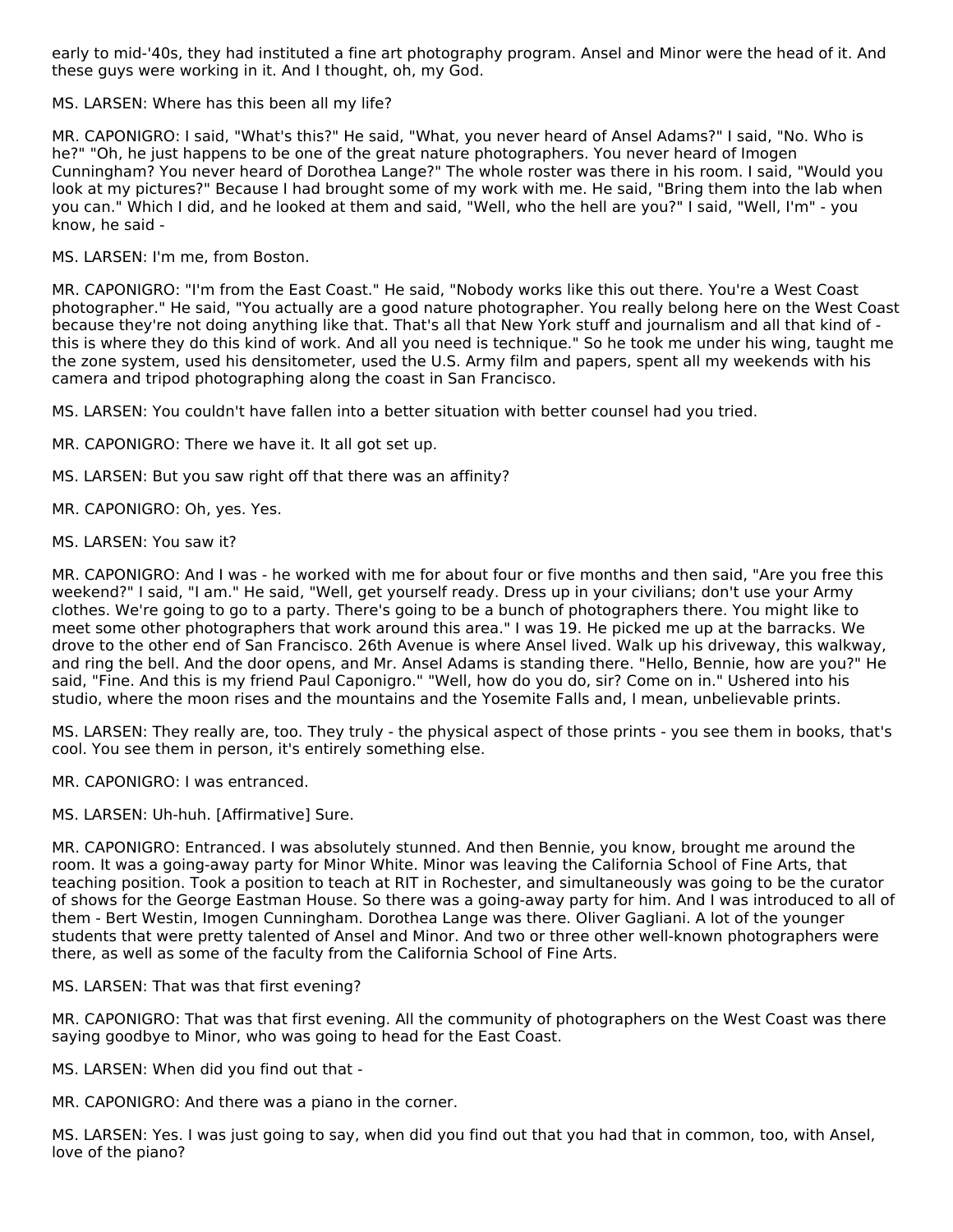MR. CAPONIGRO: That night.

MS. LARSEN: That night? Yes.

MR. CAPONIGRO: That night. Because they prompted him and made him play, you know. And eventually he sat down and -

MS. LARSEN: How was he as a pianist?

MR. CAPONIGRO: Pretty good. He was pretty good. A bit mannered, which was the style of those days. What you might say a competency, but just enough - too much attention to flair, which causes a kind of disconnection from the keyboard. It's more manner that you're after, unconsciously, no doubt, rather than what my teacher taught me was, you stay with the keyboard because the sound is inside and you have to make it come out. So there was a certain kind of - I wouldn't call it superficiality. It was a mannered thing. And what my teacher wanted me to do was to get into the sound and let the sound be the inspiration to understand the music and the composer.

MS. LARSEN: I've always heard people discuss the fact that Ansel Adams was involved with the piano. I've never heard anyone tell what it sounded like.

[Laughter]

MS. LARSEN: Just the fact that he loved music is usually enough.

MR. CAPONIGRO: No, I'm aware of that whole period because I looked through his sheet music at one point and actually got him to make some copies of certain pieces that I couldn't find. He was perfectly happy to let me have - you know, or let me at his piano and work in his library of sheet music. So I got a pretty good taste of especially the Bach chorales. They're sort of very grand and they're very almost Victorian, you might say, or they were played in that era. I got a good flavor of the era in which he grew up and was educated. And it was a bit mannered. Not quite affected; I mean, there was depth to the man. And I say all of this after I grasped what my teacher was leading me into in my own piano.

MS. LARSEN: Well, there are different styles and approaches and philosophies and just personality expressed.

MR. CAPONIGRO: Yes. And I have an ability to get a taste of the personality as they are manifesting either in their work through prints or their manner at the piano. It gives me - I can get insight into what their focus really is.

MS. LARSEN: Technically, looking at Ansel Adams' work, I guess I - when I first saw the prints in person, and the first time I saw them was at Orange Coast College when I was dating my husband and we went to a show, and they had their Ansel's work. And he was there. And there were a lot of prints, and I had never seen them in person. And I was really floored by their surfaces and the nuance of light and stuff, you know, every little -

MR. CAPONIGRO: Detail everywhere.

MS. LARSEN: Yes. Exactly.

MR. CAPONIGRO: Beautifully toned.

MS. LARSEN: They just -

MR. CAPONIGRO: Wonderful scale.

MS. LARSEN: They just kind of rivet your eye and they keep it engaged. It's not -

MR. CAPONIGRO: Well, that also has to do with his own musical sensibility. His compositions were - as Edward Weston would have said, "When I see Bach in my photographs, I know that I've arrived." And that's a very strong, very powerful insight into what contributes to a successful image, is the organization of it. Not pitting one thing against the other; that's called design, and usually it's quite superficial. But what I discovered was not design, but proportion, how much of this, how much of that, and their relationships to one another. And that came entirely from an emotional recognition, not the intellectual, oh, well, I'll have this tree over here and I'll have this line cut in here and we'll make the - that's -

MS. LARSEN: Uh-huh. [Affirmative] You're aware of the whole and the parts, I think.

MR. CAPONIGRO: And almost simultaneously. That's how the photograph happens. That's when I know that something has really worked. Just bam. I go, yup. And that's felt. It's not an intellectual jostling. A simple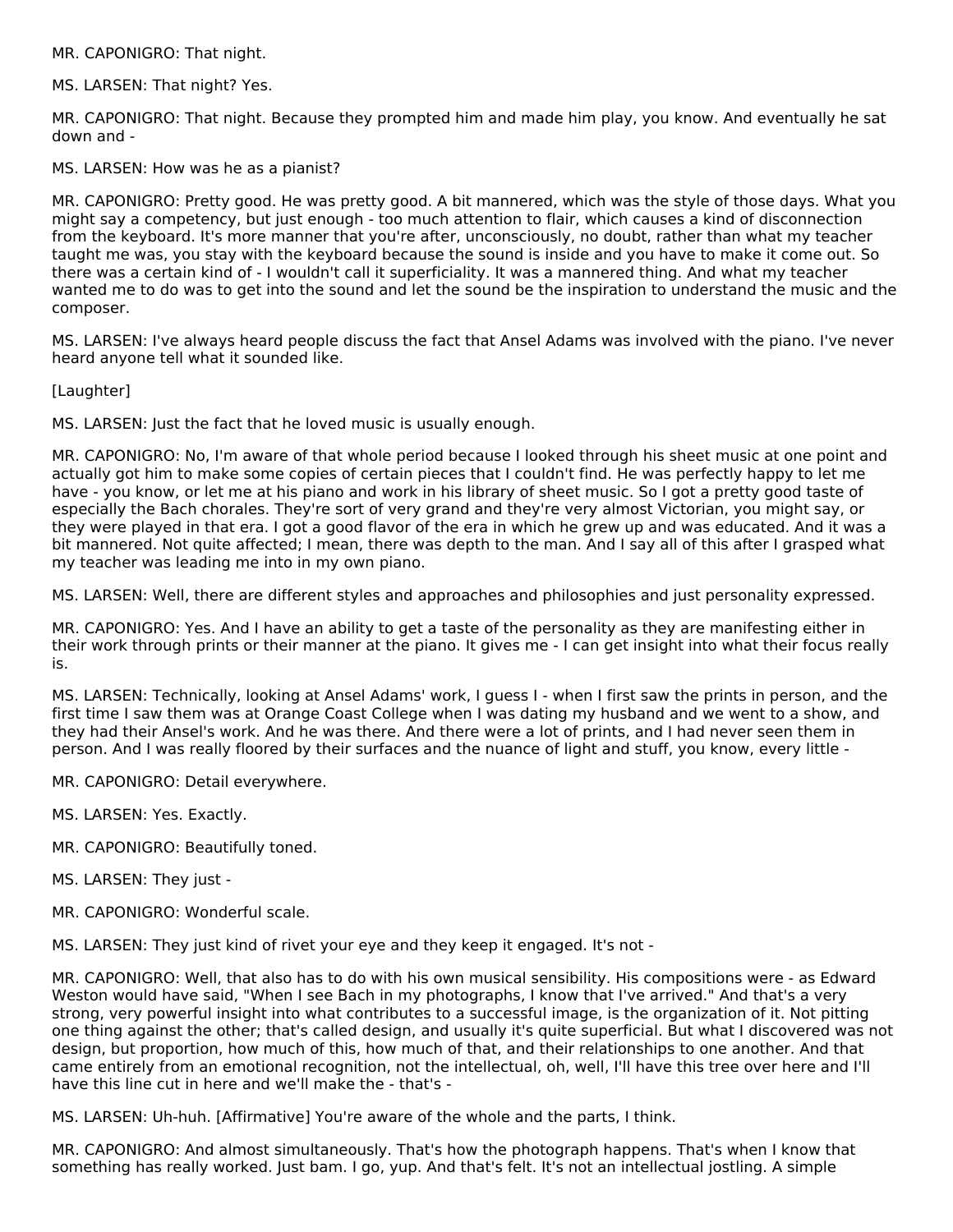movement of the camera one way or the other, up and down, looking at the ground, there they are.

MS. LARSEN: Did you see in his work an advance technically that you wanted to access? Or not necessarily? There were things that he could do that you wanted to do?

MR. CAPONIGRO: Yes. I mean, that's what Bennie Chin recognized. He said, you know, "You see well. You know how to make a picture. You know how to put a picture together," he said. "But your technique is lacking," he said, "and I want to teach you technique. And I'm going to put you through the paces of the Ansel Adams zone system." When we went to see his prints, I thought, okay.

MS. LARSEN: Yes. Here's the result.

MR. CAPONIGRO: Let's do it, you know. Let's go for it. It took some years to question that and try to get it to move a little further - not that I have any arguments with what he did. But I needed something for myself.

MS. LARSEN: Yes. I understand exactly what you're saying.

MR. CAPONIGRO: To inject something else.

MS. LARSEN: Yes. But he was a real force, I think, pushing people further into the medium and showing them what was possible. And maybe other things were possible, too, but -

MR. CAPONIGRO: But something happened in that - or rather, how should I say - I recognized that Minor was a good influence to have around Ansel, and Ansel was a good influence to have around Minor.

#### MS. LARSEN: In what way?

MR. CAPONIGRO: In that Ansel would only go so far in terms of the emotional recognition of a work of art. Minor went too far in that he got almost therapeutic and psychological, overly psychological. Ansel did not want to get involved with the psychological aspect. And that shows in the work, you know? It really - it goes that far, and it is beautiful for where it goes. And I can hear Minor saying, "Goddamn it, Ansel, when are you going to let your hair down?" You probably read in my Seasons book where I was standing next to them, between two glasses of vodka, and Minor was chiding him. He said, "Goddamn it, Ansel, are you still practicing that zone system?" And Ansel said, "Yes, my dear man. And I understand you are now practicing the Zen system."

MS. LARSEN: [Laughs] Yes.

MR. CAPONIGRO: Right? [Laughs] With no animosity, no - just sort of playful. But I found that Ansel's work went that far, and Minor took it further, and I thought for a good reason. But I also found that Minor went more, further than - oh, you know, it's -

MS. LARSEN: It can get very inward, I think, very - it doesn't access the general and the grand. It becomes very involved in his home.

MR. CAPONIGRO: So Ansel I found underly personal and Minor was overly personal. And I would side with minor. And what I found for myself was I had to shave certain ways of his thinking, as I did with Ansel's work. I had to question the totality of the zone system and do away with certain aspects of it because it tended to block the emotional system.

MS. LARSEN: Not being a practicing photographer and not exactly understanding the zone system, is it a recipe or a formula or a sequence of activities or -

MR. CAPONIGRO: It's all that.

MS. LARSEN: - a way of locating yourself?

MR. CAPONIGRO: Ansel found a way to take the earliest discoveries about photography, about the photographic medium, particularly the film. Hurter Driffeld were the first explorers in realizing that exposure and development together exerted a certain effect on the film, resulted in density. So, so much exposure, so much development, and you would get this result in a print. If you changed the ratio of exposure to development, you were going to get another result. And Ansel coined a term which sums the whole thing up: You expose to get what you want in the shadows. You put enough exposure, you get values in a print, in the print, in the negative shadows. Then you develop to preserve the highlights. In other words, you cannot develop shadows into existence. You must put exposure on the film because the amount of light that strikes the emulsion is not sufficient for the energy of the developer to activate and bring into a density that will reveal detail. So you had to expose for what you want. The development, however, was quite malleable. You could change by degrees within a certain range of time, anywhere from five to ten minutes, and the shadows would stay relatively stable. But the high value would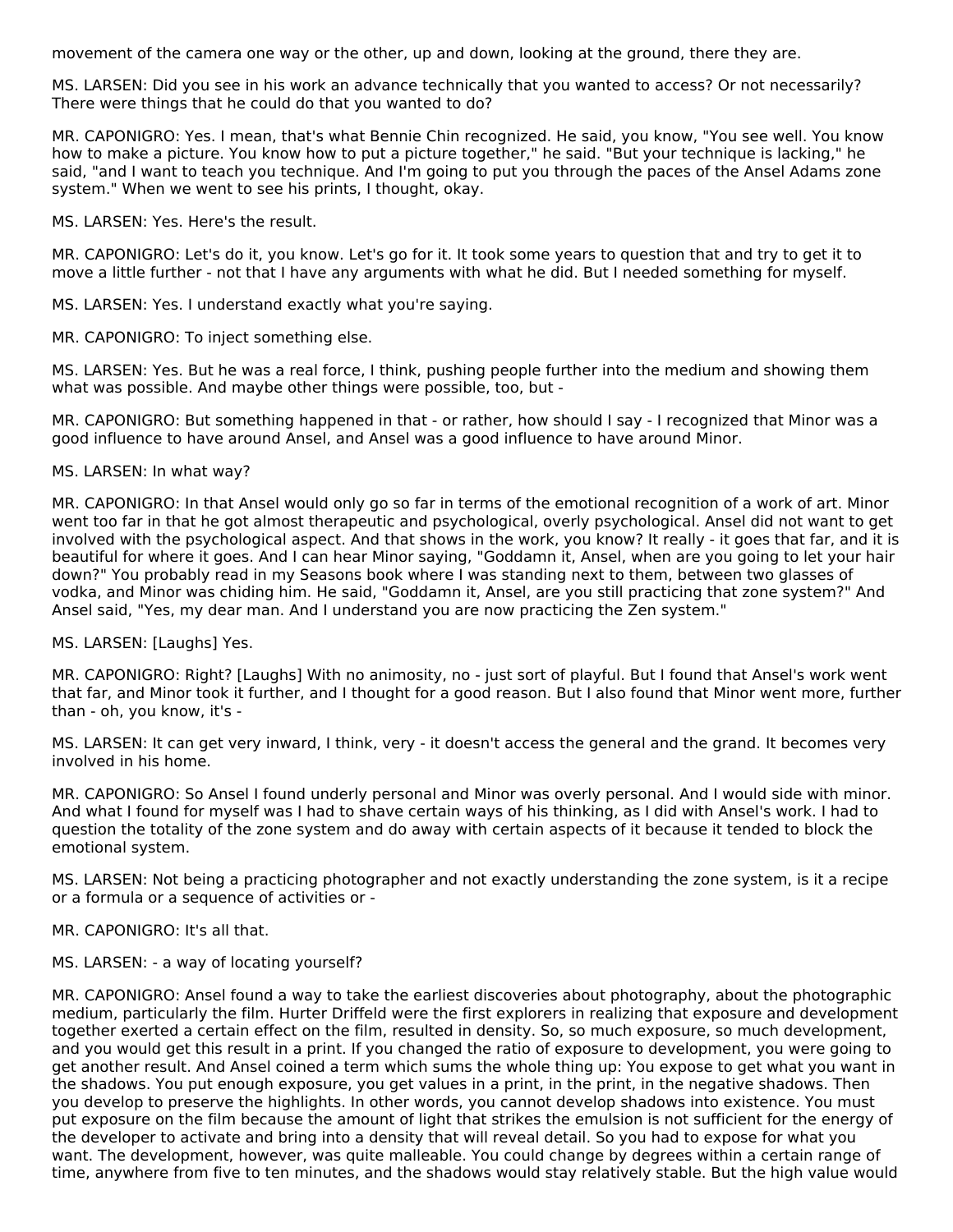come down very quickly. So you could overexpose your high values because you were trying to preserve the shadows. And you could control it and get both in by reducing your development time. So that was the zone system. But there's a lot of other technical information you needed to know about transmissions, opacities, densities, reciprocals, and blah blah blah.

MS. LARSEN: Yes. That's where I get -

MR. CAPONIGRO: And Ansel wrote six volumes on the subject. And you really don't need all that information. I found that too many of them, too many of the West Coast types, thought that they had to master all that. And they were so busy mastering all that information and processing it that perfection was like dangling always in front of them, and they missed what wanted to get into the photograph.

### MS. LARSEN: Yes. Yes.

MR. CAPONIGRO: Until they put the technique aside. Then you could see that those - that the results of their experimenting to meet what you needed to manifest an image could then be felt. This is what usually got left out because you were barraged and overwhelmed by too much technique. Minor, on the other hand, would try to get you to an emotional state first, either by Zen meditation - if he really ever knew what that was, anyway; not many people do, really, but it's interesting and it's glamorous to say, oh, I meditate. All that kind of thing. He went a little overboard in assuming that he knew a lot. And let's face it: Most education hands out a great deal of information that never gets digested. It gets stuffed up into the head. Minor at least would have periods of like that was his intent. Get them to the emotional place first; then reach for what you needed to manifest the image.

MS. LARSEN: Find the technical wherewithal to do what it is you have in the heart to do. But -

MR. CAPONIGRO: So I found my position had to be find out about the technique and then forget it. I know I often tell my students, oh, yes. Boy, I got six bags full of technique. But I never take all of them with me. One, maybe, all I need. Then I go to work. I just don't want to trip over the technique. I need to use just enough to get the job done.

MS. LARSEN: Yes.

MR. CAPONIGRO: So Ansel and Minor were like, you know -

MS. LARSEN: Yes. Two poles.

MR. CAPONIGRO: And I saw, and I actually left the West Coast because I realized that the grand landscape and that kind of beauty of detail and that clarity of rendition is missing something. What's missing? As exquisite as it is for its photographic silverness and detail -

#### [END TAPE 2 SIDE A]

MS. LARSEN: [Laughs.] Could you see yourself getting into that community and being - these people were much older than you and in another stage in their career. But the next generation, the next group of folks, did you have some sense that staying on the West Coast and merging into that community of workers?

MR. CAPONIGRO: This is exactly the process. 1955, my tour of duty is over with. I don't want to go home. I want to stay on the West Coast and continue working with this community, with these people. Mom and Dad were pretty wonderful to me. They'll be very unhappy if I don't come home. So I flew back to Boston from the separation point in Arizona. They shipped me out. This Army sergeant who really didn't like me got me out of there and gave me duty in hell, Yuma, Arizona, 115 degrees in the shade. It was a testing station for the U.S. Army, clothing and products. How does it hold up under intense heat?

MS. LARSEN: Oh, that sounds horrible, including you.

MR. CAPONIGRO: Exactly. Precisely.

MS. LARSEN: But you were still in the photo lab?

MR. CAPONIGRO: But I was still in the photo lab. And it gave me the opportunity to get out into the desert and photograph. I really started using the zone system and what I understood of it, and making quite good negatives - with Army materials, but with my own 3-1/4 Speed Graphic, which I would set on a tripod. I brought my -

MS. LARSEN: Is this the same camera that you'd acquired a million years ago?

MR. CAPONIGRO: That I bought in high school.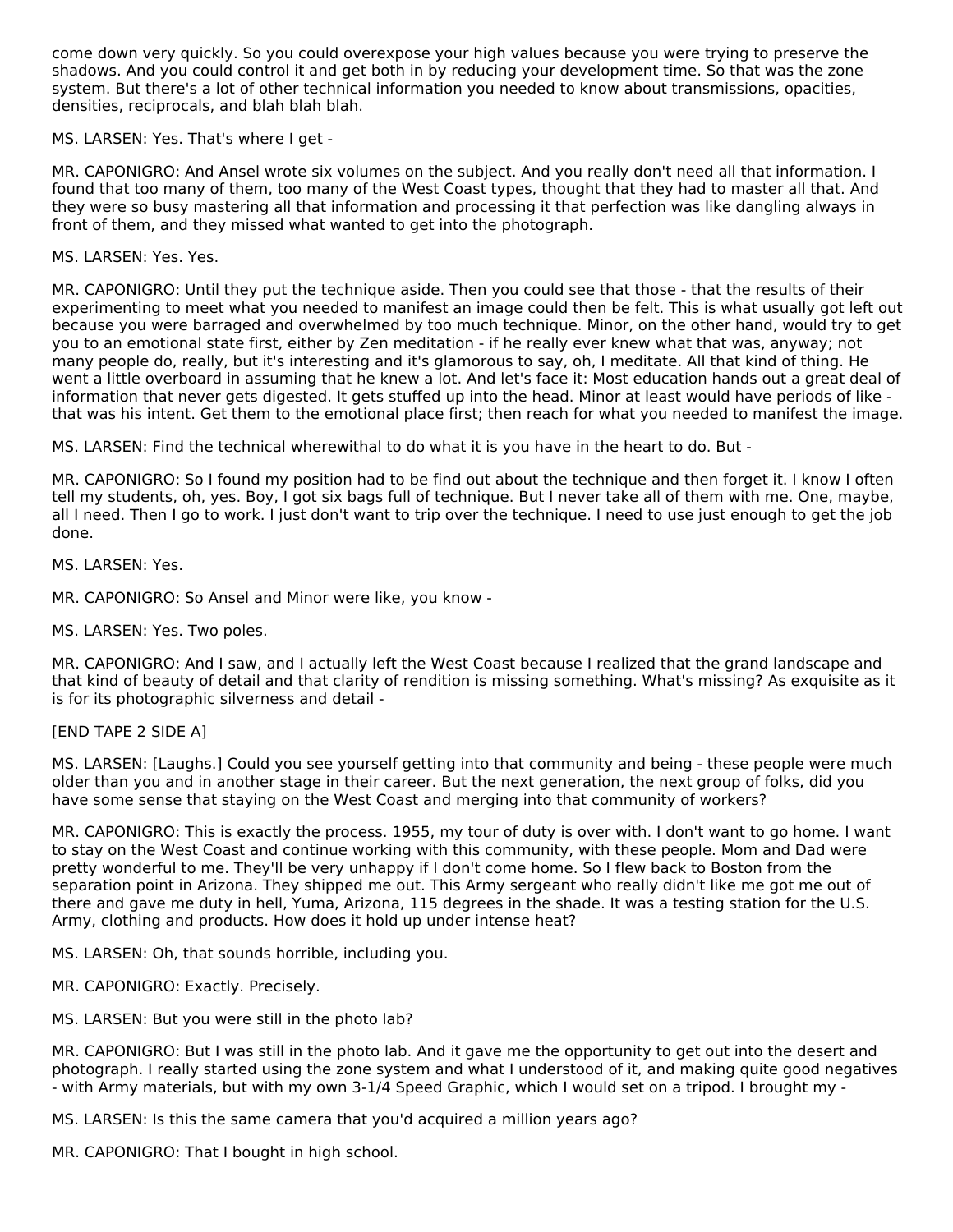MS. LARSEN: That's great.

MR. CAPONIGRO: So I would go out and photograph in the desert of southern Arizona, very close to the California border. Wonderful dunes, all that good stuff.

MS. LARSEN: Was there any other photographic person out there to talk to?

MR. CAPONIGRO: No. But I intrigued a few of the people who were a little more intellectual and realized like what's going on here, Caponigro? So I helped them understand about exposure development and, you know, I would share this with them. And we had a good time. There was another antagonist who just liked being an antagonist. But that year in the desert was good. Then I got discharged from Arizona. Went back to Boston. Got back to some piano lessons while I floundered around about would I go to school? And I've got the GI Bill; I could get an education. I did some night classes at BU in art, in art history, with a Professor Bailey, Professor Mervin J. Bailey, who was head of the art department at Boston University in Reliance. And he was like the guy in grade school who handed me paper and pencils and said, you know, do it. He saw something in my photographs and said, you know, come to my place. I live out in the country. And I actually photographed his gardens. Got a picture of him. And I would go to the lectures on art.

MS. LARSEN: What periods did he teach? Ancient art?

- MR. CAPONIGRO: Renaissance.
- MS. LARSEN: Renaissance.

MR. CAPONIGRO: Renaissance I think right up to Impressionist. A good man, and sensitive, too. So he was helpful. I communicated with him. He sort of took me under his wing, as he saw it. I wasn't going to football games and hanging out at the bars. And he wanted to encourage me. He saw that I had a really good eye. So that year I did that. And I thought, no. I don't want to be here. I don't want to start a business. I could go back to shooting weddings. I don't want to live at home, you know. I'm going back to the West Coast. So I got on a bus. My father gave me - he said, I haven't got money for you. I said, look. I've got the GI Bill. They'll support me till I get a job. He said, all I can give you is 50 bucks for your pocket and a bus ticket. He put me on the bus, him and my mother, sent me on my way. It was a four-day drive, four-day Greyhound bus, night and day on that - all the way back to San Francisco, where I met some Army buddies who put me up on their couch till I found a job with an advertising company in their darkroom, and I reacquainted with the West Coast group, which included some painters and sculptors, quite good ones.

MS. LARSEN: For example?

MR. CAPONIGRO: Beniamino Bufano was doing some wonderful sculptures.

MS. LARSEN: Yes. I know who that is. Yes. Yes.

MR. CAPONIGRO: Dell Federle was not that well known, but he had a very Cézanne-like feel to his paintings. And there were dancers. You know, it was a real live art community, including the photography.

MS. LARSEN: And that was the peak period, too, wasn't it?

MR. CAPONIGRO: Yes, it was. It was. So I went back and spent a year, during which time I was realizing, this is wonderful but there's something missing. I do not know what. I can't quite grasp it. I love doing this. These guys are great. Del Federle said, "Meet me for lunch at so-and-so. It's right near the Museum of Modern Art. We're going to go see a show." I said, "Okay. Let's go." And we had lunch, and we talked about this, that, and the other. He used to love to come up and listen to me play the piano. I rented a piano. He'd come and listen to me play the piano. He would draw and sketch. We had a nice relationship. Had lunch. Went to the Museum of Modern Art. And he ushered me into a retrospective on the work of Morris Graves. And just the way that I walked into Ansel's studio and thought, oh, my God, there it is, that was the technique, I walked in and I thought, now I know what's wrong, what is missing. This man has a mystical sensibility he is able to impart in his images. The West Coast school can't do that, or very rarely does it. The only photographer in the whole group is Minor who approaches it and every now and then gets there. But this is what's missing with the whole West Coast thing, why I'm uncomfortable. And now what do I do?

MS. LARSEN: Where do you find the place to practice that?

MR. CAPONIGRO: It was the vision that had to be attached to whatever you had as technique.

MS. LARSEN: Graves was not a person who I think everyone understood or even now understands. He's sort of a by-the-way person that the big art marketplace doesn't honor.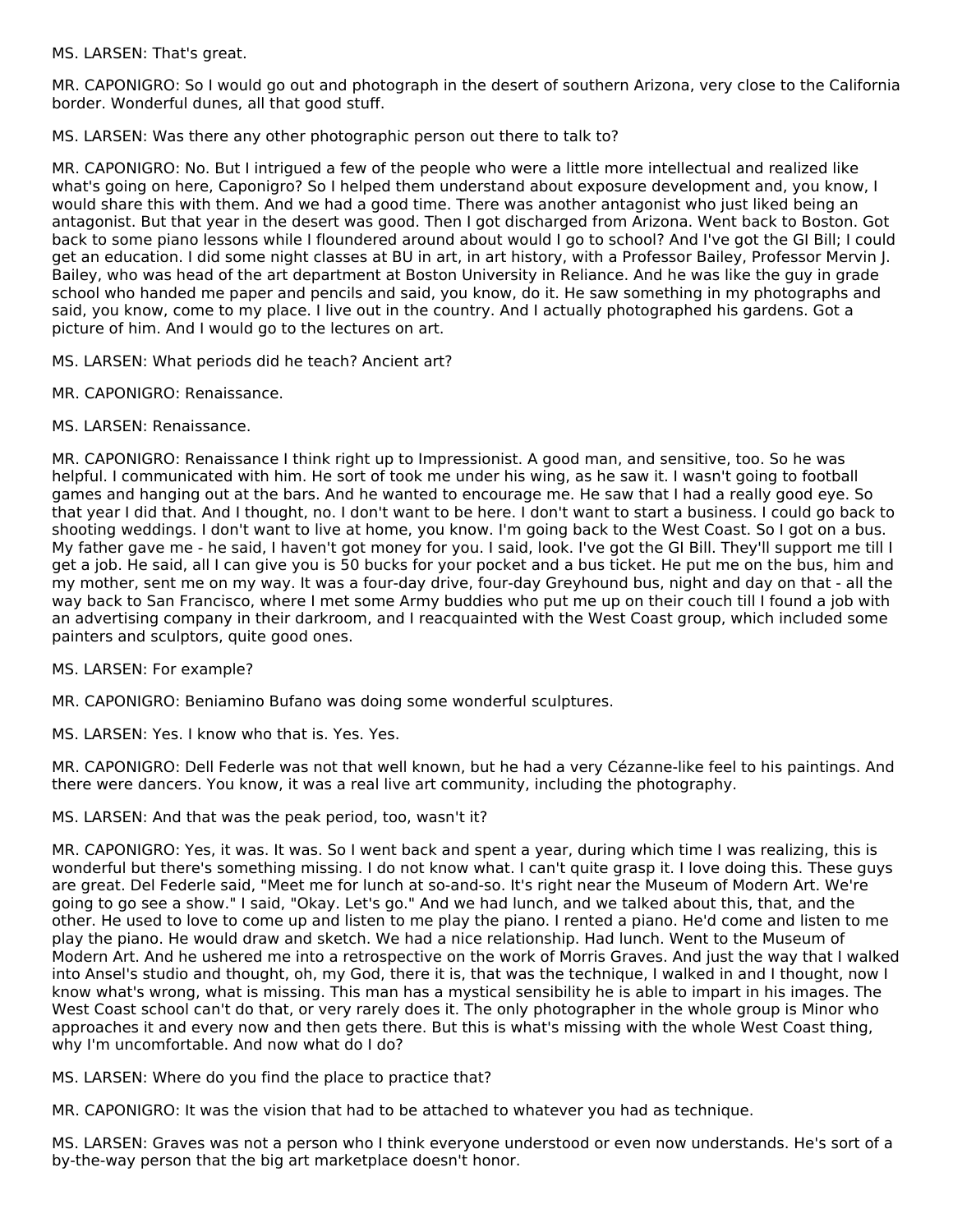MR. CAPONIGRO: His watercolors, drawings of things like Little-Known Bird of the Inner Eye, Moon-Mad Crow in the Mist, unbelievable mystical intensity and penetration of that very emotional state that I have to recognize or another artist to recognize that you're in it and now work. He got there, and you could see by what he manifested that he was there. And I thought, there it is.

MS. LARSEN: Did you ever seek him out, or was that at a point -

MR. CAPONIGRO: I tried to find him, but at that time he was away at a New York show. I did visit his home, and his housekeeper let me in and was very kind and showed me around the grounds.

MS. LARSEN: I love Imogen Cunningham's photographs of him. You know, those -

MR. CAPONIGRO: Yes. They're quite -

MS. LARSEN: Yes. They're absolutely -

MR. CAPONIGRO: They're quite good. Well, I saw that show, and it answered my question, what was nagging me. And within ten days I packed up my bags and got back on the bus, went back to Boston where I set up a little photo business, and I was going to find out how to merge this technique with this ability to capture your visions, and the ability to know that you are emotionally connecting with what you see, and how to get back in the print, how to get it into the image.

MS. LARSEN: And then so you reconnected with Minor as well?

MR. CAPONIGRO: I kept in contact with him. Well, wait a minute. That was at that point that - yes. He said on the West Coast - Bennie Chin brought me to him at the party and said, "Minor, I can't do any more for this guy. He really needs your attention at this time." And Minor said, "You're stuck with him because I'm leaving. But, young man, if you ever get to Rochester, New York, look me up." So I remembered that. When I got back, after I'd seen the Morris Graves show and I set myself up in Boston, I put together a group of prints, mailed them to him in Rochester, and said, "I would like to work with you." And he liked the prints that he saw and said, "You know, this is a poor man's land. If you have any money and you can take care of yourself, you're welcome to come to Rochester. I'll give you a bed. We have a little community of photographers, both from the university and from George Eastman House, and we all kind of share and participate." And those were - that was 1957, the year after I left California and said goodbye to the West Coast. And then that was the beginning of that contact with Zen in the art of archery and Zen in the art of photography and Zen in the art of cooking, and et cetera et cetera.

MS. LARSEN: Maybe we can start with that next time. Is that okay?

MR. CAPONIGRO: We could, yes. All right. It's 12:30. It's a good time.

MS. LARSEN: Because that's a meaty subject.

MR. CAPONIGRO: You're right.

[END TAPE 2 SIDE B]

MS. LARSEN: I'm very sorry. I do deeply apologize.

MR. CAPONIGRO: Well, you go back and you give hell to that salesman at the Radio Shack.

MS. LARSEN: Well, actually, it was my husband who put this tape in. And I didn't figure out -

MR. CAPONIGRO: Uh-oh. So where did it -

MS. LARSEN: Just a few minutes, and then it stopped. So we lost most of it.

MR. CAPONIGRO: Just a few minutes? So all of that.

MS. LARSEN: I'm heartbroken, and I'm very sorry. But this is working and this is moving, and this has been just cleaned. And here I'm trying to - well, you know what it is with new cameras like that sometimes. It's better to try it out. In fact, we did even do a rehearsal at home this morning with the new machine, and it -

MR. CAPONIGRO: And you never know where the gremlins are going to be hanging out.

MS. LARSEN: I don't understand it.

MR. CAPONIGRO: Just like the variables in photography.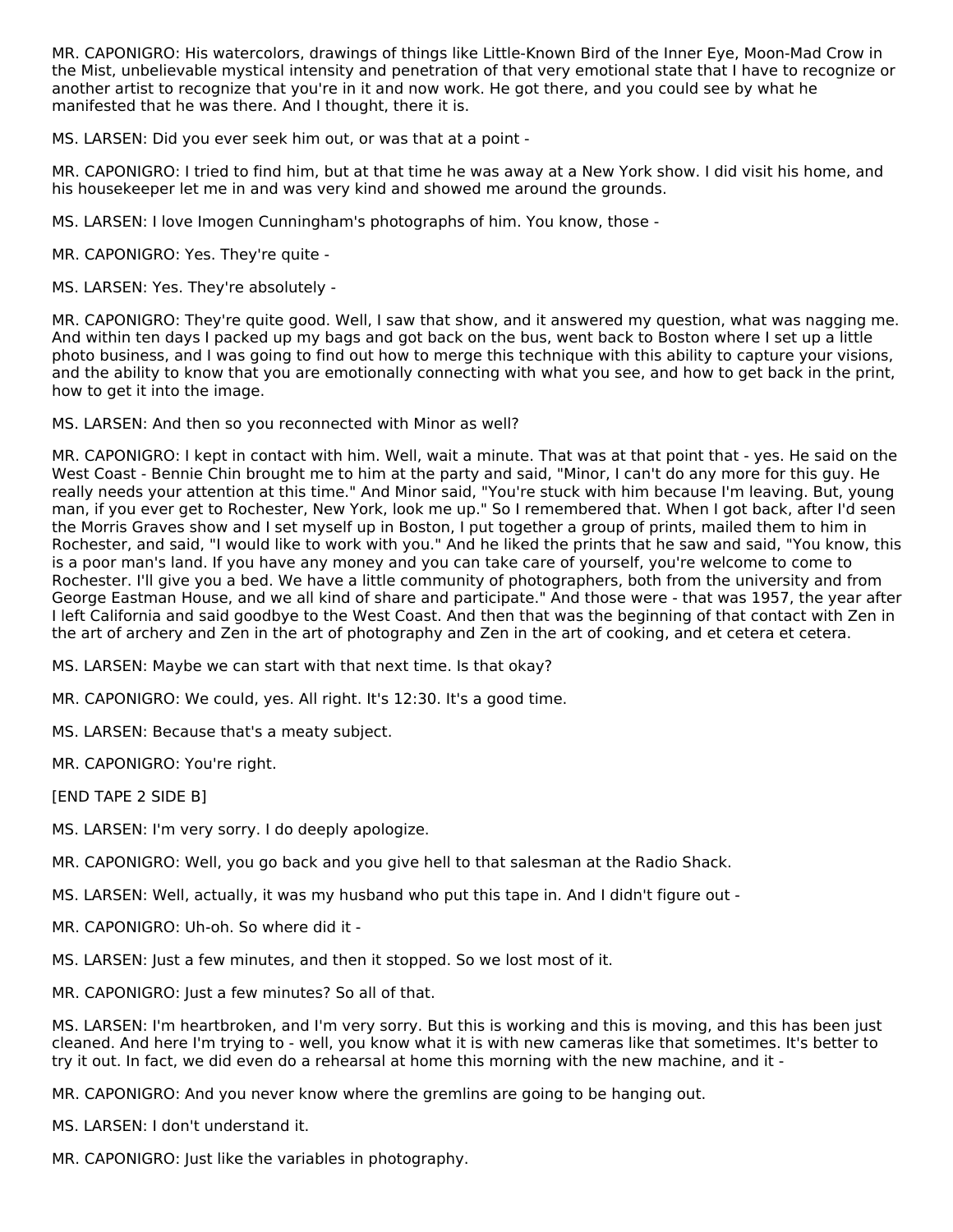MS. LARSEN: Jeez. I'm sorry. I'm very sorry.

MR. CAPONIGRO: Well, now, we can make a real recap and go quickly through.

MS. LARSEN: A lot of that was very good, and I - well, I remember most of it.

MR. CAPONIGRO: Well, you probably want to - maybe you might remember some of it and write it down.

MS. LARSEN: Okay. I will put it in my notes, as much as I can recall. But okay. We are here and we are moving, and that's good. Okay. So -

MR. CAPONIGRO: 1956 was the year that I went back after the Army days to San Francisco to continue studying with the West Coast photographers. It was seeing the exhibition of Morris Graves, whose work offered this - what I appreciated about Edward Weston's work, kind of penetrating more, getting into the subject, trying to go beyond it. I was dissatisfied with that feeling of the grand landscape on the West Coast. I knew something had to happen. When I saw the paintings of Graves, I thought, yes. That's the idea, you know, not to be afraid because of mysticism in there, not to be able to put some atmosphere that goes somewhere and works more with the emotions than it does with the intellect. So I decided to leave the West Coast and go back to Boston to work. I worked at anything. I even helped my dad at his furniture shop.

MS. LARSEN: And you photographed architecture at that point?

MR. CAPONIGRO: No. I didn't start that just yet. I actually was shooting some weddings to make some money. But then I decided that I would take up Minor's offer to visit him in Rochester, and he took me on as one of his students. He always had two, three, sometimes four people hanging around at 72 North Union Street. There would always be what I used to call the séances, where we would be reading photographs, you know, putting up somebody's work and reading it à la Minor White, trying to go deeper with it, which was a very good exercise.

#### MS. LARSEN: Was it like a critique or was it different?

MR. CAPONIGRO: It was more than a critique. It involved some critique, but Minor was trying to get the students to become a little more psychological. Ansel would stop at the technique.

#### MS. LARSEN: Really?

MR. CAPONIGRO: And Minor would push them. You know, why did you do that? Why that specific and why that - I mean, that's what Minor was doing in his work. In that regard, I considered him a lot closer and already separated from the West Coast school, closer to Morris Graves in the approach to mysticism, which is a term you know, it's a difficult word in terms of getting to it.

MS. LARSEN: It's a little more like an art critique, too, where typically people ask not - a little bit how you did it, but why and what it's getting toward and what it's trying to -

MR. CAPONIGRO: Yes. So Minor pulled out all the stops on why. And it was part of our group.

MS. LARSEN: And that's where you met Walter Chappell?

MR. CAPONIGRO: That's where I met Walter Chappell. I think Jerry Uelsmann was part of that, although he wasn't actually present. He had just graduated along with Carl Chiarenza. They were the previous students, but they were involved at RIT rather than just being at Minor's apartment. David Lyons had arrived, and he took a job at George Eastman House. Several others, some known and others not known, were there. But it was a pretty lively activity of pulling the students in to really look at their work and try to go further with it. So I was there for the - I was there in 1957 for the winter. In early '58 I went back to Boston and continued finding a way to make a living, photographed for myself. Was invited to go back to work with Minor as a student in early summer of '58, at which time he gave me an exhibition at George Eastman House. I remember he insisted that I would put a title to the exhibition.

#### MS. LARSEN: What was the title?

MR. CAPONIGRO: We selected out the group of photographs, decided, yes, this is what we're going to hang. And I just sort of lived with them for a little bit and thought, ah, you know, the title is "In the Presence Of." And he was very pleased with that. And I thought, where the hell did that come from? That's about it, isn't it? "In the Presence Of" - dash. Of what? And that's the big question. What? And you're either sensitive to that what or you're not. And that was all the arguments about -

MS. LARSEN: Sure. What is it out there?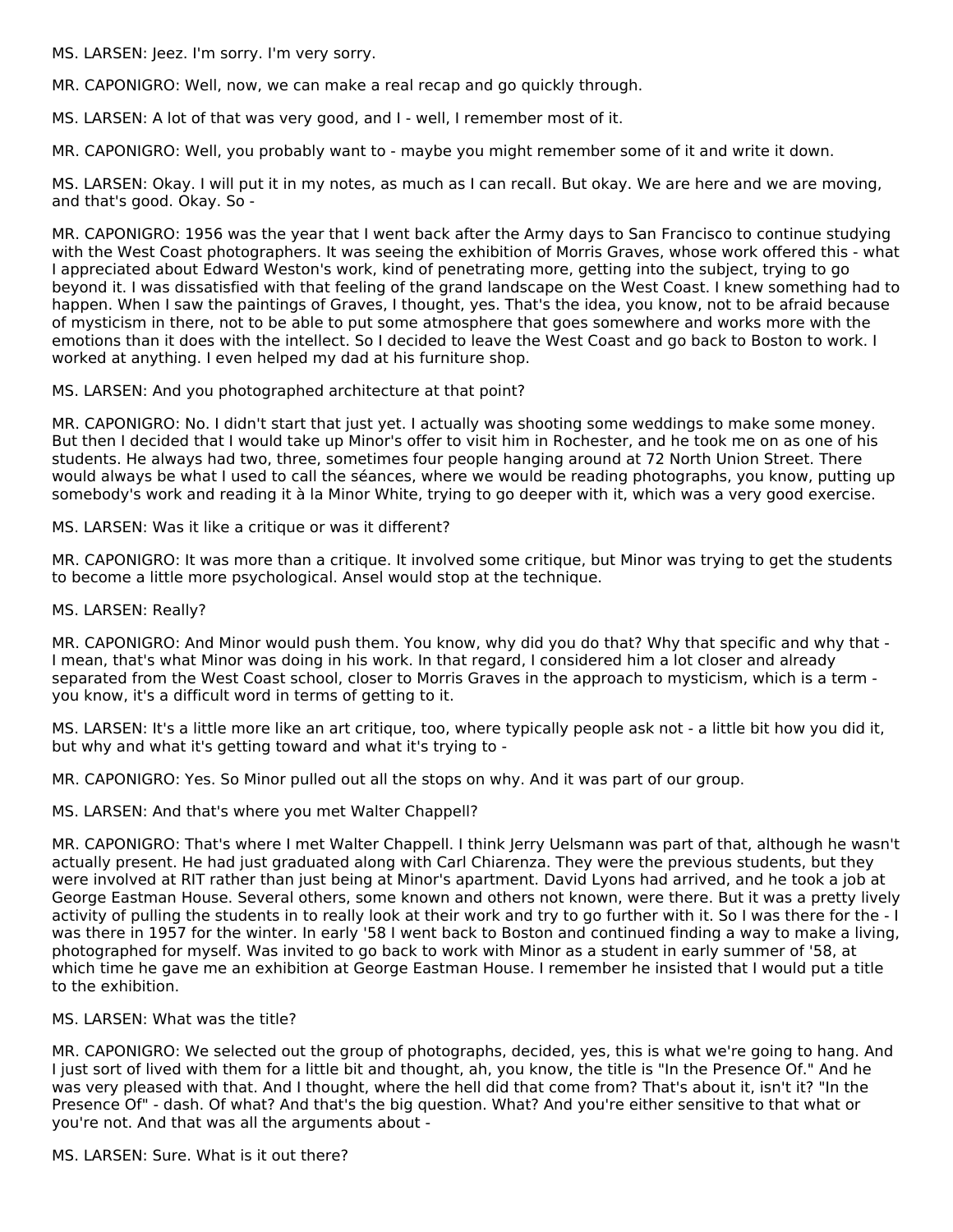MR. CAPONIGRO: So he was very pleased with that title. Then I went back to Boston again, kept contact by phone, by mail. I would make a trip up there just for a weekend sometimes. Walter Chappell would come to Boston at times. So we had a little community of photographers there, kept each other warm. There were no galleries at that time. People weren't -

MS. LARSEN: But was there writing about you, critical writing?

MR. CAPONIGRO: No.

MS. LARSEN: No?

MR. CAPONIGRO: The one thing that took place was Art in America magazine -

MS. LARSEN: Yes.

MR. CAPONIGRO: - used to have a little two-page deal called "New Talent in the USA." And I don't know how they got hold of my name, but they wrote and asked if I would submit some of my pictures and a statement. They accepted it. And so, I mean, that was the first thing that gave a sigh of relief to my mother and father, who didn't know. They wanted me so much to take over Dad's business. It was safe and sound and who knows what.

MS. LARSEN: Generous.

MR. CAPONIGRO: Art is a good hobby, but you can't make a living, et cetera. So when they saw this magazine appear and my work in it, they thought, maybe he's onto something. So they actually provided me with being able to build a darkroom in the basement of their house. I could live there and have a place to work. And that was quite good, helpful. And for '59, Minor asked me to assist him teaching some workshops on the West Coast; that we would travel together from Rochester, photograph and camp out all the way, and then teach on the West Coast. And that was a summer affair, during which time we spent a few weeks as the guest of Ansel Adams. He gave us a place to sleep. Allowed us to raid his liquor cabinet. I was allowed to play his piano and use his darkroom.

MS. LARSEN: That's nice.

MR. CAPONIGRO: It was very nice.

MS. LARSEN: All of that that you describe - Minor's home, Ansel's home - all of that, that openness and generosity, is quite remarkable.

MR. CAPONIGRO: Yes. Very much so. Very much so. And as I said, so few photographers were working and thinking in this direction. But they sort of tended to keep each other informed, and stay warm, and swap prints. Nobody was buying them so we used to swap them, you know, that kind of thing. And that's when I met - I met Ansel for the first time in '54 when I was in the Army. And that was very brief. And I met Minor very briefly. But then when I went back, he wasn't sure he remembered my being there in '54, but saw that I had been working diligently, and asked me to - he said he would get in touch with me when he came to Boston to consult with Polaroid. So Minor and I finished that summer-long session. Went back to Rochester. I stayed there for a few weeks, processed my film and proofed, and we talked a bit about that. And as always, there were always students around, and look at the work, talk about it. Then I went back to Boston. And that's when I took up architecture as a way of making a living.

MS. LARSEN: Now, were these just-completed buildings that architects needed record photographs for?

MR. CAPONIGRO: Yes. Yes. New buildings. I created a portfolio just by going around Boston and the vicinity photographing interesting buildings from interesting angles, and would knock on the doors of architects. And I picked up four or five clients who liked the work. So that worked well. I was able to make a living. But then Ansel arrived that following year, 1960, saw my exhibition, my first Boston - well, it's not my first Boston exhibition. My first Boston exhibition was at a place called Spiral Gallery and Gift Shop on -

MS. LARSEN: Was that in San Francisco or Boston?

MR. CAPONIGRO: It was in Beacon Hill, Boston. I came back in '59. I didn't want to live with my parents or my grandparents. I forget where I - I would maybe bunk in with my brother now and then. But I bumped into the Spiral Gallery at Beacon Hill, and they had half a dozen artists from all the media. They had a huge loft space, and everybody had their corner. And they would also get the space for hanging periodically, like so-and-so would hang a painting show for a month.

MS. LARSEN: Yes.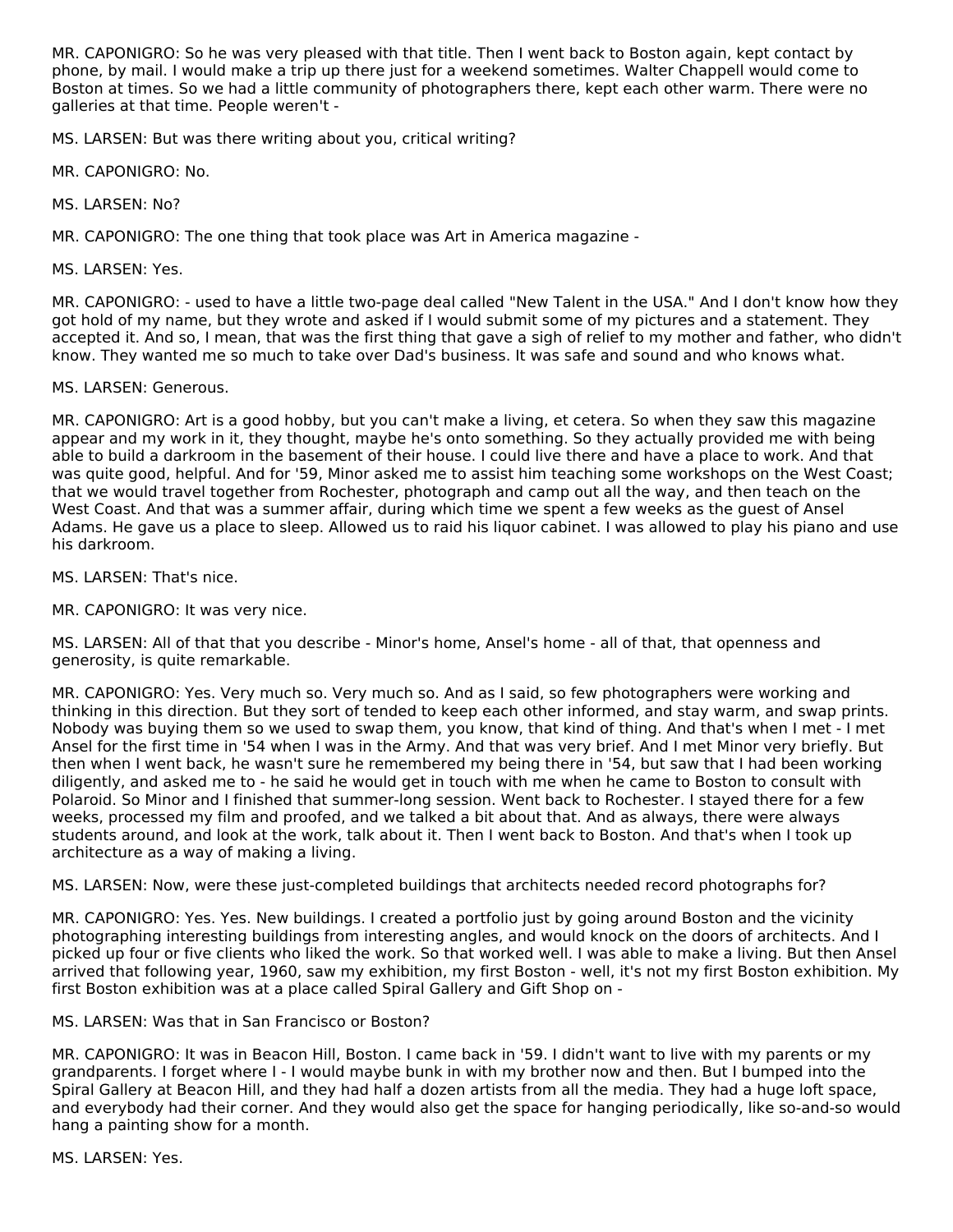MR. CAPONIGRO: So-and-so would hang a show. So-and-so. And I had my very first photo show at the Spiral Gallery and Gift Shop. I forget the name of the street, but it was in Beacon Hill, on the main drag that goes through the Beacon Hill area. And I simultaneously was able to use that space to start teaching. So evenings I could teach because no one was there. During the day people would be there working in their corner or whatever, and the show would be up for people to come and visit, whoever's show was up.

MS. LARSEN: So as you were teaching, you didn't have a darkroom facilities there for teaching.

MR. CAPONIGRO: I was able to use the darkroom facilities - Carl Chiarenza was finishing his PhD in the photojournalism department of Boston University, and he got me a job teaching in the department. It was a special deal with the director of the department. He just wanted to find out what the hell I was about, what was going on. And so Carl Chiarenza - that's where I was sleeping, was at Carl Chiarenza's. He was still a student. We hooked up, remembering the Rochester days. I had the show at the Spiral Gallery, and I began teaching private students, at first as a group. I put an ad in the paper and got a group of about eight or ten people. And then two of which were William Clift and Marie Cosindas.

#### MS. LARSEN: Wow.

MR. CAPONIGRO: Both of them were beginners with students of mine. Bill hung on for a few years after that, and Marie would come occasionally. Because I later took a place on Newbury Street right across from her design studio. She was doing design - painting, design, graphic work for publishers, et cetera.

MS. LARSEN: I know her as a photographer.

MR. CAPONIGRO: And she was very, very interested in photography. And she would come once or twice a week to my new studio after the Spiral Gallery. That's when I met Carl Sinbad, who had a painting gallery and decided, "We've got to have an exhibition of your work." So we put up a show. And that's about the time that Ansel arrived, saw the show, and said, you know, "Put this guy on as a consultant."

### MS. LARSEN: With the Polaroid?

MR. CAPONIGRO: With the Polaroid Corporation working in that new department that was developing the professional materials.

MS. LARSEN: Were they aiming toward people like yourself, or were they aiming toward a product that would be used, say, in the advertising businesses and media?

MR. CAPONIGRO: Oh, yes. Definitely the commercial world and the media. Definitely. I mean, that's where their real money would be because these art photographers, you know, who knows what they're about. However, you know, they knew that using their sensitivities, they would get the best out of their materials, whether they were going to sell commercially or not.

MS. LARSEN: Did they ever use your material as an example or promotion or -

MR. CAPONIGRO: Uh-huh. [Affirmative] Every now and then. Every now and then they would ask my permission to use this on a brochure that they were putting out. One year they put out a Christmas card, a three-fold Christmas card, with three of my images on it, very beautifully done. A number of ways. Recently there have been exhibitions out, a big catalogue of Polaroid images using a lot of the Polaroid [inaudible] collection.

MS. LARSEN: And did they acquire your work as well that you'd done in that medium, or not?

MR. CAPONIGRO: No. No, they never acquired anything. They were entitled to. The deal was I would shoot so many boxes - it worked out to like three days a week - three days a month. And I would be given \$300, all the film I cared to use, and I could make pictures for myself as long as I turned in a certain number of boxes or items to test that particular material. So I kept for myself images that meant something to me as well as handed them in, you know, because, you know, right there on the spot, you can do two as well as one. So I always made a Polaroid print for myself. Well, it seems that all the Polaroid prints, they have no collecting. There was no way of preserving or interest in preserving them. They were purely interested in how it's behaving and how the emulsion is going and dah dah dah dah dah. And the stuff would be laying around the desk of the scientists. And came time in the early '80s, to do the Seasons book, which were all my Polaroid images, the designer and publishing department under Connie Sullivan in Boston called and said, "Polaroid is ready to do a book, and we're going to distribute it through Little Brown," et cetera. I said, great. I'd love to do that. "Bring the Polaroid prints. We've got to have Eleanor, my ex-wife, design it." And she said, "I don't have any prints." I said, "What do you mean, you don't have any prints?" I had left hundreds of prints there, and when I was a consultant. She said, "We never had a way of preserving, collecting." I said, "Well, where are they?" And she said, "People at the end of the day would just pick them up and put them on their refrigerator or take them home. They just dispersed."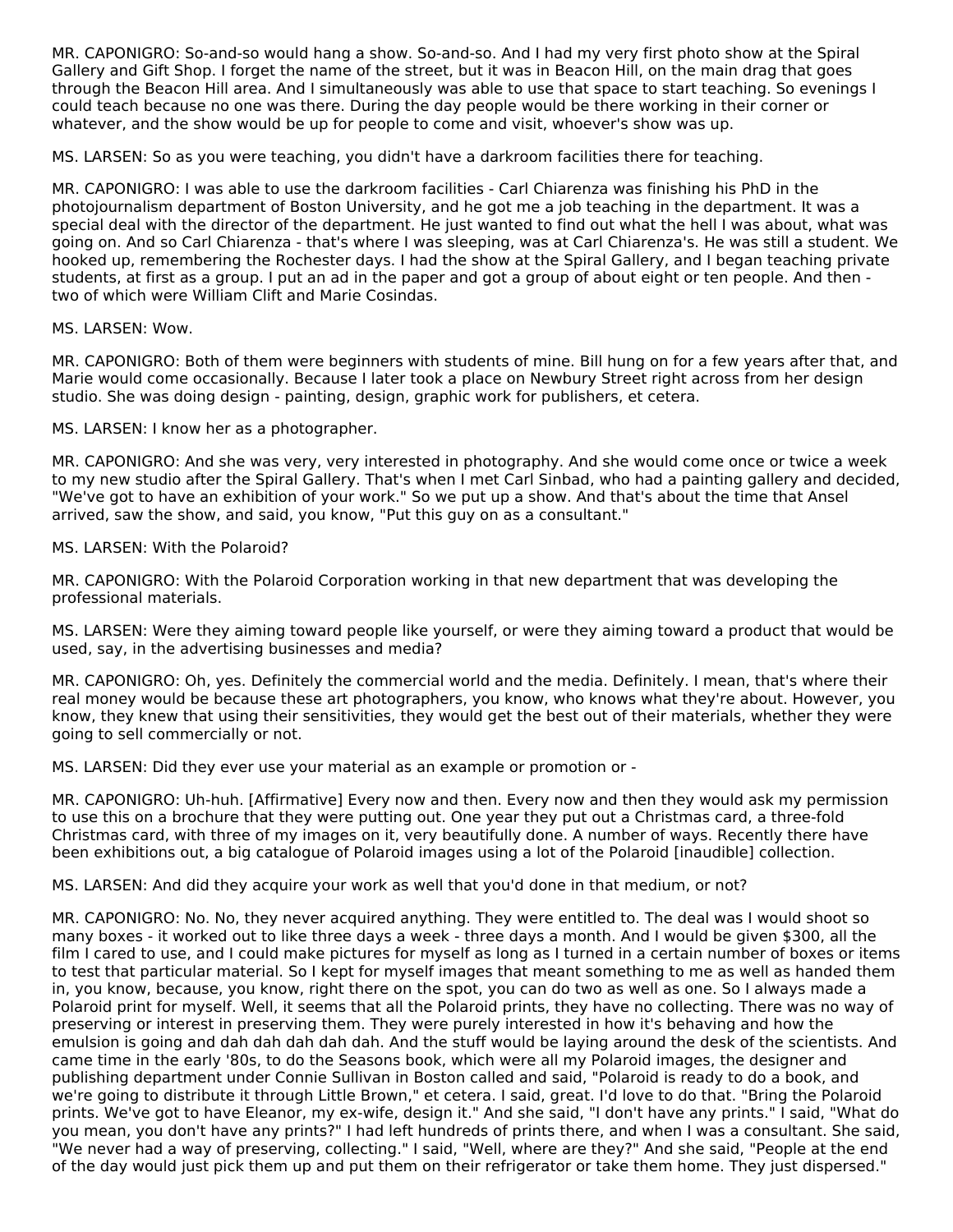MS. LARSEN: Oh, boy. They had no curator, no archivist.

MR. CAPONIGRO: I said, "Well, aren't you lucky that I made a collection for myself. As long as you promise me that you'll insure them and take really good care of them, we'll use my prints for this." So they have not that many of my images there. What they do have, and what Ansel did in the early '60s, he said, "Look, Dr. Land. You need to know more about what really good photography is. And you should have a collection of conventional prints. I want you to buy some from Minor White, some from my collection, some from Paul, some from the New York photographer so-and-so, and, you know, a range of well-known photographers, and put those prints into a collection." And that's when they began - this was '61 or '62; I forget -

MS. LARSEN: Well, weren't they fortunate.

MR. CAPONIGRO: They were.

MS. LARSEN: They had very good advice from him.

MR. CAPONIGRO: Yes. And at that time, that's when they began holding onto whatever stuff I would produce. And I was consultant off and on to them till about '67, when I got the Guggenheim to go to Ireland, and I stopped everything and focused on the Irish prehistoric content. So then when Ansel came and said, "Give this guy a job as a consultant," I thought, fabulous. This is - you know, this is secure. Not a lot of money. So I found a place that would cost me 50 bucks a month. It was in the country, at Ipswich. It was a gentleman's summer place, really quite beautiful. A simple structure, but nicely put together. And he said, "Look. All I really want is a caretaker. Pay the heat and give me 50 bucks a month and you can live there." And I thought -

MS. LARSEN: Could you be there in the summer as well?

MR. CAPONIGRO: All year round. That's when I bought my first piano. I thought, wow. I've got a place to put it. I can make a payment, 50 bucks for rent, \$50 towards a payment on a new grand. All the film I can eat; I don't have to buy film. I have the materials. And I don't have to do commercial work. And I did. I stopped all the commercial work. And I lived very spartanly.

MS. LARSEN: Yes. And it's not a big margin you have there.

MR. CAPONIGRO: But it worked. It worked just fine. And so the '60s were involved with running back and forth to New York and Boston using the money from the Polaroid consultantship. And that is when I got involved with the Gurdjieff people in New York City. I took up with them. That's when I started -

MS. LARSEN: You were doing drawings there?

MR. CAPONIGRO: - drawing, and I started the sacred dances and the special exercises Gurdjieff had invented, and really went into that in depth, and still continued to photograph.

MS. LARSEN: And what sorts of images were you doing at that time while you were in Ipswich? Landscapes?

MR. CAPONIGRO: A beautiful series of snowstorms. A wonderful series that actually never got printed. I hardly ever show them. And also, I was doing some stuff indoors. I'd bring some plants indoors and place them on a marble table and get some still lifes out of it, things of that nature. And a lot of the landscape around the area. Also - oh, yes - there was another very unusual series, again which have never been seen, hardly ever been seen, and that's the doll series.

#### MS. LARSEN: Doll series?

MR. CAPONIGRO: Dolls. I had a painter friend who had a large collection of dolls, and fascinating dolls. I mean, they really had some presence about them. They were good. And so I would photograph those dolls. I did it with a set of Polaroids, and I did it simultaneously with conventional film to be able to enlarge them if I wanted, as well as some on PN-55 negative for Polaroid. But that was an unusual series.

MS. LARSEN: I remember in that lecture you did in Rockland, you showed a few of those.

MR. CAPONIGRO: Yes. There was a couple. But there's a much larger group of a few dozen that are quite handsome. Very [inaudible]. I think those are tucked away somewhere.

MS. LARSEN: Was there ever a time you did the human figure or portraits in any -

MR. CAPONIGRO: I did a few friends, maybe three or four people that I knew. A couple of head and shoulder shots. There's a few portraits, but nothing extensive. The dolls got much better treatment than the humans did.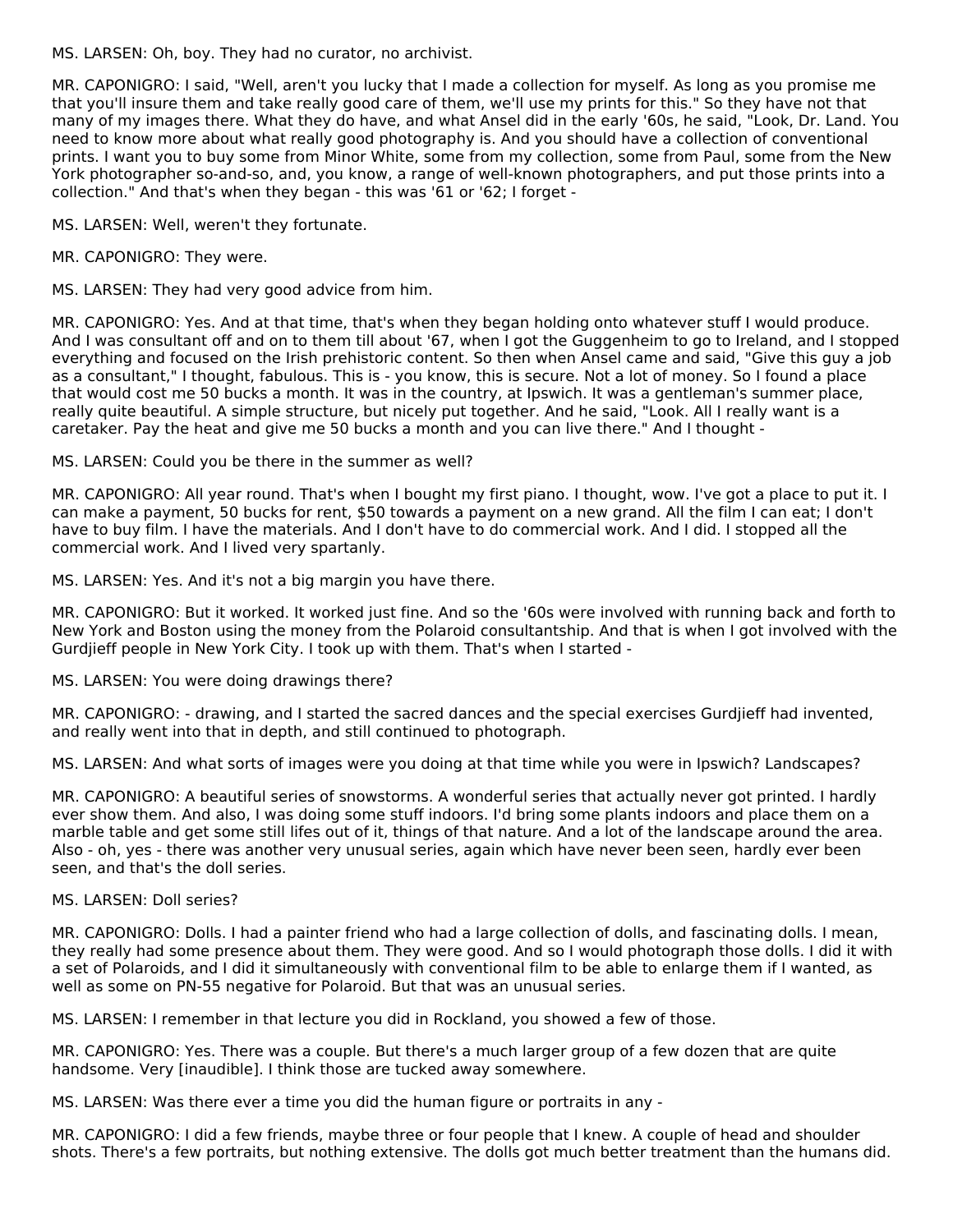MS. LARSEN: [Laughs.]

MR. CAPONIGRO: They were much more human, as a matter of fact.

MS. LARSEN: And the still lifes with the sunflower and the thistle, when did they come in?

MR. CAPONIGRO: That came after I left New York City because I eventually moved down there and spent about two to three years, specifically to focus quite intensely on the Gurdjieff stuff, the Gurdjieff and Ouspensky. I was there for the drawing. I was there for the sacred dances. I was there for a working. There's something about the teaching of Gurdjieff which throws people together. And it's not like psychotherapy, but it's aimed much more at you realizing that the person you're dealing with or getting excited about or angry at - the whole idea was selfstudy, you know. Well, where are you in all of this? And Gurdjieff was teaching that, you know, if you actually stand in the street and look at somebody else, you see your own asininity or your own good qualities reflected in them because you're no different than them. They're no different than you. And they can remind you when you come back to yourself and catch on to what you're manifesting. And the focus was heavy on self-study. And so he would arrange for groups together and work together in everyday situations - build a barn and do a - and we actually did all of that. That was a period of seven years.

MS. LARSEN: That's a long time.

MR. CAPONIGRO: Yes, it is. Well, I stayed with the group for seven years. That kind of work was for about five years. And that all ended for me in 1967 when I got the first Guggenheim, decided I wanted to go to Egypt to photograph the temples. But at that time, Nasser was very much against America, and so they didn't treat Americans very well over there. Dorothea Lange, in fact, warned me. She said, "You want to go to Egypt at this time with a one-year-old boy and a wife?" She said, "If you must, you know, fly in from Italy and speak Italian. Don't tell them you're an American." Well, if it's going to be that difficult, we should think about something else. And that's when my wife Eleanor showed me that there was ancient material in Ireland that would also be worth considering.

MS. LARSEN: Ah, so that's how -

MR. CAPONIGRO: So we went to Ireland instead. So instead of the Egyptian temples, I got into the prehistoric temples, Stonehenge and all of those related sites.

MS. LARSEN: I was very curious. I love those Stonehenge photographs, and I always have admired them very much, and wondered - let me see how this is moving along here. Good, we have lots left - what did people know of Stonehenge at that time? And what did you know of it?

MR. CAPONIGRO: Absolutely nothing. I knew nothing. And the archeologists were in the process of measuring them physically, and the only thing they had were legends and myths surrounding them. Of course, they could not take the myths and the legends seriously. Folklore was probably doing one of the best jobs, the folklorists of the British Isles, because some of the ideas in folklore would reflect some of the myth and some of the legend that was associated. So they were floundering.

MS. LARSEN: So it came down to verbally, that it was - the folklore collected verbal memory that had perhaps tumbled down the -

MR. CAPONIGRO: Folklore had the Irish fairy tales of them. The rhymes in the British Isles had some interesting you know, a guy named Graves, as a matter of fact, the writer -

MR. CAPONIGRO: Robert Graves. Robert Graves wrote something called The White Goddess, and he did a fabulous job of taking the Ogham writing, which is a very special writing from the time of the Druids, and some of the rituals written up in legend and myth; and the language of the trees, how the hawthorn did this and the ash did that, and related to certain seasons. He did what Joseph Campbell did with The Hero With a Thousand Faces for the prehistoric period with his White Goddess.

# MS. LARSEN: And did you know that at the time?

MR. CAPONIGRO: No. No, I was absolutely - I was picked up as a dumb kid, but innocent, picked up by the forces of nature. I knew that the forces of nature were a language, was a way of life, could inform you. In other words, nature really was my teacher right from the beginning. And something happened in my life that related me to stone in particular - which I wasn't aware of; I just loved stone. I loved the form, the shape, the texture, the arrangements. And in working with that with my camera, a very powerful impression came from a particular photograph of stone. And as with these poor mystics who are - you know, they're infected with the devil; stuff comes at them, in them, through them. But this impression arrived, and it caused a set of words to rise in my mind. And it said, teachings from the ancient fathers. Here I am looking at a photograph I made of a stone wall,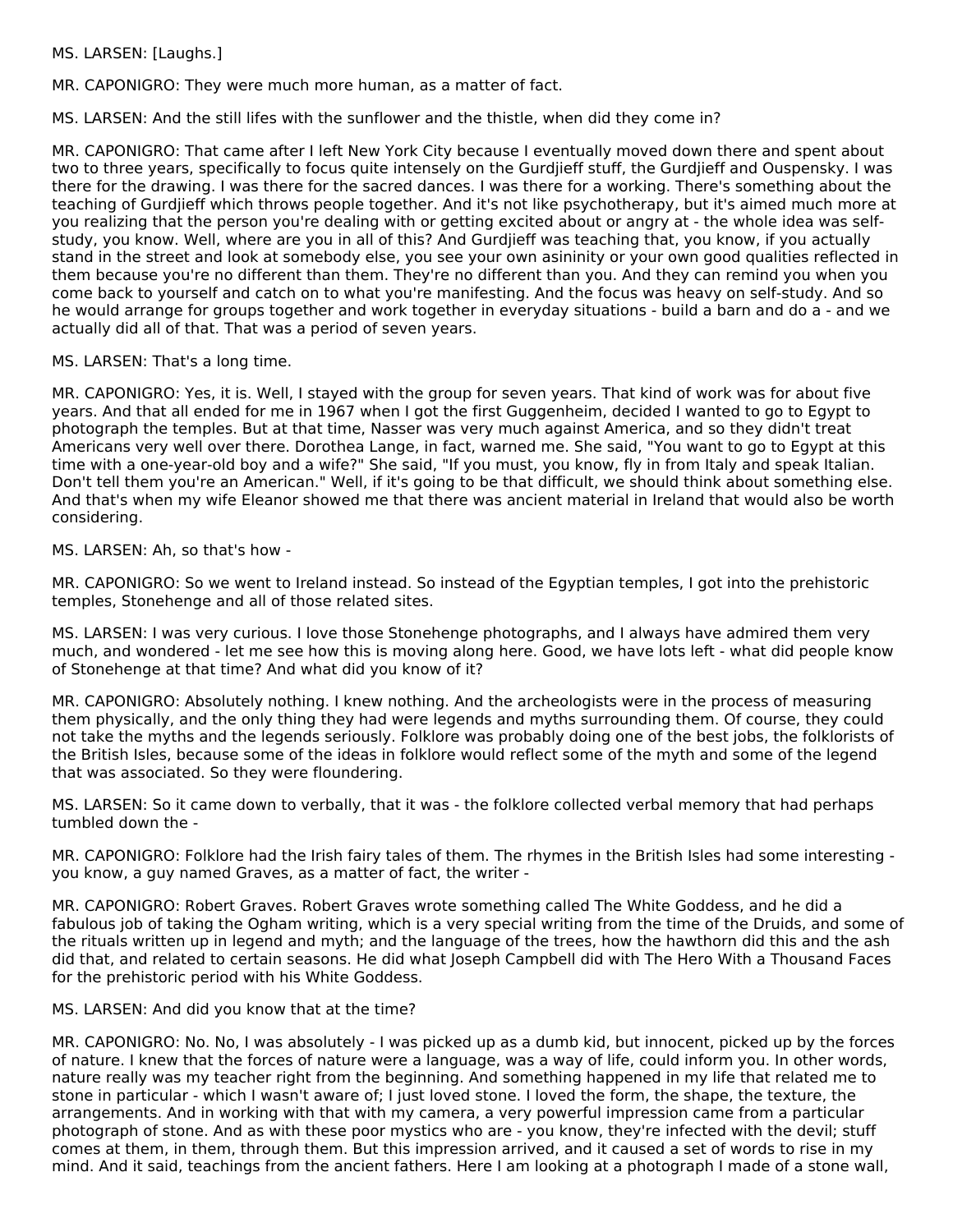and I'm hearing the words, teachings from the ancient fathers.

MS. LARSEN: Was this before you went or was this -

MR. CAPONIGRO: Long before. Before I even - before I was even married. Before I even considered the idea of - I mean, I knew I wanted to go to Egypt because I was going to the museums to get what I could from that.

MS. LARSEN: That seems very much the most obvious and the most known structure there.

MR. CAPONIGRO: Then I saw - as we were doing research about whether we would go to Ireland or not, I saw photographs of certain kinds of stones. And I thought, I think - you know, there were the dolmans and Stonehenge and similar sites. And I thought, oh, yes. Yes. There's something in there.

MS. LARSEN: So you started in Ireland and then -

MR. CAPONIGRO: I started in Ireland. I was actually going to do the high cross and the churches and the Celtic Christianity. But when I saw my first set of stones in the land, I thought, oh, my God. I was bewitched. Something snapped, and I blindly just went for them. I thought, you know, the more I address them, the more I'm with them, the more I could possibly understand -

[END TAPE 3 SIDE A]

MR. CAPONIGRO: So I just wanted to know what - well, what the hell are you up to, and where is your measuring stick? You know, you're photographing without a measure. You know, they used to put - everything they studied had a stick graduated in feet, red and white.

MS. LARSEN: Oh, I see. Yes.

MR. CAPONIGRO: And they put it next to there.

MS. LARSEN: So this is the document that you - that's a scientific document you were supposedly taking.

MR. CAPONIGRO: Exactly. They thought I was studying [inaudible]. And I said, "Well, they spoil my picture." "Well, how is anybody going to know how tall that stone is in the picture?" I said, "Frankly, I don't care," you know. I mean - so there were -

MS. LARSEN: How did you find these places? Did you -

MR. CAPONIGRO: Well, like I would have - I'd have a stout with the archeologists. I would go to the main cities where they housed their collection of photographs of these places. And it was called the Board of Works at that time, what we would call the National Monuments Department, that care for these ancient sites. And they had all kinds of records, a library of the legends and the myths associated with them. They'd been photographing them. They had a library of photographs. So I got access to their maps and their photographs so I could -

MS. LARSEN: That's great.

MR. CAPONIGRO: You know, very often I would go out and I'd know a certain site was here. But I'd get there and there really was nothing to photograph. It was no more than a foundation outlined by the earth. I thought, oh, that's going to waste a lot of time. Then I took up with looking at their photographs, which they'd made over several years. And I thought, okay. That has potential. That one has potential. So they were very helpful, and at the same time they were wondering, you know, "What the hell are you doing? I mean, why are you studying these?"

MS. LARSEN: There's a huge interest in the last twenty years.

MR. CAPONIGRO: Yes. And I started photographing them a couple of years before they suddenly became a curiosity that had to be looked into a little deeper. And maybe a few people like Gerald Hawkins, who wrote Stonehenge Decoded.

MS. LARSEN: Yes. I got that book.

MR. CAPONIGRO: That came out after I was photographing those stones. So I was brought there for my own questions about mysticism and ancient material, which is the most informative of the mystical life and mystical activity that I could find by associating with those sites, especially the Egyptian. It's very powerful.

MS. LARSEN: When you first went to Stonehenge, was there a - I remember going there in 1969, and it was very plain. And there was nobody there, and it was very just unencumbered, no fence and nothing -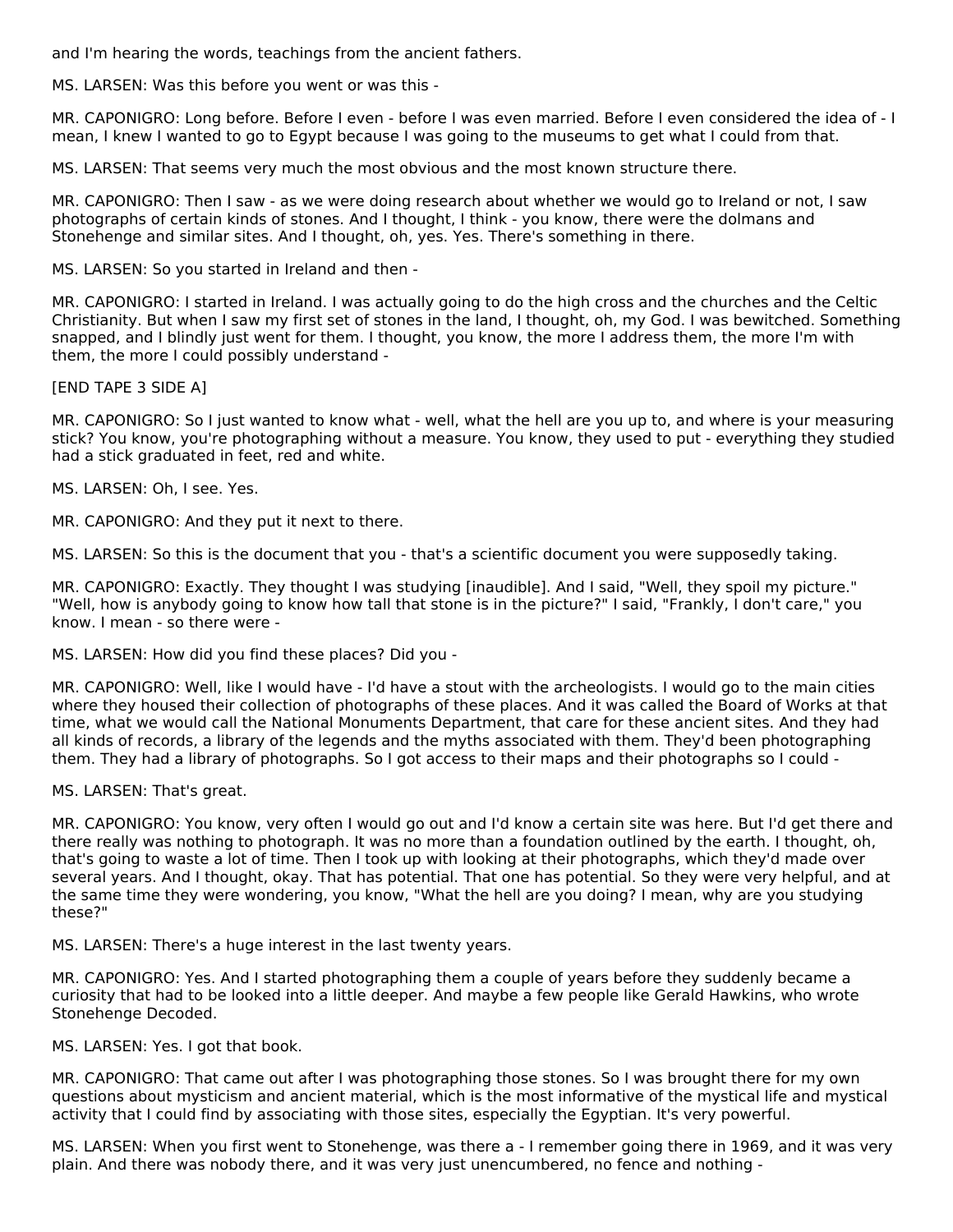#### MR. CAPONIGRO: Right.

MS. LARSEN: And it was - you know, I didn't really think too much except to study it in school. But it had a kind of clean purity and quiet about it. And I guess now it's very -

MR. CAPONIGRO: Well, they had to put a fence around it by - I think it was 1977 is when they put up the fence because between '74, '75, and '77, there was a great deal of vandalism. A lot of hippies thought that they should take it over. There was a lot of activity, and resentment that they were not allowed - you know, not allowed to play latter day Druids or - there was a bit of a thing going on. And they wanted association, these people, with the sites. They were denied it by the keepers all. And so, you know, they would go and spray paint on the damn thing, peace signs and - so they had to fence it off.

MS. LARSEN: But when you first went there, what was the atmosphere?

MR. CAPONIGRO: When I first went there, it was totally - the only device they had - there were no fences, but they had a device where the earth, the ground, before, surrounding the whole monument, was sensitive to touch. They would switch on in the main guard room. They would switch it on when they left. They'd open the gates at 9:00, switch off the power, and keep it off until 5:00 when they closed the monument officially. Then they'd put on the alarm. If anybody walked within a certain distance of the monument, the alarm would go off and the police would come. So that was the protection they had. Otherwise, it really did - you had the open space. And I took advantage of that because I started photographing it in '67. And I continued photographing it right through '72. I think my last photographs were in '77. I made some in '77 without the fences. I went back every year and spent a few weeks with the place, just photographing it.

MS. LARSEN: Those photographs are very well-known and widely admired. What were other sites that - other places that you felt were -

MR. CAPONIGRO: Well, that's in my book entitled Megaliths. It outlines all of the different types of prehistoric monuments. And there's a good section in the back that a friend of mine, an editor, put together describing the sites and telling where they are. So that pretty much covers the single standing stones, the stone circles, the avenues, the mounds, the tumuli, and all that kind of stuff. So I covered most of those.

MS. LARSEN: This body of work seems to have evoked and tuned into a very general awareness and appreciation of your work in the art community, it seemed. Is that so or not? I mean, I remember seeing those just a lot of places.

MR. CAPONIGRO: Well, when did the great Celtic revival come in? I'd say somewhere around the '70s. The New Age people hooked into the Celtic as being one of the really strong holders of that power of that thinking and idea of Mother Goddess, God being a woman rather than a man, all that kind of stuff, that whole revival of the pagan and Druid thinking. I'd say that is what pulled those stones into focus in the world in general, the realization that those - Castaneda happened simultaneously. Castaneda was being brought by Don Juan to power sites, and it became obvious that these were power sites. They were places chosen by the ancients who knew what the earth energies were about and would build their sites on particular pieces of land that have that extra strength or energy that could affect a human being.

MS. LARSEN: When I saw your photographs, aside from the content of place, which I remember feeling when I was there, with eyes that are educated on minimal sculpture and modernist abstraction, et cetera, et cetera, the formal qualities of those photographs seemed to really relate to and measure up to some of the best of that kind of sculpture and the general artistic look of it.

MR. CAPONIGRO: Yes. I could see where they would do that, mainly with [inaudible]. I worked simultaneously not only for what to me was the best facet of that particular stone as a sculptural entity, but also to try to pick up the atmosphere of the groupings of stones. So that was the task I had, which I didn't realize at the beginning. And I didn't realize what the hell was happening. You know, my first two years were - I was mystified. But I was also impelled. And as I was working with those stones trying to understand them - and the archeologists were always after me: "What the hell are you doing exactly?" "I don't know. When I find out, I'll let you know. I just got a photograph." And then it hit me, bam, teachings from the ancient fathers. It was a stone wall that gave that phrase to my brain and teased me in my emotions. And when I got to these sites and I was totally caught, and thought, I'm done, I can only follow my instincts here and work, I thought, here, yes, are the teachings from the ancient fathers through stone. I thought that was an interesting dimension, an internal dimension, of -

#### MS. LARSEN: Like an affirmation.

MR. CAPONIGRO: You know, I mean, one of the things that would - an affirmation of the silent realm informing you and having a validity because you keep running into it.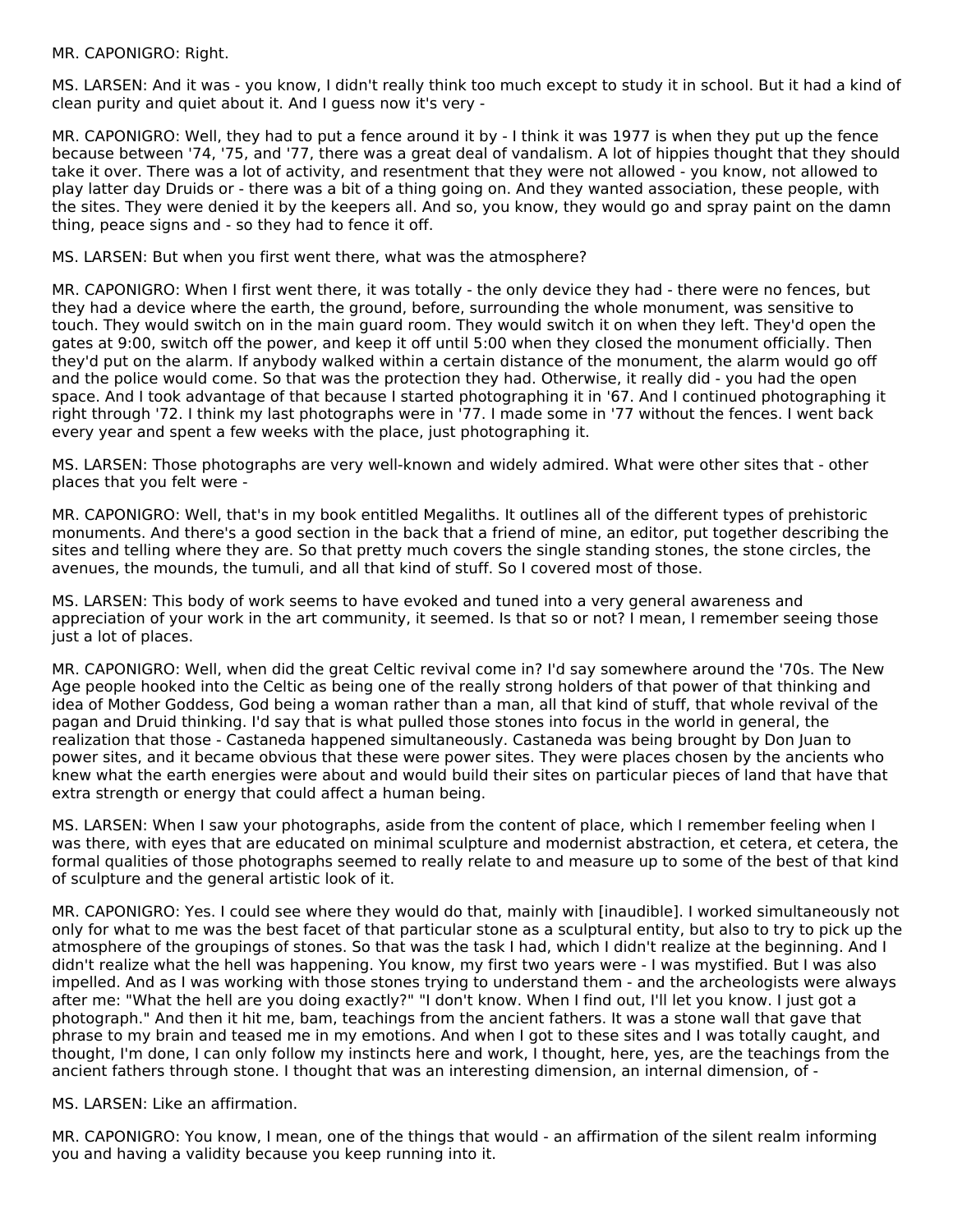MS. LARSEN: And you're following something, and you've started here, and you're still - the path is -

MR. CAPONIGRO: Yes. And in that sense, time is telescoped. The accordion is closed. And I thought that was no different between that time I made the photograph of that rock wall to the time that I recognized that the stone was really the medium and that nature somehow beats out an energy that informs you.

MS. LARSEN: It's just what I was trying to say, that these photographs make and satisfy on a number of levels where different people will come at it with different purposes.

MR. CAPONIGRO: Well, that's why they chose me, because I was determined to be an artist and I was trying to work within the medium of photography, keep that as the art. My other artistic interests and the museum visits were nourishing and feeding me. And so all of that could arise in these photographs I was making. You know, when I met those stones, one of them, as I tried to photograph it, you know, leaned forward imperceptibly and said, "What do you want?" It said, "What do you want?" And in it was like two paragraphs: Why that angle? Why this particular place at this time? What is your purpose? What - you know, it just sort of said, what do you want? And I backed off because I knew that I was after a composition. And I had my zone system and I could master the light, whatever the light would be, and blah blah blah, all my rationalizing, intellectualizing, composualizing [sic]. And the stone said, "That's not what you're here for."

MS. LARSEN: Yes. Right. You're here for - you bring all that here, but what do you want?

MR. CAPONIGRO: Right. And I left. I just stopped right in my tracks, and I went and had a cup of tea and a pork pie at the stand, and just sort of sat back and thought, well, you're either going crazy or something's happening, you know. So I bravely after a few hours went back and very cautiously. What it said was, you know, you're not here for any of what you know. You're here to learn. And just bring us your craft. Use it. You'll be informed as you work. And that's what was happening. It was like - this was a -

MS. LARSEN: I think, too, that you saw that place in great depth and complexity, that, you know, like anything of that - it's a very special kind of situation because it's big, of course.

MR. CAPONIGRO: Yes. And a very complex design.

MS. LARSEN: And it's high up, and it is large, and it has multi - it offers all these different angles. But, you know, most of us, when we go to see a place like that, we come away with a psychological impression, a memory. But the usual touristic shots linger because you see the same touristic shots over and over and over again. But -

MR. CAPONIGRO: Well, that's exactly what the stone was telling me. You know, be careful. We know what you're here for. All you need to do is keep your craft handy. Your craft is. It does not think, you know. And when you arrive at the state of being an emotional archeologist and not the average archeologist who digs, you are digging emotionally and you will be informed through that realm.

MS. LARSEN: Because you took it apart. You took it in elements. You put it back together again.

MR. CAPONIGRO: Yes. And the printing was very important. The printing was very important. Like I said, too much selenium and it wipes out a certain quality of atmospheric feeling in the print. So I was after atmospheres more than -

MS. LARSEN: How did you deal with the tourists and the other folks? Or did you have special access?

MR. CAPONIGRO: Well, a few of the guards were sensitive to the fact that this kid was not playing around. He's quite dedicated and serious. Why would he come back so often and - you know, he has that something about him that you know that he's after something. So they would let me in at 5:00 in the morning. They would turn off the power. I would walk across the lawn leading up to the hedge. And I could work until 9:00 when everyone was allowed to go through the gates. So I had that free time.

#### MS. LARSEN: Four hours.

MR. CAPONIGRO: Then at 5:00, everybody would go home and they would lock the gates to them. But they would leave the power off until I finished my work. And that could be a few hours later. So they allowed me that time extra, without people. And then during the day, I just very carefully and patiently would see that, well, there's a photograph here. And I would get my camera set up and wait until a group of people were hidden behind the stones and get my exposure, and then they would continue. So a lot of jockeying at that time. But mostly, they allowed me to be there at hours when nobody else was.

MS. LARSEN: That was very generous of them.

MR. CAPONIGRO: Oh, it was wonderful. It was wonderful. And I brought back - when it was finished, I did a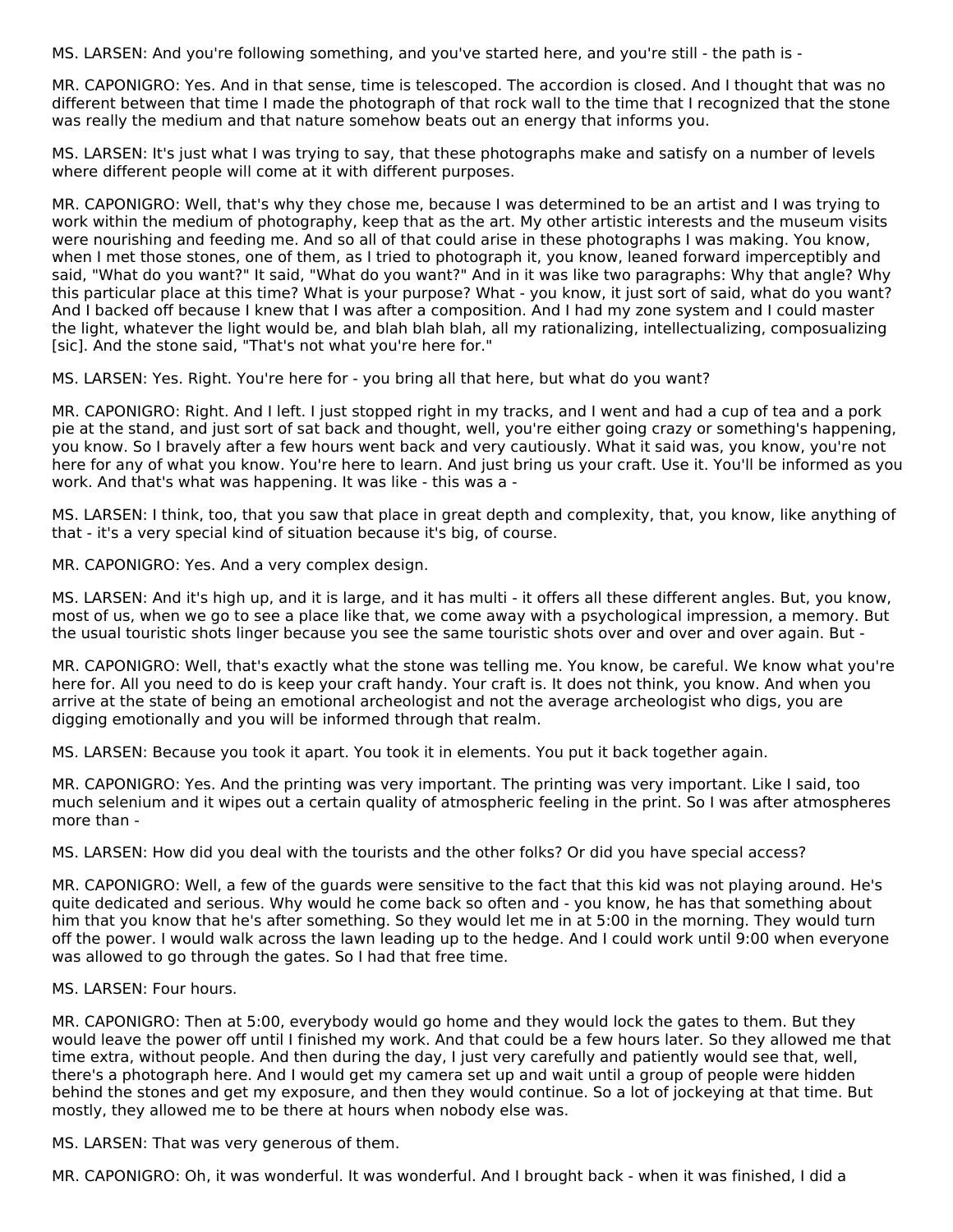portfolio of twelve images of Stonehenge, twelve of what I thought were the best, and I wrote a piece about what I felt there, and I ceremoniously gave it to the head guard that used to take care of Stonehenge, Tom Woodhouse. And he said, "Well, you know, we've got this big fence up. But I think this wants to be brought into the center of the stone, so let's go. Just look for all the world as if you're an archeologist; behave as if you are, and we'll step over the fence," which we did. We went into there and laid it on the center stone, and then we walked it completely around the stones, offered it to Stonehenge, and left it in the guard house. And I said, "This is, you know, for you to share with anybody." He kept it for a year and said, "It's too good a piece to be just hanging around here. So I have donated it in your name to the Wiltshire Museum," which, you know, has done archeological work on all these places and [inaudible] cathedrals. The Wiltshire Museum, which is very - it's right across from the Salisbury Cathedral.

MS. LARSEN: It's a very wonderful area. It's a beautiful place.

- MR. CAPONIGRO: Yes, it is.
- MS. LARSEN: Interesting. Very interesting.
- MR. CAPONIGRO: So the stones got me.

MS. LARSEN: And when you came back with that body of work, what happened to it? Did you show it?

MR. CAPONIGRO: Ah, '67. I arrived back in the summer of '67. We got there at the end of the summer of '66. That's when we actually arrived in Ireland, set up house, a place for John and Eleanor to live, and me contacting the archeologists and finding the maps and going on field trips. Then in '67 we decided to go over from Ireland to England. So the first trip was spring of '67. And I got the job - I got a telegram at the end of that year from New York University. Of course, we used up all the money from the Guggenheim grant. We were going home broke.

MS. LARSEN: Well, three of you. I mean, that's really something.

MR. CAPONIGRO: Yes. And it was a small grant, \$5,000, which wouldn't last a couple of months at this time.

MS. LARSEN: Yes. And now -

- MR. CAPONIGRO: You know it just wouldn't work.
- MS. LARSEN: But people went to college on half of that.
- MR. CAPONIGRO: Yes.
- MS. LARSEN: But still, a family with a child.

MR. CAPONIGRO: And it was cheap in Ireland at that time. That was what helped a great deal. We got \$4 to the pound. That was a lot.

MS. LARSEN: I remember. Yes.

MR. CAPONIGRO: We got triple our money. But we left, came back to the States - and in fact, I came back earlier than I thought I wanted to; I really wanted to stay longer - because Peter Bunnell called and said that New York University was after Peter Bunnell, John Szarkowski, and whoever else they thought, and they nominated Paul Caponigro, to teach in the New York University film department. And they were going to discuss the visuals and the aesthetics and this, that, and the other. And we weren't going to teach filmmaking.

#### MS. LARSEN: Right.

MR. CAPONIGRO: But they thought we would be an add, an addition, to. And I said, "I'll do it." I need the money. And that's why I moved to Connecticut. I didn't want to live in New York City. I'd had enough of that. And so we found a place on the train line in Connecticut, over the border, and I would commute into the city and teach at New York University. So Peter Bunnell and John Szarkowski got me that job, and I did that for about two or three years. And it was at that time - when I got back and we talked with Peter, and he saw the material and said, we have an opening and we've got to have a show of this work. So I did some of the first Stonehenge prints and Irish landscapes and some of the crosses.

MS. LARSEN: Now, where was the -

MR. CAPONIGRO: At the Museum of Modern Art. He had taken the assistant curatorship under John Szarkowski. This is long before he went to Princeton. But Peter put that show together. Opened that space.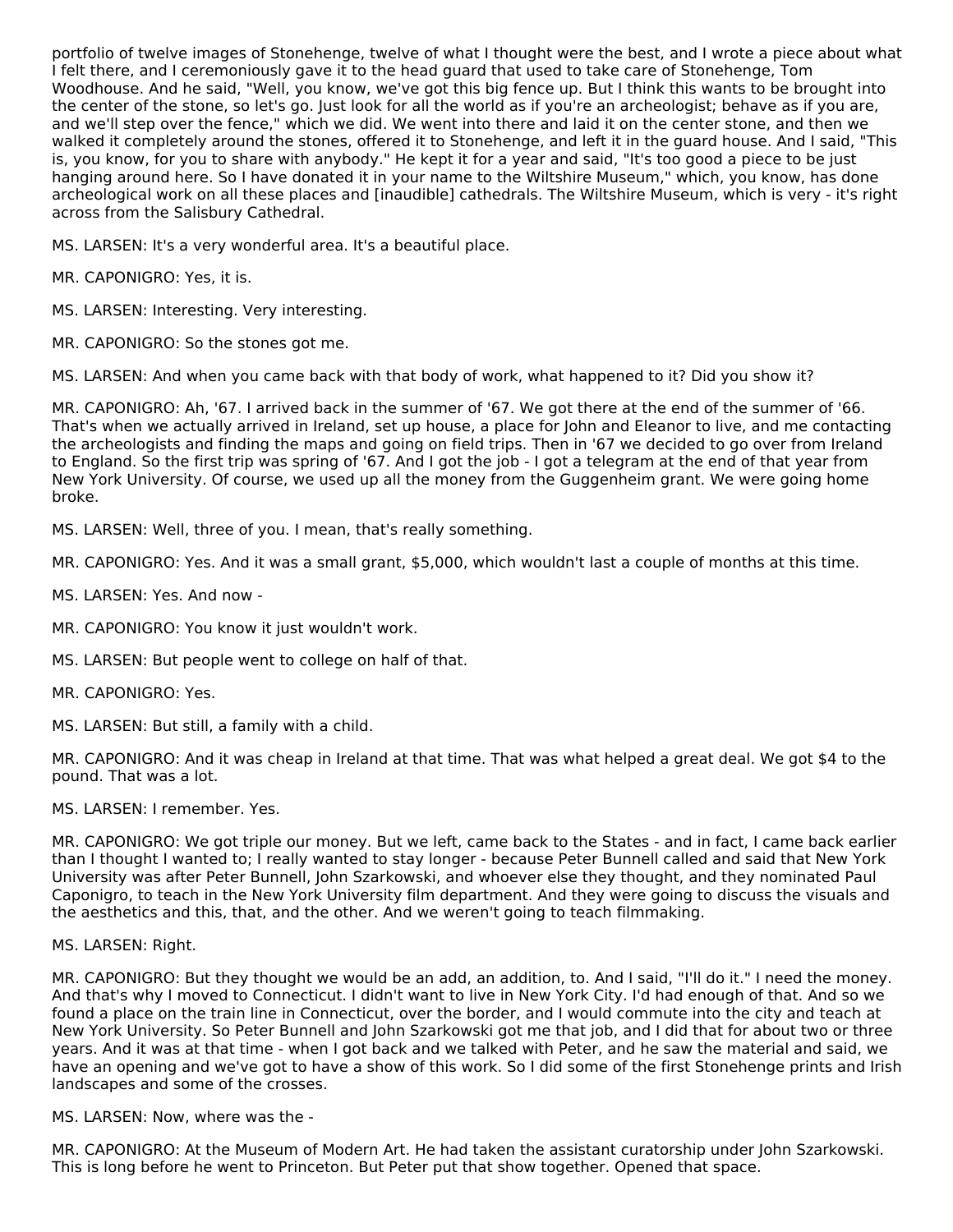#### MS. LARSEN: Now, and the year was?

MR. CAPONIGRO: Fall of '67.

MS. LARSEN: So there you were, showing at the Museum of Modern Art, right in the crosshairs of the art world.

MR. CAPONIGRO: And a bunch of prints that mystified people. I remember the first two years, I forget who the critics were or the people who were writing. "You know, we can understand his sunflowers and we can understand his landscapes. But what's he doing? Is this a catalogue for the prehistoric sites?"

### [Tape stops, restarts]

MR. CAPONIGRO: The stones were viewed by some kind of quite interesting, and then to just as many others, they were curious to know, you know, why Caponigro does these lovely landscapes and his lovely still lifes. And what in the world is he up to with these stones? So it was not accepted so easily. It took two or three years before people began to see them as more and more of the work was being printed and shown. And then, of course, the world decided that these stones were important and looked into. That helped them along. But let's face it, to me they were a mystery. So when they got into the photographic art world, they were a mystery.

MS. LARSEN: But the timing was remarkable because I really think the nature of that imagery and the nature of what must have also been being shown in places like the Museum of Modern Art, there is a congruence of form: the big, the definite, the architectonic. Those are all things of that moment. And that work was right for that moment, visually and in that context of Manhattan art at that time.

MR. CAPONIGRO: Well, what do I know? I was just being told what I had to do. [Laughs] You'll ask me, "What's your next project?" And I say, "I don't know. They haven't told me yet." It's a lot like that.

MS. LARSEN: Well, that's interesting. Very intriguing. Each of us enters something from a different perspective. You know, I'll see one of your photographs in a textbook and it'll seem, you know, just right with other things at that time. But in photography, there were other ideas abroad at that moment, were there not? Like street photography and urban concerns and hybrids of media and -

MR. CAPONIGRO: Well - give me one minute.

MS. LARSEN: Certainly.

MR. CAPONIGRO: Well, it wasn't that. Photography itself suddenly being acknowledged as an art form and collected by museums and programs being instituted into the universities, wasn't that the time that photography suddenly became, I would say, not only conscious but self-conscious of itself? The selfconsciousness being - I'm going a little bit overboard in placing an importance on it. And I suppose I can see that they felt they had to encompass all of what was going on in photography, from science to art. And so then all these special departments came in - journalism, poeticism, and whatever ism, and whatever "wasm", and all that going on.

MS. LARSEN: Well, it seemed like -

MR. CAPONIGRO: Simultaneously, the educators, I think, started a whole new direction of conceptualism, where - I don't know what it is. These people were educated in the universities and never left. They stayed there and taught others photography. And that stuff generated a lot of intellectual stuff, such as the conceptual really is. It's like they're mind games, space games. Write on the negative, it changes the space. And I think the emotional aspect of the art photography was being pushed back, and the thrust was for, well, now, listen. We have an art form and we have a history, and now we have to start building the history, at the expense of sometimes -

MS. LARSEN: Find yourself a niche and see where you could fit, and then build your little house?

MR. CAPONIGRO: Oh, yes. And then the idea of being original set in, and that created a lot of - what's the word? - Anything goes. Anything goes.

MS. LARSEN: Suddenly, too, for example, like with the pop artists, someone like Warhol, photography, the photographic image, became a tool; or with someone like Diane Arbus, a kind of star treatment put onto a photographic body of work; and that separateness or otherness, like oh, photography's over here and paintings over here. People started kind of worrying about that.

MR. CAPONIGRO: What did we have at the Photo- Secession back in the early 1900s? A lot of complaints that photography had its dignity and we're going to stand up for it, and we're not going to put - we're not going to paint in clouds, and we're not going to make these photographs look like paintings. We are photographers. And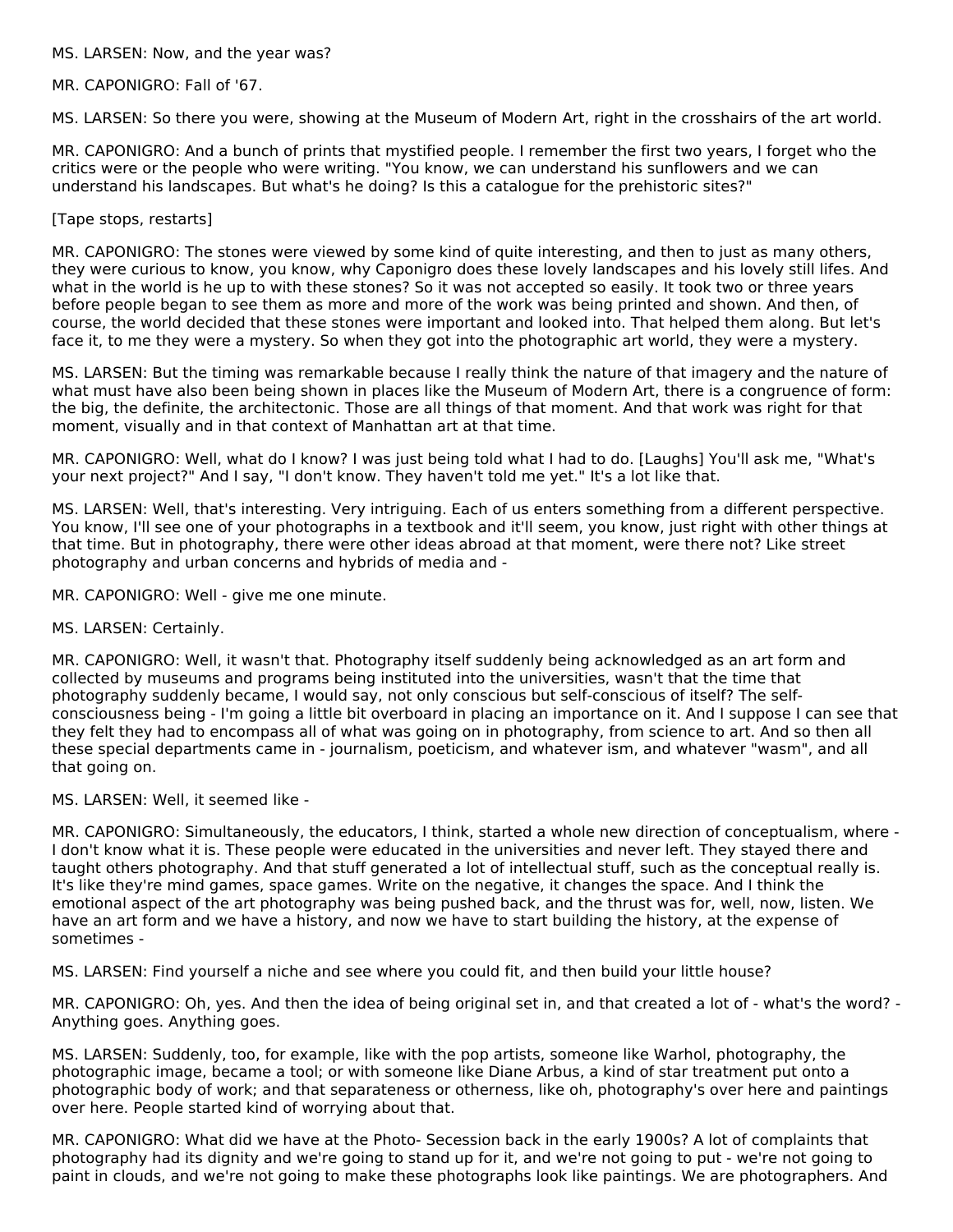then Stieglitz got championed for inventing the "equivalent," which gave it a little extra dignity. And oh, well, we - you know, we've given a voice, too. And all the self-consciousness began to come into it. No, we're a straight photographer. And where are we now? We're right back there when photography was not accepted and they tried to make it look like painting in order to get accepted. And we're now painting on photographs. It's like it's now the thing to do. It's the fad. It's in.

MS. LARSEN: And yet there are times when, just from my small observation with limited time, where the separateness of the photo world also became sort of mannered, and the fact that photographic conversation fed on itself, and people talked to one another in a very almost academic manner. I felt that in Los Angeles, where the photographers only look at photographers. They talked about things that they all knew about and that were about each other. It was a little precious at times.

MR. CAPONIGRO: So insular and precious. Yes. I wrote an article for Parabola magazine on the craft at the time. And the thrust of it was photography having come in and made easily accessible, relatively, to the public in general, to the human in general, the industrial age took the craft and the use of hands and the making of -

#### [END TAPE 3 SIDE B]

MR. CAPONIGRO: So that industrial age took away the work, the craft, the art that was generated out of [inaudible] most people. And photography I saw as a way of putting it back in their hands. You could - you didn't have to master art. You didn't have to be that special or study for so long.

#### MS. LARSEN: Yes.

MR. CAPONIGRO: It's hard to become a master of one's craft in the arts, sculpting, anything. Whatever it is. Photography could give it to you quickly.

### MS. LARSEN: Hence the popularity.

MR. CAPONIGRO: And then it became very popular. I mean, Dr. Land told me once - he said, "You guys need this, you know. You really do want to be artists again. You want to feel as if you're part of that whole creative art process." And so the camera really was a very special item.

#### MS. LARSEN: It empowered you.

MR. CAPONIGRO: It did, it did [inaudible]. What do we have? When we went to - always the negative side comes in, where - you know, the power of art resides emotionally in the heart. And that emotional realm, that emotional language, that unknown, it's been described as a great substance.

MS. LARSEN: That's why we look at art or listen to music or read a book.

MR. CAPONIGRO: And so quickly recognize in so-called works of art that are produced that are devoid of that. It's made from a different place. The intellect takes over or sleepiness takes over or whatever. So the art demands awareness and the participation. And this is what we need in the new digital realm, is how to get the emotions involved and not be such a strictly technological process. Photography did that, and gave art back to the people. And for the last ten, fifteen years, it's been the experimentation of putting the paint in alongside or right in with, on top of, merging painting and photography. So we're still in, I think, a big flux of separating out the desire to be an artist and what really is produced as truly good art, that could possibly match some of the ancient left us, some very powerful pieces that you can tell how great they are because they just shut you up. So when that arrives for this particular era, it's hard to say. I think we're definitely in process.

MS. LARSEN: Well, the desire to be an artist touched with the ability to actually do it always in this place [inaudible] that you hope they are.

MR. CAPONIGRO: Yes. We hope. We hope. And on top of it, psychology, psychiatry, therapy in the streets, also enters now and gives it an added, gosh where are we?

MS. LARSEN: It seems, from my looking at photography, that sometimes I go to the photo exhibition, especially if there's a lot of people in it. And I think the sense of mobility [inaudible] something that - that it's photographing something better or something - it's uncovering from a spark that are dark [inaudible], and seeking it out, too.

MR. CAPONIGRO: We are disturbed. We are disturbed and have been for some number of years. And that disturbance, I think, is in the imagery. According to Jung and a few others, we have [inaudible]. We're maybe in the process of trying to understand how that emerged, if it emerged. Not a lot of happiness. Not a lot of happiness happening today, you know? There's a few, a few that look fun and enjoy [inaudible]. But for the most part, it is what you say.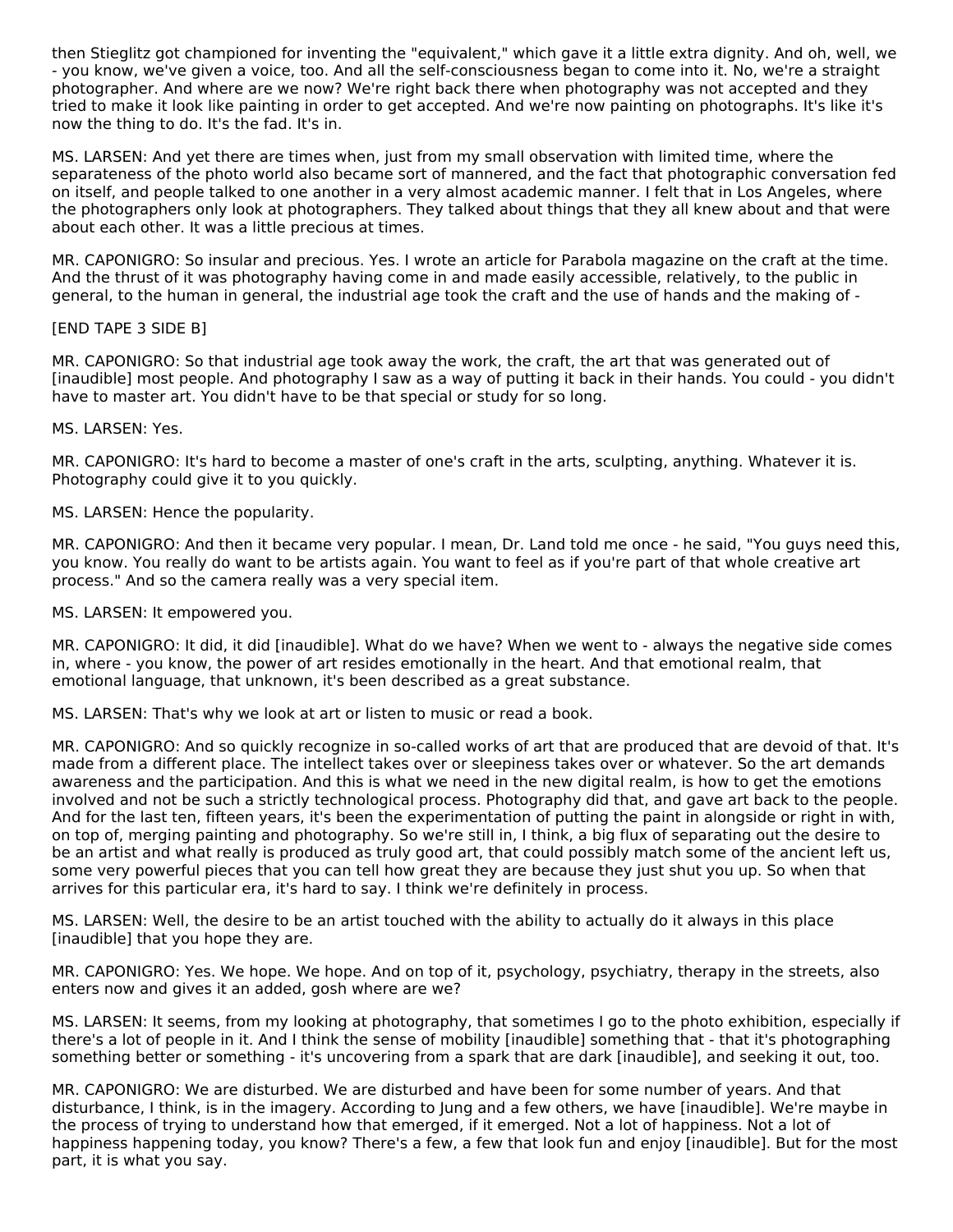MS. LARSEN: I wish it weren't so. It's just that one comes away and thinks, wow, you know. Did they just filter this out and seek all this? Or is this -

MR. CAPONIGRO: I call it therapy in the streets. There's a need to get this out. We can't always afford a psychiatrist or a therapist. And so we can hang it on the walls and it's therapy.

MS. LARSEN: But your work, I think, it's not necessarily cheery and laughing, but it has a kind of positive grandeur about it for the most part, that there's a positive valence or a larger view that it presents. It's not, you know, seeking those dark corners.

MR. CAPONIGRO: Well, I've watched myself and I've thought about it. And I have a pretty good idea of what I'm asking. And I am a human being, and my humanity gets into my pictures. And there are sad times, and there are very bright times. And there is a certain sense of humor that I'm [inaudible]. But for the most part, there is a positivity. There's a definite positivity, and not necessarily because I have been positive all the time. I'm a human being. I'm very moody. And that's not always possible. But what I recognize is in the working, I've thought, as the ancients thought, that art is a sacred activity. As such, you're pursuing the sacred, which has to do with transcending what the poor beast has to go through. And so the positivity in my work comes from always reaching for that transcendent time. As I said about certain photographs of Edward Weston, he wanted to penetrate, that something became transparent, see a little further into it. That's when you aim at not only universal, but at the very mysterious elements of what being is. So I'm after the mystery. And if I can last long enough and get enough energy stolen back from the structures that run our lives today, I might be an artist in this day and age. Of course, I'm busy paying taxes and trying to decide who to vote for, that we're losing a great deal of energy that we could be using at pursuing the depths of our art. So I'm kind of desperately myself now, to arrange some time and space. It's important to really go further by trying to penetrate deeper from where I've gotten so far.

MS. LARSEN: But when you went to Mexico and you worked on -

MR. CAPONIGRO: New Mexico. 1967 was the job with Peter and John Szarkowski at New York University; we stayed in Connecticut right up until 1973. I taught three of those years. The other three years of staying in Connecticut, I did some work jobs and was selling prints, that kind of thing. But in '73, I decided we're going to break away from New England and we're going to move to Santa Fe, New Mexico, where there is another layer of something special. There were a lot of reasons for the move. The marriage was beginning to get a little shaky. The Connecticut schools - in the grade schools there was some marijuana smoking going on. I didn't want my kid subjected to this. Fortunately, John listened to us about and saw some programs that drugs are not a good idea. They really [inaudible]. Then my son in high school, in his high school. He got three or four of his buddies off of drugs. He just reprimanded them, and treated them as if he was their big brother and scolded them. But we got -

MS. LARSEN: So that was scary, though.

MR. CAPONIGRO: But we didn't like that. And the society at that time in Connecticut was not healthy. You know, Fairfield County is questionable. I mean, what was that movie they made, Peyton Place?

MS. LARSEN: Oh, it was a sort of -

MR. CAPONIGRO: Which really represented -

MS. LARSEN: The values of it?

MR. CAPONIGRO: Yes. All that kind of stuff. It was -

MS. LARSEN: It doesn't sound like -

MR. CAPONIGRO: In my opinion, slightly degenerate and bit overly complacent. Something was falling apart. We needed that stimulation.

MS. LARSEN: Not a place where the artist's values that we've been talking about would hold first position.

MR. CAPONIGRO: Well, it would superficially. A lot of people go to art exhibitions just to be seen there. And that's the gallery type that you find.

MS. LARSEN: But still, you know, their social position and -

MR. CAPONIGRO: Well, between social and my own -

[Tape stops, restarts]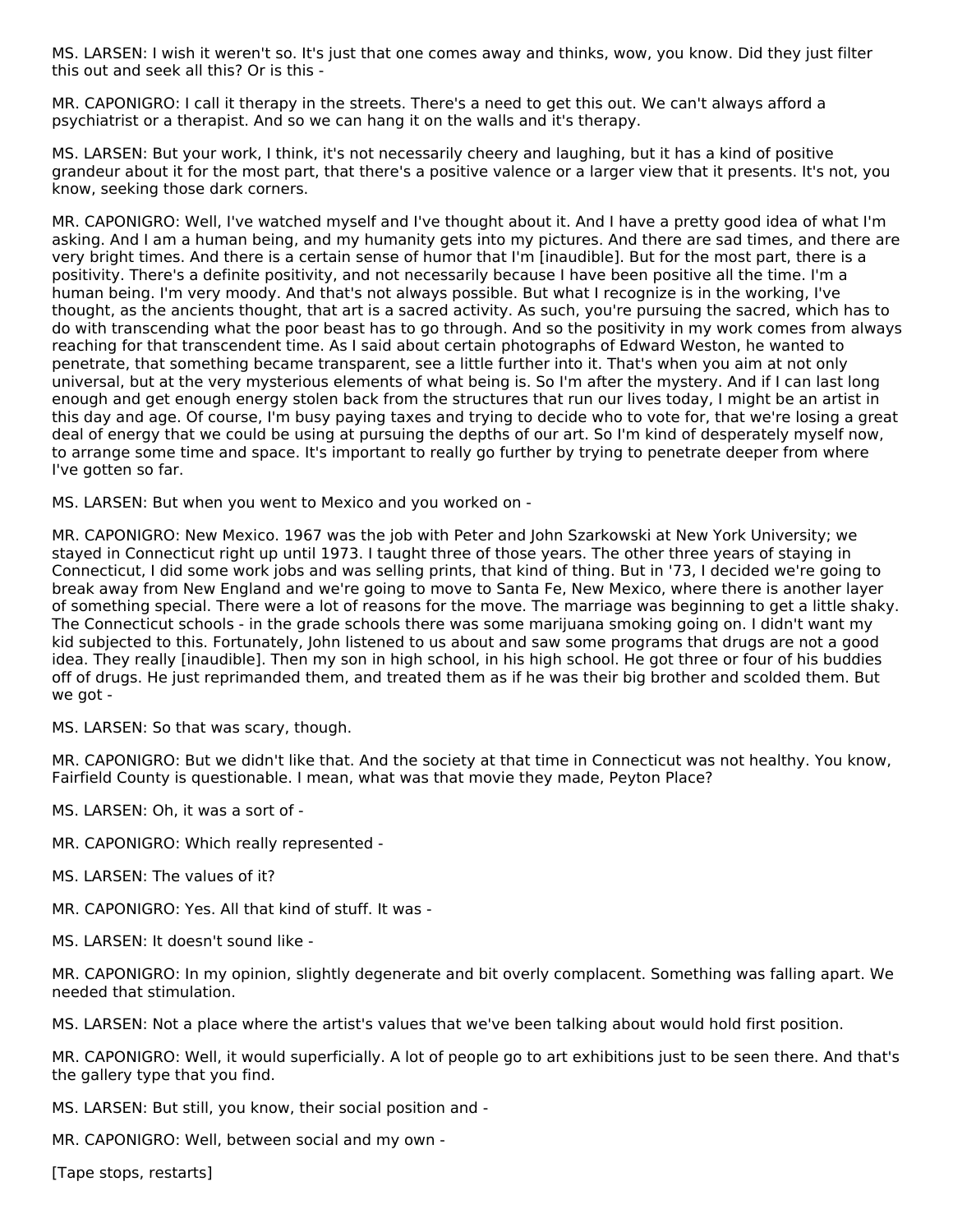MS. LARSEN: All right. Let's see where we are. So New Mexico.

MR. CAPONIGRO: Yes. Connecticut was good. Six years. It was a good place to be. It gave me a lot of very good photographs out of the wood series and the water series, and set up a very nice darkroom. I got a lot of the megaliths from the Irish trips. There were also trips back to the British Isles, both with the family and I would go solo every once in a while.

MS. LARSEN: Did you have an audience in Britain or Ireland?

MR. CAPONIGRO: No.

MS. LARSEN: You didn't?

MR. CAPONIGRO: No. There wasn't one. They themselves were not fully aware, or it wasn't given the prominence. The scientists and the archeologists at that time were stiffly busy with science. [Inaudible] mention the idea of some extraterrestrial energy that might be involved with this megalith [inaudible] they would shut you off. So they were very tight, very tight about it. You know, everything was carefully organized and categorized, and they really didn't want to entertain anything but what they could see directly at the end of their noses. So there wasn't [inaudible].

MS. LARSEN: Were you connecting with the world of art in Manhattan?

MR. CAPONIGRO: No. No, I was outside the world in general. Any connection really was with the Museum of Modern Art, with Peter Bunnell and John Szarkowski. And at that time, I was being invited both to Princeton University, Yale University, a couple of other places, Harvard, all of whom tried to get me to become a professor at their university and set up a department of photography because my career had brought me to that point where it was recognized that I was an excellent teacher. And they wanted me to come into their department and take care of the photos. And I would go for workshops. But I declined on all of the - I said, you know, you can't hire me. I don't have a degree. I do not have a bachelor's degree. They said, well, we'll give you one.

MS. LARSEN: [Laughs.] So it held no allure from the security that would -

MR. CAPONIGRO: Oh, the security especially was one place that I felt was going to be really dangerous. No, I'm not going to do faculty meetings. I'm not going to do the social stuff. The other professors and teachers at the universities, I'm not going to that [inaudible]. And they would say, "Well, we're only signing you up for two days a week." I said, no. Two days a week, and the rest of the week with this activity and that activity and what little promotional thing is going to - no. Please. No, I -

MS. LARSEN: That was a very astute analysis.

MR. CAPONIGRO: Yes. I know.

MS. LARSEN: Most people don't know that.

MR. CAPONIGRO: I knew that - as a matter of fact, some of them were a bit miffed. They thought, who the hell are you? I'd say, "Well, please. I've just gotten started on this project with these prehistoric stones. I've got to make several more trips back there, and to try to maintain a job here and do this job is not going to work." There was a very well-known painter at Harvard who understood. He said, "You want to be [inaudible] to be there." Back in the late '60s, early '70s, a curious little man. But he was well-known, relatively. So I got a contact with art in general. I think the world of art - painters, sculptors - well, 1959, at the time I came back from my travels and settled in Boston, '59 through '64, '65, I had a lot of interaction with the Boston artists, but not New York artists. That was strictly before what photography [inaudible] and what was happening at the universities. So I found some ground between the Ivy League universities. And I decided no. And I thought, a real break. You know, get away from all of this. Because they were after me consistently. Well, he's coming for a month, or be an artist in residence, and that stuff. And the marriage was difficult. I was cracking under the successful career and trying to be a husband and a father and an artist. And all of it was, you know, bearing down on me. And I thought, I've changed. Let's get out of here and start fresh. We had made one trip to a workshop or two to New Mexico. And we both liked it, and we thought, let's do that.

MS. LARSEN: And it has an artistic tradition and a [inaudible] tradition as well.

MR. CAPONIGRO: Yes. [Inaudible] So we left there in '74. And I had my big breakdown right after I got there. I mean, the weight of all that travel, all that university stuff, all that - all the students that I would be working with, half of them didn't want to go away. They were bringing portfolios to my studio in Connecticut. It was too much. So I let go, kind of [inaudible].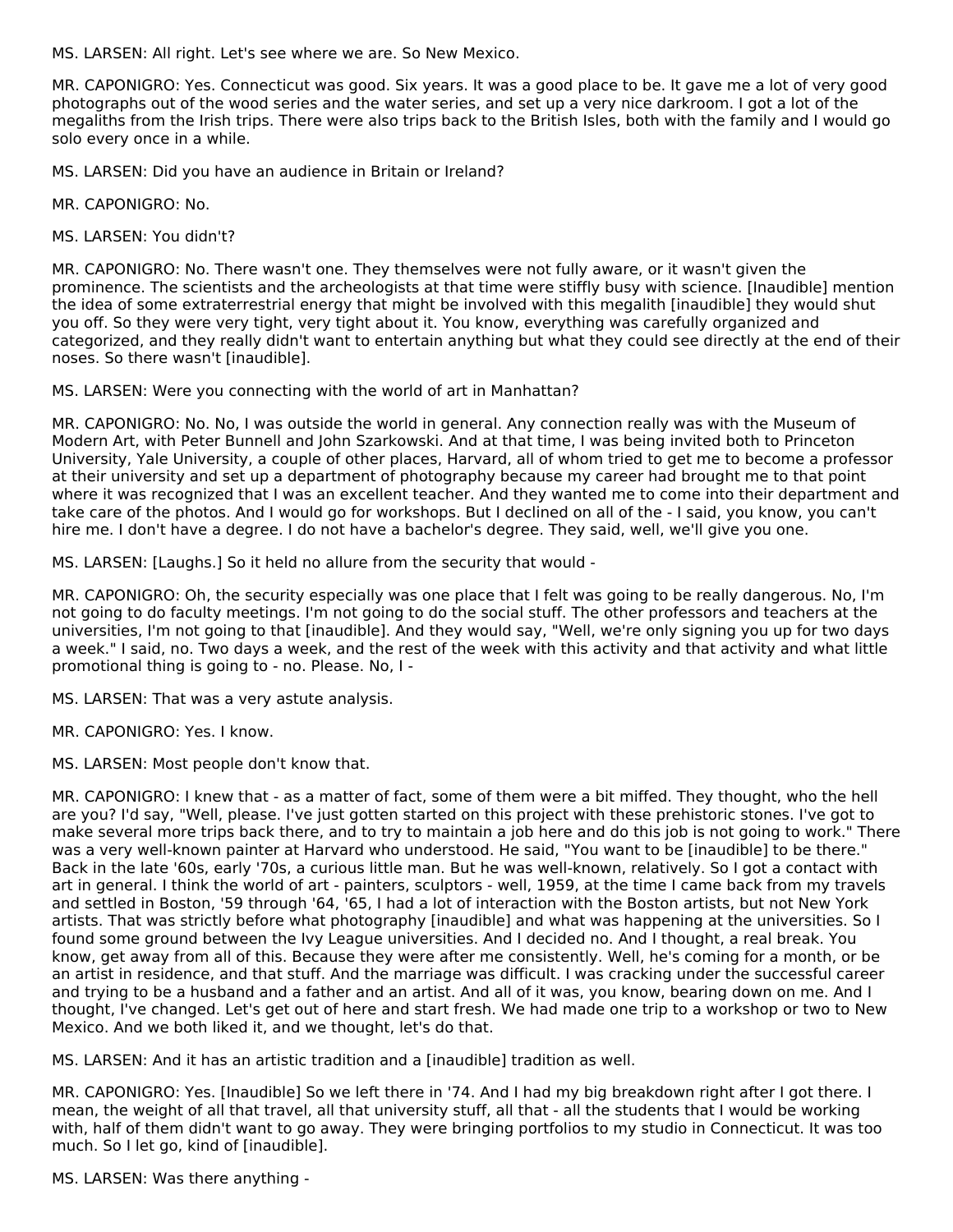MR. CAPONIGRO: Well, I mean, physically it was incapacitating. But mostly I remember all the internal psychological activity, both in the dream world, in visions that were appearing while I was awake and functioning. It was very extraordinary.

MS. LARSEN: You had lost your balance or something?

MR. CAPONIGRO: Well, I don't think I did because I recognized what was going on. And I was holding myself together to go through it. I wasn't going to turn myself over to the medical profession and get myself drugged. I knew that that was going to be - that's like the Army telling me to stay in line. I never liked staying in line. I always revolted against the lines.

MS. LARSEN: Did you react badly to New Mexico, do you think?

MR. CAPONIGRO: No.

MS. LARSEN: No?

MR. CAPONIGRO: No. New Mexico, I mean, I drove in from one state to the other. And as soon as I got over the border into New Mexico, the skies literally gave me a vision of what I was in for. And it showed me very specific events that did indeed unfold in that way, and actually happened. It included the divorce.

MS. LARSEN: And you kept driving?

MR. CAPONIGRO: I kept driving. I just thought, okay. [Inaudible] And then it was - you know, when I told people I was moving to New Mexico, and they said, oh, the land of enchantment.

MS. LARSEN: [Laughs.]

MR. CAPONIGRO: Because it's known as that.

MS. LARSEN: Sure. Yes.

MR. CAPONIGRO: And while I was driving into it, and the skies were doing this, and a certain amount of rain was coming down, I thought, oh, I'm in the land of enchantment.

MS. LARSEN: But there are various kinds of enchantments.

MR. CAPONIGRO: Well, okay. So let's - we'll just accept this as an enchantment. But it also gave me a realization: All right, you're going to have to go through some things. And I prepared myself for it, and went through them, and they were fabulous. The insights, the kind of activity, always informative of the world I'm constantly pursuing, which is [inaudible] for the eye. The closest you can get is if your eye opens, you're in a dream world because the dream world at certain times can provide you insight and subconscious wellings up that are very important to you.

MS. LARSEN: Wake up, and you're in another place.

MR. CAPONIGRO: In the dream world, I would be able to see certain things and then realize, ah-hah. You have to watch for this and its translation when you dream at night. So I would always take this as the crossing of another threshold. There would be new thresholds. But the trip to New Mexico was like already going through that door, and I was making myself ready for it. If it included the breakdown, so be it. But I'm not going to - you know, the same way with the accident I had eight years ago. The doctors wanted to sedate me because I was having what they thought were hallucinations. They weren't hallucinations.

#### MS. LARSEN: You fell down?

MR. CAPONIGRO: Yeah, I had a bad fall that just about killed me. And that was another thing, to get through another door because I saw it. But there were some beautiful images, symmetries, insights into a psychological, emotional breakdown. It was fascinating. So who the hell wants somebody to dump on it and quell it, you know, send it back down, when here I've been digging and digging and waiting for this -

MS. LARSEN: It's like you're really on a roller coaster.

MR. CAPONIGRO: It's not fun. No, it's not fun.

MS. LARSEN: No. You're not moving at a pace that's entirely comfortable.

MR. CAPONIGRO: But, you know, when it's over, you look back at some of the extraordinary patterns of images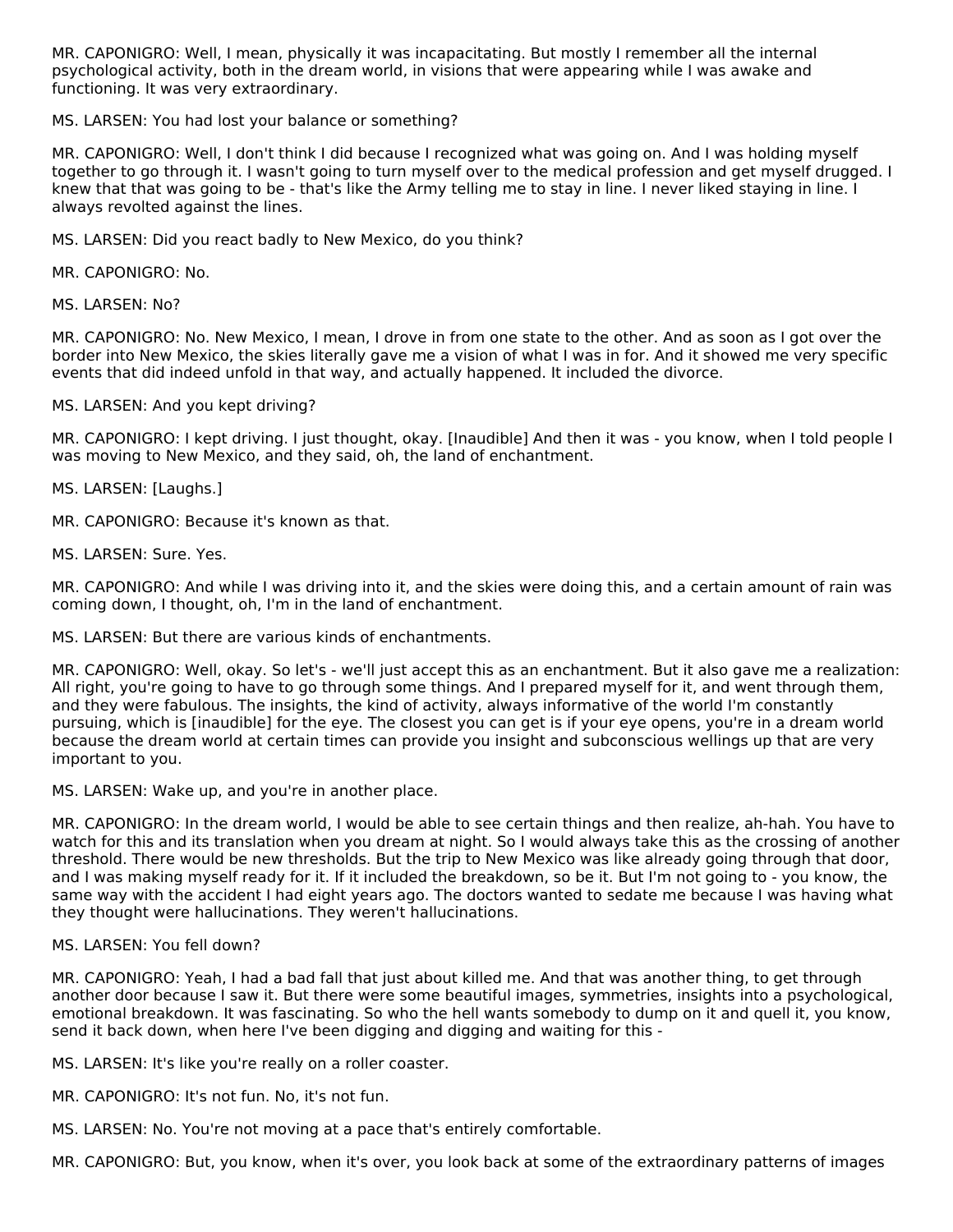that give a description of the eternal process. And then to be able to relate them to certain mythological expressions you get from 2,000 years ago, a legend that describes that such-and-such a hero went through the so-and-so and saw [inaudible]. And so the meaning of archetype began to jell and become part of the process. But in and on that level, we can be informed about the realm of mystery.

MS. LARSEN: And that's a great [inaudible].

MR. CAPONIGRO: Uh-huh. [Affirmative] So I was inviting mystery. I knew that that had to be a main staple, mystery, to have known the power of silence.

MS. LARSEN: Right here in America.

MR. CAPONIGRO: Right here in America.

MS. LARSEN: [Laughs.] In this wholesome, touristic place.

MR. CAPONIGRO: No. Let me tell you, one of the greatest things I got from Gurdjieff was that that kind of antagonism head-on can cause friction in the human being. And you're either overcome by this head-on impact of what the culture is up to and the negativities of the structure and the society, or the human being can stand fast, take advantage of the fire that is generated by the friction, go through it, and use that fire to continue. You know, he made it very clear. Friction in your life is for growth. Don't hand it over. Don't succumb. So that was powerful.

MS. LARSEN: That's very - yes.

MR. CAPONIGRO: You know, it confirmed what I had to go through as a child. I was in certain situations, and I knew that if I lay down on this one, then the steamroller runs over you. So you've got to stand up. There's an instinct involved here. And Gurdjieff simply brought it to a higher octave of perceiving and dealing in the world.

MS. LARSEN: If you're conscious of that lesson, then you hope you can [inaudible] to the application.

MR. CAPONIGRO: It comes. You're really on a search. The material will follow you and step in front of you at the right time. So all of that was going on, and I began to understand more and more what it meant that the artist had to suffer. Instead of the back of the hand to the forehead and "I vant to be alone" [sic] -

MS. LARSEN: It's not the fainting ladies and -

MR. CAPONIGRO: All that kind of stuff, it really is that the artist has to remain open even under duress because without the opening, information will not come through. Inspiration will not register. So you have to bear the pain of dealing with whatever the antagonism is and go through it so that you're still available to the realm of inspiration, which holds hands with the realm of mystery. And then the mystery is yours.

MS. LARSEN: But there is a certain price.

MR. CAPONIGRO: Everything is at a certain price. If we only knew what to trade for what, and not merely work at the stock market. So I was grateful for [inaudible] because it brought two powerful insights, not only into reading in the deeper minds of mythology and the subconscious, and yield especially. Freud was right. So realizing you can be informed. Lots of people know this. If you allow yourself to deal with the uncertainties, [inaudible]. At a certain point, I realized they couldn't kill me. Go ahead. Fire. Fire away. You're going to take pieces of my flesh away, but you can't kill me because it's already got its foot in that other dimension. So my photography has to you know, at this point I'm addressing my photography as the means to maintain the contact with that unseen dimension in the hopes that the images will inform, symbolically or any other way, to add a little more insight than a good fairy tale can do.

MS. LARSEN: Well, the landscape was entirely different. The foliage was different in the whole range of what you're offered usually seems quite different [inaudible].

MR. CAPONIGRO: If the audience can read it emotionally and not merely relate it to landscape that's already been done, except that I used it in trees, then maybe it will do its job. But the audience has to meet it. My job is to do it. And I can feel the projection, the vision, the vision which is the meaning of my projection. What I feel in my emotions is projected to a certain place, and that's what I'm [inaudible].

MS. LARSEN: So the switch to New Mexico, and what it had to offer was -

MR. CAPONIGRO: That was an opening. That was an incentive on the next step of the challenge. And some very good things were - some excellent photographs were made there, as well as meeting equivalents to the experience of being at a very charged sacred site in the British Isles. Certain of those Indian sites and certain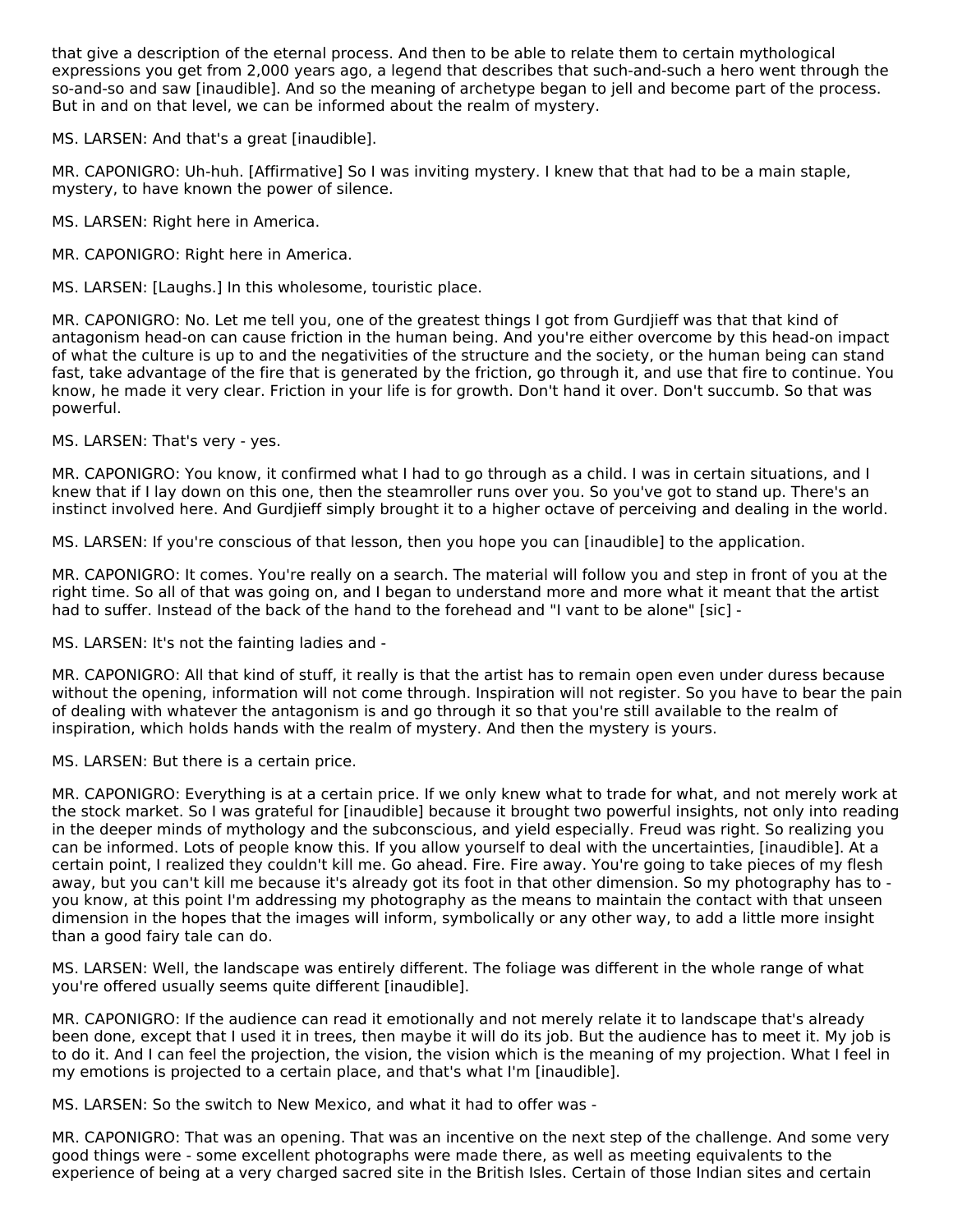pieces of landscape, special kind of mountains or - it's very hard to describe what those empty spaces of desert are charged and -

MS. LARSEN: Yes. Even in terms of lightning, they do carry that. It's amazing.

MR. CAPONIGRO: So that confirmed that the invisible was hot on my trail and I was hot on its trail.

MS. LARSEN: And were you kind of cut off from that whole support structure back East, or did it reach out to you?

MR. CAPONIGRO: It's when I began to - no. There were still contacts with the galleries. I had earned a reputation, and a gallery in Boston wanted a show, and so-and-so wanted a show. And Szarkowski put together "Photography in the '60s." We need some of your prints. Minor is doing his "Life to the Seventh Power," and I want some of your photographs of so-and-so.

#### MS. LARSEN: Yes.

MR. CAPONIGRO: So there was a lot of activity, and people drew on my photographs to take part in that. But -

#### [END TAPE 4 SIDE A]

MS. LARSEN: You encountered Robert Singer in Japan?

MR. CAPONIGRO: In Japan, and he wanted to know what I was up to. He said, "What do you hope to accomplish? I know who you are and what your photography is about." And in fact, he had taken a course with Peter Bunnell while Peter was a Princeton, and I was a guest teacher and lecturer there. And he sat in the back of the room listening to my lecture. And when I got to Japan - totally unprepared; I didn't know anybody, I just went - and word got to him and he got word to - there was only one person I was going to see, and that was the editor of a Japanese camera magazine. I had an appointment to see him. It was arranged by I forget who in the United States.

#### MS. LARSEN: In Tokyo?

MR. CAPONIGRO: In Tokyo. And I got there, and he handed me a note and said, "This man wants to contact you." And it was Robert Singer. And he said, "You may not know me. I was attending one of your lectures. I studied with Peter Bunnell," and so forth. "If you get to Kyoto, I am working at such-and-such and I am studying at soand-so, living here. Please look me up." And so he turned out to be wonderful.

#### MS. LARSEN: Yes. He is wonderful.

MR. CAPONIGRO: Anyway, he said, "Well, you know, I see you're photographing. Do you want to do this" - I said, "Well, yes. I'm also here because my sensei, Sensei Nakazono" - which means inner garden, by the way - "told me that I could meet his teacher and learn something about the Kototama." He said, "The what?" I said, "The Kototama."

MS. LARSEN: And Singer is very clued in, very well educated in Japanese culture. That's surprising.

MR. CAPONIGRO: Yes. Well, he said, "Well, good. We'll start. I'll find you a guide," and this, that, and the other. He said, "There's a Swiss woman, you really ought to meet the Swiss woman, who's here doing research on religion." So he said, "We'll all have dinner together." And I didn't see him for about a week or so. I had gone off to photograph such-and-such, so-and-so. And I came back and he said, "The Swiss woman is very anxious to meet you, very anxious." I said, "I've never met her." He said, "She wants to know how an American knows about Kototama when almost no one knows about Kototama. And if her circumstances weren't so extraordinary, she wouldn't know about Kototama." Now, the Japanese won't tell her anything.

#### MS. LARSEN: Yes. Not surprising.

MR. CAPONIGRO: There are some people who know about Kototama. I said, "Yes. She's got to find them in soand-so." He said, "Yes. They are there, and she wants to question them because they do know something. And she thinks that if you - if she becomes your interpreter, that is accepted" -

#### MS. LARSEN: [Laughs.]. Yes.

MR. CAPONIGRO: - "by the Japanese. But they will tell her nothing." And so she became - she was thrilled to meet me. She said, "Who the hell are you? Where do you come from? How did you get this?" And I said, "My Japanese sensei knows a man in Tokyo who is a national treasure and studying this religion." She was just thrilled. She said, "Well, now, the Omoto people have a hold of this. I've discovered that. But they will tell me nothing. If you will allow me to be your interpreter and you want to ask them questions." I said, "Fabulous. I'd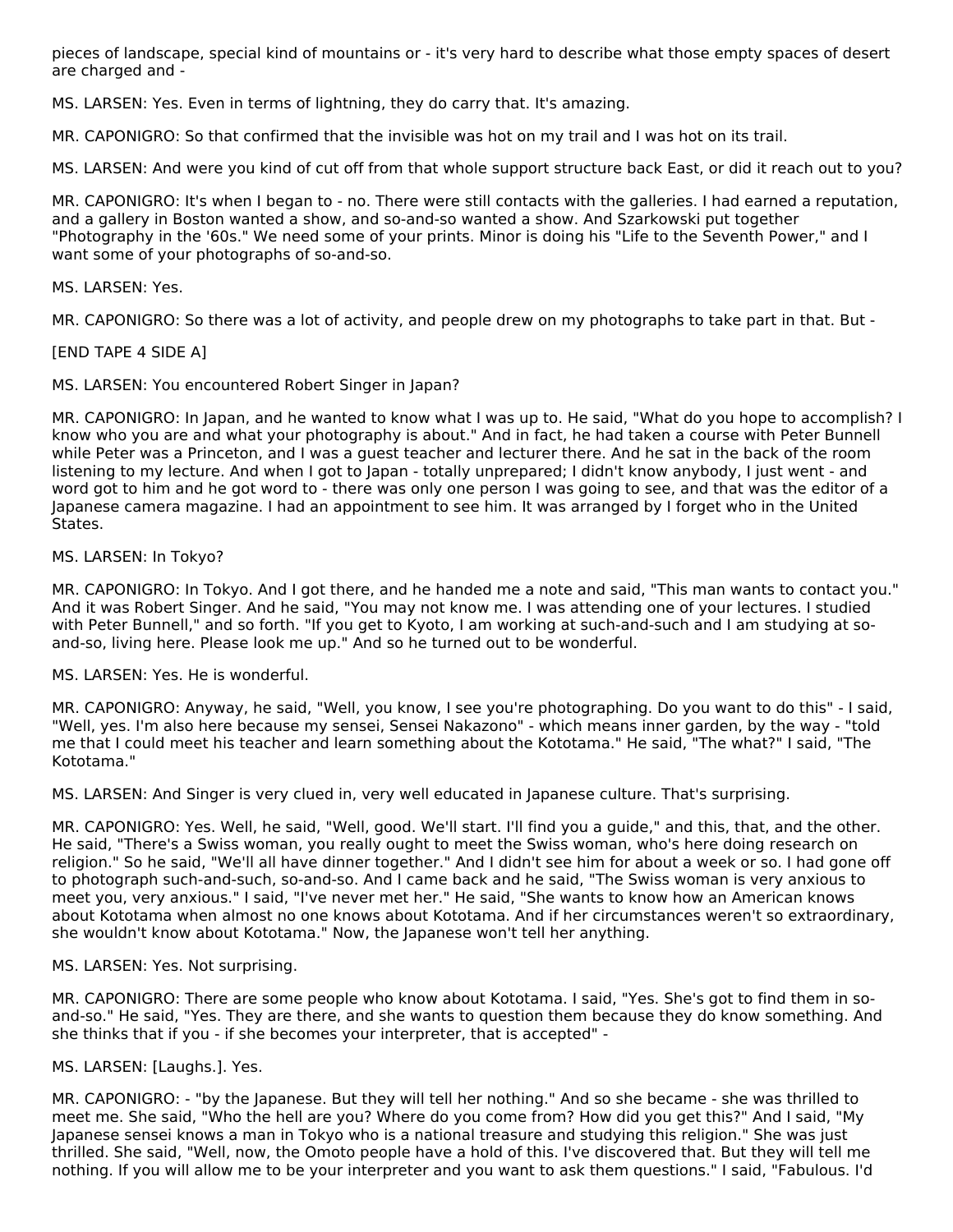love to ask them."

MS. LARSEN: That's a great arrangement.

MR. CAPONIGRO: So there she was. She sat quietly while I asked a lot of questions. And she recorded it all. She was so happy.

MS. LARSEN: [Laughs.] Do you think it was because she's a woman?

MR. CAPONIGRO: Yes. Precisely. She said, "The woman's place is over there."

MS. LARSEN: Oh, it's, you know, three counties away. It's just the way it is. What can you say?

MS. LARSEN: Well, actually, my teacher, Sensei Nakazono, and his sons, I said, "Well, don't you miss Japan? Will you ever go back?" He said, "Listen. Once we caught the idea of free spirit in the world, we moved to Paris, the whole family. And then we went to India and stayed there for a while. Eventually came to America. We can never go back to Japan. It's too rigid for us. You know, our needs and what we want to learn and what we want to do, much too rigid. We could never go back."

MS. LARSEN: In many ways, the Japan that many of us are greatly fond of is what's left of the old Japan, which probably, if we were living as contemporaries in the old Japan, we'd still find it rigid in another way. But there are beautiful, beautiful things.

MR. CAPONIGRO: There are. I've never seen bamboo molded into so many unbelievable pieces of utility and art. I mean, there -

MS. LARSEN: I remember the sound of the bamboo knocking against one another in the groves in Kyoto in the wind. You know, it would be like this "knock, knock" sound. And I've never heard that any other place. I'm sure it exists.

MR. CAPONIGRO: You go buy a piece of candy and you walk away with a package that's a work of art. As a matter of fact, I was able to get hold of a couple of books in the States before I went, How to Wrap Five Eggs. Do you know that book?

MS. LARSEN: Yes.

MR. CAPONIGRO: And then I found the other one, How to Wrap Five More Eggs, you know.

MS. LARSEN: Sure.

MR. CAPONIGRO: And it's all about the craft in packaging, and so beautiful.

MS. LARSEN: Yes. Craftsmanship is truly revered and understood by a certain segment of the Japanese society. And it trickles down into everyday life. It's very beautiful.

MR. CAPONIGRO: Yes. I wanted to go back for that, to try to photograph some of that as well as -

MS. LARSEN: Did you ever do that?

MR. CAPONIGRO: - as well as breathe in. No. I never went back again. Just that one trip. I had two other invitations, but I think one trip it was just going to cost too much and I couldn't afford it. The other one, I was going to be supported, but it was going to be for such a short time. I mean, to sit on a plane for umpteen hours -

MS. LARSEN: Twenty hours plus from here.

MR. CAPONIGRO: It doesn't work for me. It's just as bad as - it's altitude sickness, you know.

MS. LARSEN: Oh, sure. Oh, yes. Well, so we're not exactly proceeding chronologically here. But as you move through into the '80s, and you were still in Santa Fe but still traveling?

MR. CAPONIGRO: Yes. It was the mid-'70s that I met Sensei Nakazono, which was part of my ongoing investigation of different systems. I was involved with the Gurdjieff movement. They had - they still have - a foundation, the Gurdjieff Foundation, in New York City. I got involved with them in the late '50s and stayed with them until 1967, when I got the Guggenheim to go to Ireland. Once that happened, I left the Gurdjieff work. It was a good seven, eight-year period. And I stayed with it because I felt that it was giving me the most out of the systems I had looked into. But I also looked into other systems continuously. I would read and I would study and I would go places. And when I hit Ireland, I realized there was a whole - just like the Kototama, not necessarily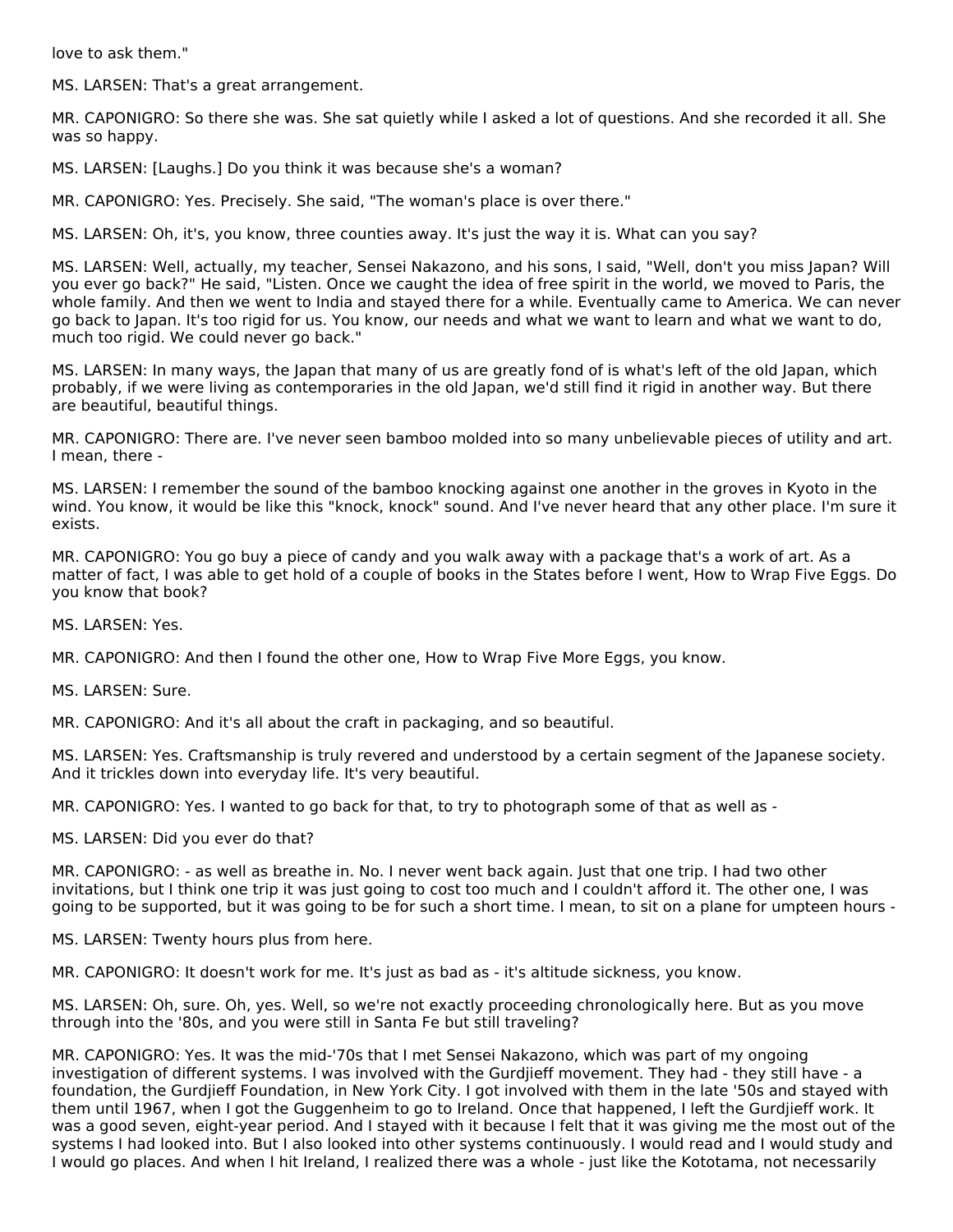unknown, but it really didn't hit its stride. The ancient Celtic myths and the fairy tales and the legends of the Irish culture going way back had a power equal to what I was catching with the Kototama. You know, I studied five, six years with Sensei Nakazono with this breathing meditation. And simultaneously, I was looking at it from the viewpoint of, well, I did the Gurdjieff work and I've studied sacred dance as well as art with - you know, these drawings came from that period. Then when I hit Ireland, a whole new system, a whole new teaching - not a system but a teaching - was surfacing for me through the ancient Celtic material and the prehistoric cultures. And so I was at all times investigating, just like going to get a brand-new paper that's just come out. If I heard about a certain teaching, I would want to find out. And how does it relate? So I was doing my own course in comparative religions. And that always continued. And that was the thread that held me, my real interest, throughout the photographing and being a teacher and going to New York University and teaching there. All that stuff was by the way. But that kept going right through the '70s, '80s, and never really stopped. Never really stopped.

# MS. LARSEN: And probably is still ongoing.

MR. CAPONIGRO: There were interruptions. And it will be ongoing. So that really was my private foundation of investigation and study, and was always my springboard for making my photographs because I really did feel like the ancient Japanese master. Take your shoes off and shut up. Work. Let the medium be your teacher. Always had that. So a very heavy interest in the Irish material because the land itself when I got there in 1967, and then continued going back every year for the next twelve years -

### MS. LARSEN: You did?

MR. CAPONIGRO: Yes. In order to produce that book called Megaliths, I would go for a couple of weeks and then write home for money so I could stay a couple of months. So it was a long period I would stay every year. And that was a love affair that lasted quite a long time. And I was getting it really from the land. The land itself was the teacher. And then by the way I would, you know, pick up some books and read about the Irish fairy tales and read about the so-and-so.

MS. LARSEN: That's become very au courant with actually the generation in its 20s now, hasn't it?

MR. CAPONIGRO: Precisely. It hit them hard, and for good reason. The new Wicca religion and all of that kind of stuff is a return to certain pagan ways, pagan belief, Druid activity. I mean, they were the last real - who were the Druids? Do you know who the Druids were? They were the last real ecologists. We ecologists today are lip service ecologists. You look into their methods, their ways, their practices, their teachings, they were ecologists. Everything fit in, and they respected and worked with everything, in which case, if it was effective, it became magic because air/water/fire/earth, the basic tools, were at their command. And the work with them - the Druids worked with them. They could either make it rain, just like the Indians dance rain. So I could feel all that just by being in the land itself because Ireland, if one can try to imagine or fantasize, Ireland is a dreamer. The atmosphere of Ireland is a dream world that has as much palpability, as much dense atmosphere - in other words, you can walk into it and wonder, what is happening to you? It is truly a magical place. And one can believe in the fairies simply by the effect that it can have on you. That was why I went back so often, not merely to collect stones but to be in the presence of the land. And the British Isles has that something where they have not tarmacked it over. I mean, there's been a lot of progress. England in particular is roads after roads after roads, all -

#### MS. LARSEN: Cultivated and managed.

MR. CAPONIGRO: They haven't quite done that, but they're in process now of doing that to Ireland. They're making it a really big tourist center. The Irish are tired of being poor. They're going to take the money that's being put in by the European community to develop. Well, I don't know if that's fortunate or unfortunate, changes through the years. But Ireland was for me a real-

MS. LARSEN: That's strange. Those of us who've never been to Ireland and who know it just through the news think of it as a troubled place.

MR. CAPONIGRO: Well, that's quite superficial because the trouble is really six counties that the English took over. The trouble has been between the English and the Irish for a few thousand years. These are clan wars, you know.

#### MS. LARSEN: Yes.

MR. CAPONIGRO: Even within Ireland, they had six major provinces, maybe more - I forget - and the Connacht men were after the Wicklow men. And, you know, these are clan wars. And kings would take their seats. And Britain was involved. There would be wars across the waters, and the Scots would beat up on - it goes way back. It's really not about the provinces.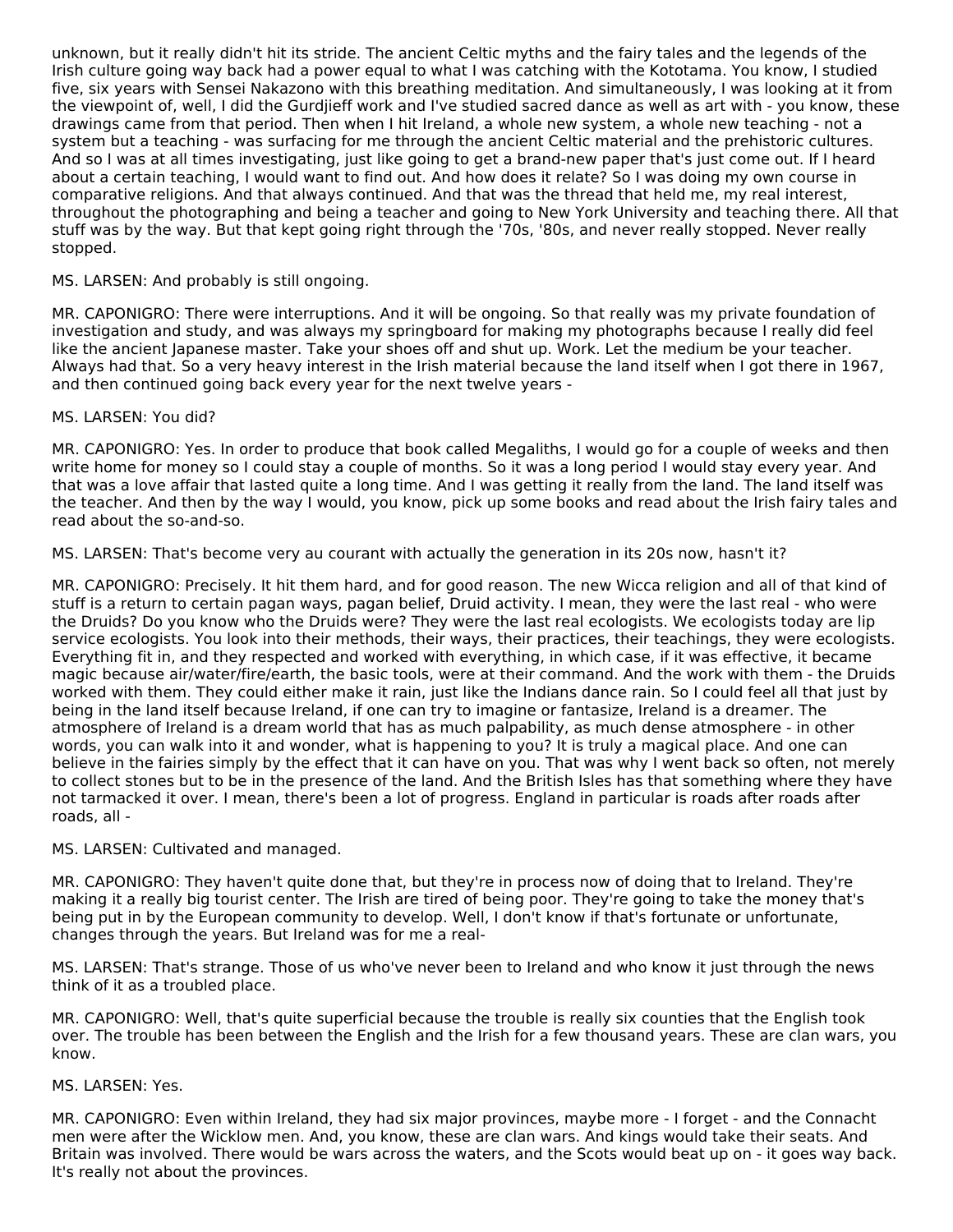MS. LARSEN: Is it mostly an urban thing, and you're talking about the countryside, or -

MR. CAPONIGRO: Well, the English pretty much took over six counties. Six counties is a lot. It's called Northern Ireland. It's the north of Ireland. The rest of Ireland is free of all that, but troubled by the fact that they've lost a good piece of their land and some of their people, too. But, you know, the Irish/English thing has been going on for hundreds of years. It's not just this skirmish that's going on. Well, I got lost to the atmosphere of Ireland.

MS. LARSEN: So you were living in Santa Fe but traveling frequently to Ireland; also to Japan?

MR. CAPONIGRO: '67 through '72, I continued traveling back and forth to the British Isles. And John, my son John and my wife Eleanor, would come with me half of the time. The other half of the time, they'd stay home. John was in school. But when they could come, they would go. They both realized - even John in his youth knew that, you know, we were going somewhere special. So that happened up until '73, at which time we decided that we would move from New England and go to Santa Fe. So by '74, we were thoroughly established in Santa Fe. I continued to go back to the British Isles, but I spent most of my time looking into the Southwest. 1976 was simultaneously - '75 was a very difficult year. We were separated, Eleanor and I, trying to sort out our lives. '76 I got another Guggenheim. The divorce was finalized in '76. And that's when I decided, I need something wild and different to get me through this divorce thing. So I decided to go to Japan for the first time, since I had met the Japanese sensei and all of that.

MS. LARSEN: Right.

MR. CAPONIGRO: So there was that content with Japan. When I got back from that, I continued with the Southwest and would still make trips back. And it was not every year now but every other year I would go to the British Isles and continue work there. But by this time, I felt that I had done enough of the prehistoric stones. I was now focusing on the ancient churches, the ancient Celtic churches, stone buildings, beautifully masoned, crafted stone buildings in the land.

MS. LARSEN: Yes.

MR. CAPONIGRO: Who still have a feeling of the ancient religion, although Rome had moved in, sent St. Patrick to drive the snakes out of Ireland, which means -

MS. LARSEN: The spirits?

MR. CAPONIGRO: Not the spirits, but the serpent was like the prime - one of the prime symbols for an earth energy that they were aware of, the ancient Druids and the likes of those, the pagans. The serpent was like the powerful symbol of something that they revered and knew about in the earth energies. So St. Patrick had to drive the serpent out, which he never did.

MS. LARSEN: Drive that other way of thinking out.

MR. CAPONIGRO: He never did. He had to build his churches on the very sacred sites of the pagans in order to pull them in.

MS. LARSEN: Sure. Also to -

MR. CAPONIGRO: St. Patrick never drove the snakes out of Ireland. The pagans taught him how to drive the snake straight up his spine, which is a form of Kundalini yoga.

MS. LARSEN: It ended up being -

MR. CAPONIGRO: So those stone churches that came just after that period where Rome had already come, began to establish the rules of monasteries and this, that, and the other, these early monks didn't want much part of that. So they would move deep into the land and build their little stone oratories and churches in places, as well as on the islands where they couldn't be touched. So they continued with the old ways, and you can feel that in these stone churches. You know, there's something still primal and megalithic in the reverence for stone that is in these ancient churches. And I was after that, trying to pull that out of those stones. So that became the project rather than the megaliths themselves from about the early '80s right through.

MS. LARSEN: In a way, you're almost following that through chronologically.

MR. CAPONIGRO: Actually, yes.

MS. LARSEN: That's the aftermath, the next thing. What was the critical reception of that body of work as that moved along?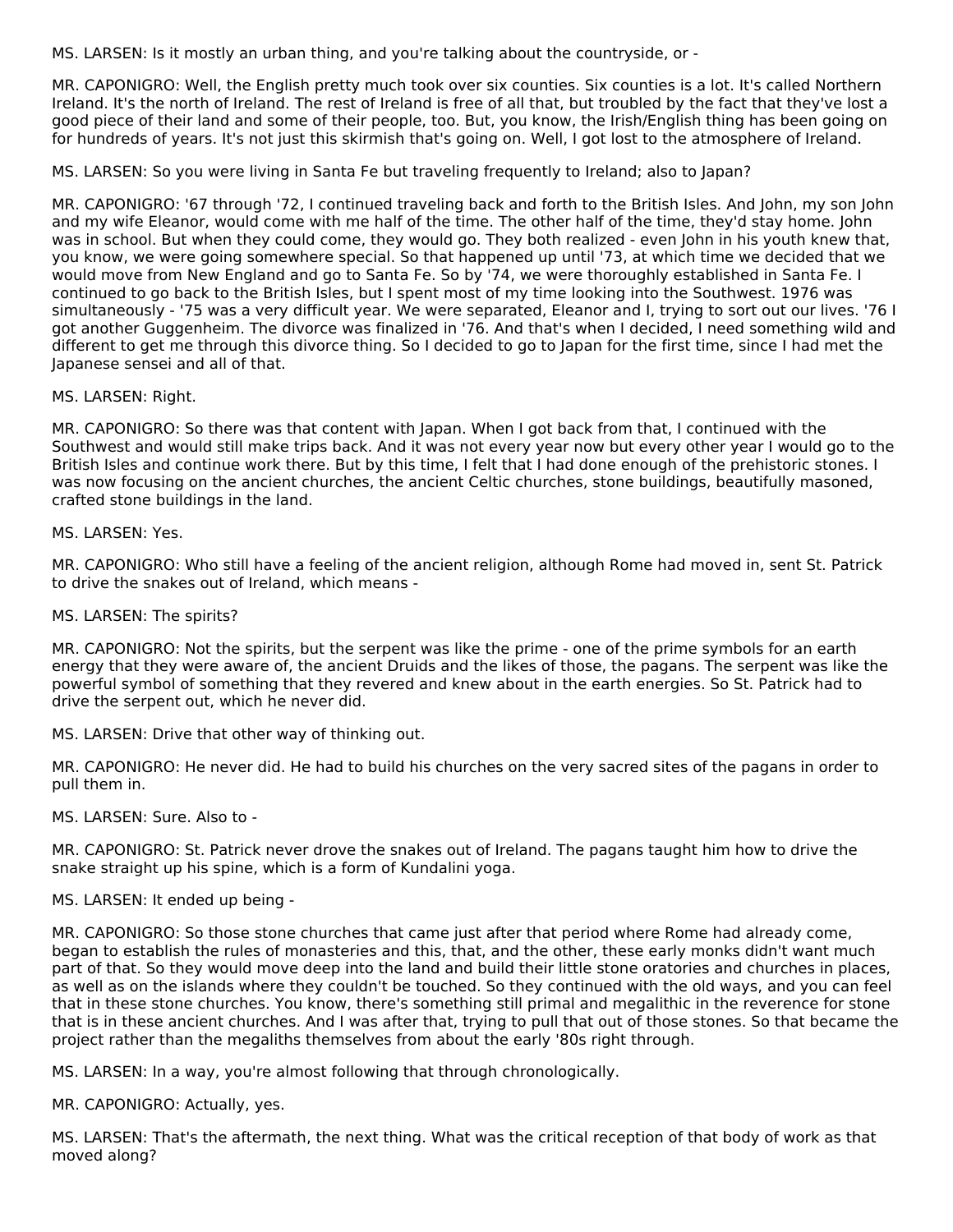MR. CAPONIGRO: The first few years - I think we discussed this in an earlier tape - the historians and the critics didn't know quite what I was doing. I mean, you're a landscape photographer. Why are you - why this catalogue of stones? They didn't catch it at first. And it took a few years, at which time a little book would come out by Gerald Hawkins, Stonehenge Decoded, and it started to pull the mystery of the ancient stones into the world. And then, you know, by the mid-'70s, late '70s, the idea of the megaliths as one of those mysterious things could be decoded. Maybe we could understand. And so there was a big thrust in interest in these ancient sites, linking them even to the Southwest Indians, where they found similar designs cut into the stone which actually marked certain solstices. So there was a science involved of following the sun and moon alignments and all that. So the modern age was trying to get some information from the ancients.

MS. LARSEN: As all these years go by and this body of work grows, though, it becomes a considerable part of your career, a large -

MR. CAPONIGRO: It is.

MS. LARSEN: I believe. Is that true?

MR. CAPONIGRO: Yes. I think so.

MS. LARSEN: It's a good proportion of your -

MR. CAPONIGRO: I think it's a very important -

MS. LARSEN: It's not just an excursion or a change of subject or something that took your fancy, but it's a long pursuit, but related bodies of work that happened at different times.

MR. CAPONIGRO: Which will, as I see it, help me to refine what I will continue to do.

MS. LARSEN: Does being here in Maine have anything to do with - I mean, it doesn't occur to me that there's something like that here in Maine. There's landscapes, certainly.

MR. CAPONIGRO: The fact is, I don't know what I'm doing in Maine other than the fact that I visited over the last fifteen years or more, coming to teach. My son got turned onto it when he used to come visit me, and the teaching about the land. And I built this house. This is really a matter of convenience. It's a good place to be and work, and I would say primarily digest. The last eight years, since the accident, in effect -

MS. LARSEN: That was in '91?

MR. CAPONIGRO: That was in '91. Those ensuing eight years, right up to this time, was a matter of digesting not only the accident but ways of pulling out of it and trying to upright again, to be fully functional again. That was a very difficult business. I mean, if I had trouble with my health earlier because of overdoing, this was another matter, where they ran more chemistry through me in that hospital when I had that accident that upset the metabolism and just brought on conditions, a significant amount of weight as a result of all that prednisone that gets put into your system. All of this - I was doing battle with just getting upright. But simultaneously, I knew when I left Santa Fe that that meant leaving the past, and that I had no idea what the future was going to do to me or for me. But I knew that the break had been made, and I made the break. And the last eight years has been actually minimal photographing.

- MS. LARSEN: When did you leave Santa Fe?
- MR. CAPONIGRO: 1992.
- MS. LARSEN: '92. Okay. And you went to California?
- MR. CAPONIGRO: No. I came directly here.
- MS. LARSEN: Here? Okay.

MR. CAPONIGRO: I continued to go. The winters were a little too severe for me here in my condition. I would just drive cross-country and think about things, more to think about things than to drive. And California would be restful for me, tranquil. So it's been a period of digesting and releasing. Mostly releasing. I mean, that break with Santa Fe was very, very specific. It was - an ancient hatchet just came down and said, that goes that way. You go this way.

MS. LARSEN: Was it just becoming too crowded and touristic?

MR. CAPONIGRO: No. I don't give a damn about that. I was way up in the hills away from it all. I'm having trouble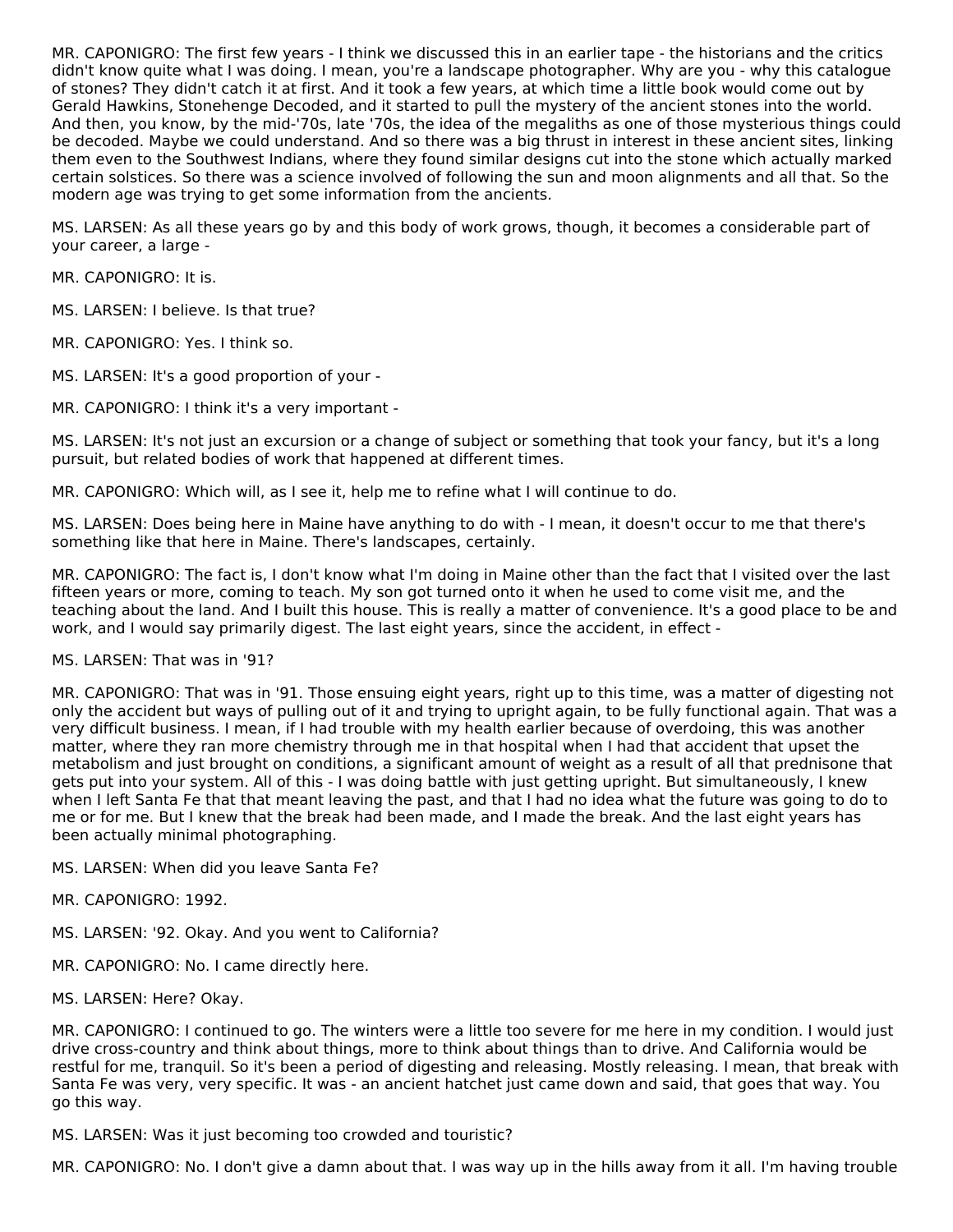selling my house right now because it's too remote. You know, I know a few people here. I knew a few people there. I had a very small circle of - a community to interact with. So it's really not that different. And I love that land. I mean, I really liked being in it. Made some good photographs in it. Continued photographing there. It was a matter of what goes on inside that had to be looked at in terms of how far I had come, how I got there, what I was actually in as a result of all of that, and literally getting close to death in the accident. I was right at the door. And who knows how I got through it, a high tech miracle in the hospital or -

MS. LARSEN: It wasn't the time.

MR. CAPONIGRO: Or it wasn't the time or - you know, there are all kinds of stories. And I'm convinced that there are forces at work that, though invisible, have a great deal of influence on one's life provided one takes one's shoes off and shuts up. You can hear certain things and feel certain things. So I was helped through that rough period. That will be a book I'll write about and give some interesting details about that process. But that was a life-threatening - I was right on the door. I could have just as well have gone through the door of death as come back this way and take up life again. The important thing was the fulcrum was death. And the dream world, which is stuff that rises up from inside, was informing -

[END TAPE 4 SIDE B]

MS. LARSEN: So you were talking about -

MR. CAPONIGRO: Well, in the same way that I had to leave the West Coast school of photography and find my own way of injecting the mystical element into the photographs, as I saw Morris Graves doing through his paintings, when I left Connecticut I needed to make the same kind of separation from the gallery world and the university world, which was going really hot on instituting photo programs, and away from the whole thrust of, hey, you know, we're finally accepted as an art form and we're going to take advantage of it, and we've got to show them and we've got to - you know, and I thought, oh, no, no, no. Lana Jacoby, a wonderful old German woman, a very good photographer - she's not that well known, but she is - people know who she is.

MS. LARSEN: Yes.

MR. CAPONIGRO: And we used to visit with her. And she was watching me, and she'd say, "Gee, that was a nice lecture you gave at the so-and-so. It was a nice piece that you wrote for the so-and-so. But remember, Paul, who you are. You're a photographer." She was right. And I did get caught up, and I could be sapped of a lot of energy by these various structures.

#### MS. LARSEN: And students.

MR. CAPONIGRO: And students as a participator in the world of photography [inaudible]. But boy, I needed that break, not only to try to save my marriage, which who knows what the result of that was, to go through all that. But to find a new space in which to investigate and be subjected to this next mention, this level of -

MS. LARSEN: Sometimes it's hard to say no about things, and sometimes it's almost as though like driving almost across the country was a way of saying no without having to individually say no.

MR. CAPONIGRO: Yes. That's true. Yes. Certain types especially, it's extremely difficult to say no.

MS. LARSEN: That's a way of saying yes to yourself and no to some of these other people.

MR. CAPONIGRO: What is?

MS. LARSEN: That break. That moving away. That yes, what you're doing is very important.

MR. CAPONIGRO: Yes. And at the same time, there are some out there who are sharing what you wish to preserve. You find a sensitive spot in another, you want to encourage that, because in a way it's reciprocal.

#### MS. LARSEN: Sure.

MR. CAPONIGRO: You know, you're really able to kind of tell it or give it from the present functions. Someone is going to actually receive it and use it. What happened in the last ten years in the world of photo workshops, you were lucky if you had one out of fifteen that you could relate to in that way. It's just a lot of people that wanted to be creative on weekends, and there really wasn't much fertile ground in all of that activity. Photography workshops became and have become big business for a lot of people. So I had to slow down not only because of my age and a couple of bad accidents, but primarily for keeping the right kind of energy to myself in order to continue with the perceptions that I can make in my photography.

MS. LARSEN: This is the same exact thing I heard from Richard [inaudible].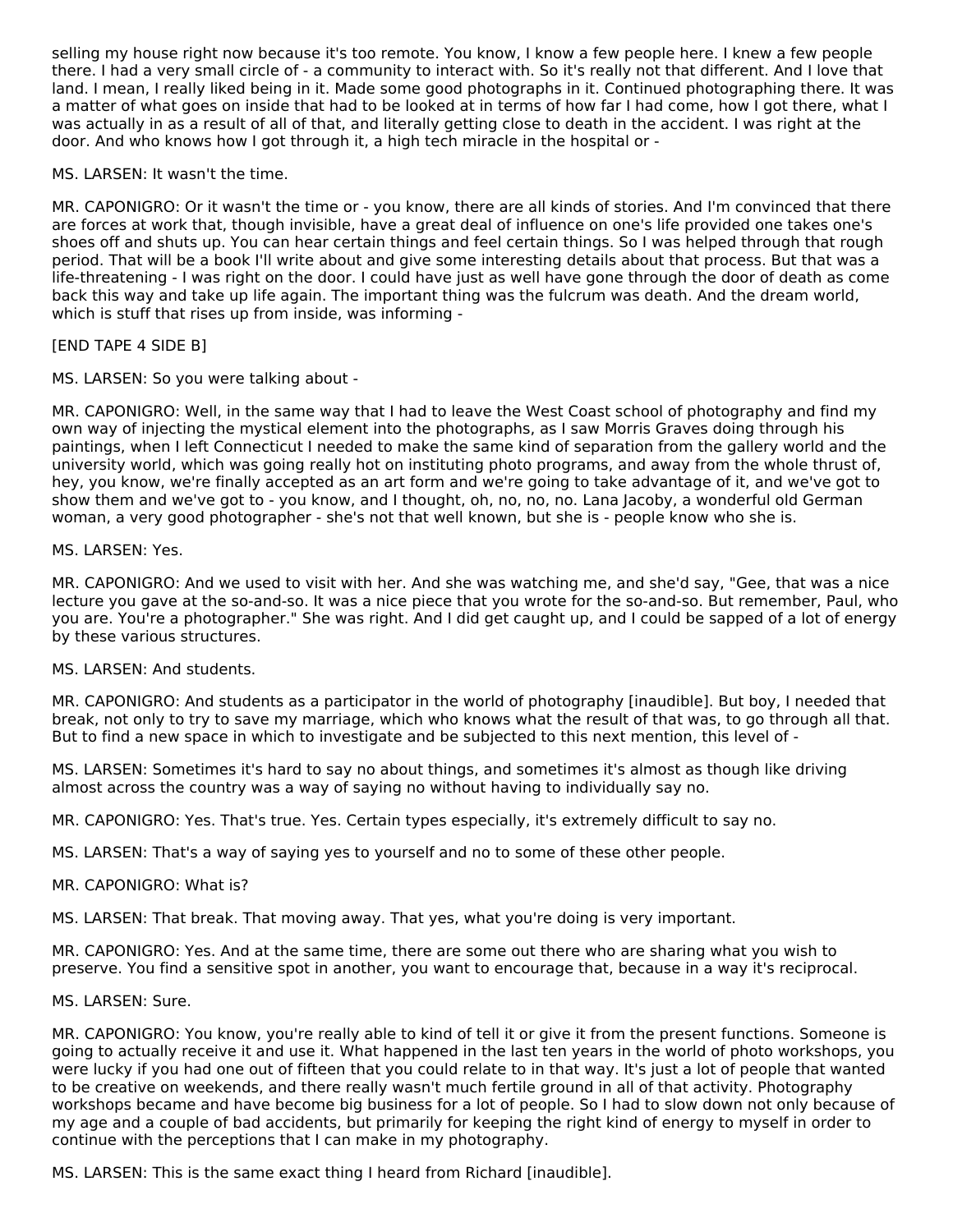#### MR. CAPONIGRO: Really?

MS. LARSEN: Almost to the word. But it's certainly the same thought. He had been a professor at UCLA. He had cut back to part-time. They didn't want him to. Finally he had to say no to save the creative years he had. You know, he just knew that he'd been given a chunk of time. You brought yourself to this point where you're able to go from thought to deed. And you ought to do that every day. And that's where the magic is. All the rest is all the rest, and it's nice to be wanted. It's nice to be admired, and all this kind of stuff, which amply - you know, it was the same thing. He was amply admired, amply wanted. But the private time was so precious.

MR. CAPONIGRO: Yes. I'm in the process of looking at 40 years in work or more and place it. Now, there are an endless number of museums, universities, that maintain archives, collections, photographs. They'd love to have it. Not a one of them will buy a photograph [inaudible]. I need to turn over what I have done, or at least a portion of it, and get something in return to allow me to continue working.

MS. LARSEN: Just a collectors do. Like there have been collectors who have bodies of work, collections, and have received a certain sum, far less than the worth of the total -

MR. CAPONIGRO: The collectors can sell all that material and either take a huge write-off for the full value, but the photographer can't. The photographer is -

MS. LARSEN: That's that lousy tax law.

MR. CAPONIGRO: It's allowed - they're allowed to give you materials. And then -

MS. LARSEN: Thank you, Richard Nixon. That happened under the Nixon administration.

MR. CAPONIGRO: [Laughs.] Well, whatever that's all about, I can see that the major archives are still generating millions of dollars to build new spaces, and still cannot, cannot, find money to buy some photographs from the artist to help them buy a fresh box of film and paper. I'm not going to just leave it to the tax law that Nixon instituted. Their attitude is these people are going to die. They're going to worry about their estate taxes and how it's going to affect their kin. So if they turn it over to us and we have the legal papers and so forth, we don't have to pay anything. Well, I want to live for 25 more years and I want to work for 25 more years. And I don't want to be torn apart by workshops and galleries, and they're taking 50 percent of it all. I should be able to turn this thing over -

MS. LARSEN: Yes. And it's scattered to the four winds, too. It's just [inaudible].

MR. CAPONIGRO: Put it somewhere where they can give me something in return to start over again.

MS. LARSEN: I think of the - for example, there was a collector who became [inaudible]. He collected American folk art. He was brilliant. He was a brilliant collector. Eccentric man. He assembled a collection which was so brilliant [inaudible] out of really just trust fund little bits. But he sold his collection to the National Museum of American Art for a million dollars. But he sold something like 40 or 50 pieces, a certain number of things from his collection, for that million dollars. And he really gave them the prime and best things. It ended up that in total, what they got was almost a thousand pieces, and they paid a million dollars. So they paid an average of a thousand dollars a piece for these things. But when he died, he left them the rest of the collection. But with the million dollars, he was able to live okay, you know, the interest off that; to keep on collecting, which he couldn't afford to do. He was crammed with things. It was the love of the chase that he loved, not the keeping of it. He added to the collection with the million dollars. I mean, they had the best collector in the country out collecting for them using their stake because he ended up leaving all the rest to them. And alas, he passed away not long ago. But they ended up with this collection that - you know, they had the best curator in the world [inaudible]. And the Vogels did the same thing, Dorothy and Herbert Vogel, gifted collectors, with the National Gallery. And I don't know what they [inaudible]. But they're still alive, and they're doing well. The National Gallery has the collection. They are still collecting. And I bet they left the rest of it to them. So there are collectors who can manage this. I don't know about artists.

MR. CAPONIGRO: What about the artist? Where are the energies of the day? Where are they? And these museums and these universities and these other institutions constantly are constantly calling the photographers to donate prints for the auction to pay their mortgage or to pay their [inaudible] or to - what is it? Why can't the artist get some support? It is so visible. It's done out there.

MS. LARSEN: I could tell you from a curator's point of view, too, which is another story. I was at a meeting of -

[END TAPE 5 SIDE A]

MS. LARSEN: Let's see. We had talked about your trip to Ireland and Stonehenge. And as you were talking about,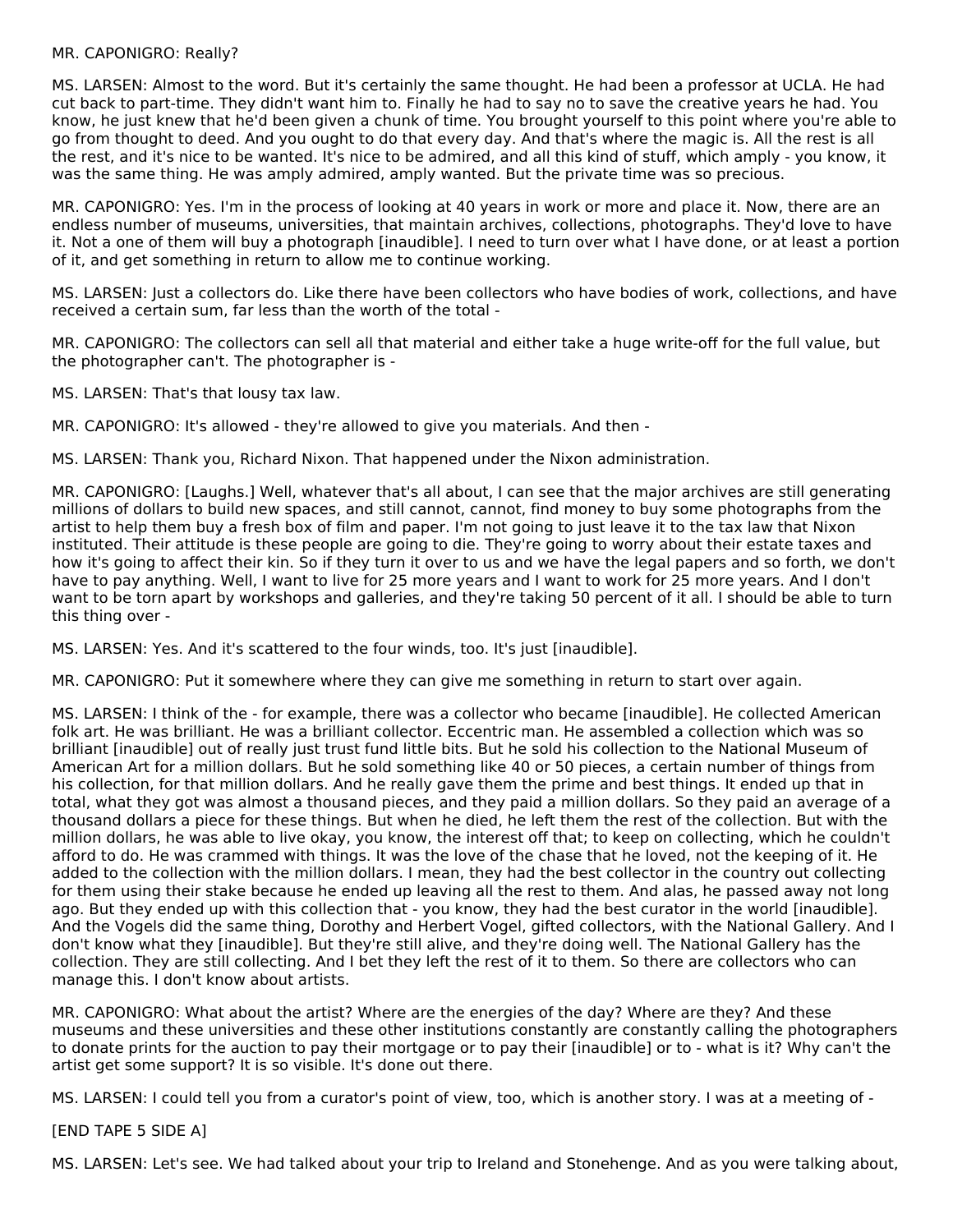just as you got to Santa Fe, things in your life changed and you had some upheavals. And I think we were just about to get to your settling into Santa Fe and the positive and creative and constructive things that might have happened after that transition time. I was kind of wondering what the Santa Fe community was like that you found there. Looking at it from the outside, I think of people like Georgia O'Keeffe was there, and wasn't Ansel Adams there visiting some of the time? Or was that before?

MR. CAPONIGRO: There was a whole period before. And little if anything of that remained other than seeing some of the work, going to the bookstores and finding the books by the - who was the well-known author that -

#### MS. LARSEN: Was it Beaumont Newhall?

MR. CAPONIGRO: No. A writer. He hung out with that crew, Georgia O'Keeffe, and Ansel would come through. Paul Strand would come through and his wife. And the Weston boys would go there. There were a lot of the West Coast people would come to that place as well as the East Coast artists, the painters.

MS. LARSEN: And while you were there?

MR. CAPONIGRO: No.

MS. LARSEN: No?

MR. CAPONIGRO: These were all before I got there. This must have been the late '40s, '50s, maybe even a little earlier. But I think by the '60s and in the '60s, they had either died off or - Georgia was always hiding out. She didn't take part in the community. Ansel was very busy with his stuff. We saw him rarely there. His wife used to come through, Virginia Best Adams, who ran the Best Studio in Yosemite where Ansel exhibited his work and did a lot of his photographing in Yosemite. She actually would make yearly trips throughout the Southwest and buy blankets and jewelry, and sell them in her studio shop.

### MS. LARSEN: Interesting.

MR. CAPONIGRO: So she came through quite a bit. And she visited with me a few times. But that whole period was like a block, the Santa Fe experience, that area, Taos and the likes of that. And then whatever artists were left, typical of the artists in that community, simply took off for the hills, hid out, and come out once in a great while. But while I was there, we had quite a number of younger and newer artists and photographers that knew of that golden period and certainly wanted to partake of the truly enchantment of that land. It is known as the land of enchantment, New Mexico, especially for the Indian culture. I think it still had a lot of magic because of the dances and the people themselves who held strongly to their old ways. That got really well watched over in the last ten years. So you had people like Ed Ranney.

MS. LARSEN: How do you spell that name?

MR. CAPONIGRO: R-a-n-n-e-y, who has been photographing the places like Machu Pichu and the ancient cultures of the Maya and the Aztecs, and doing a great job on that material. Bill Clift, who was one of my very early students, he actually moved out there before I got there, started photographing that landscape. Who else was actually out there? But a handful of young photographers who were kind of up-and-coming, like myself, up-andcoming. A relatively small community.

MS. LARSEN: Did you find an audience for photography there that was more than you might expect from other parts of the country? Or was that not so?

MR. CAPONIGRO: No. As a matter of fact, the Andy Smith Gallery, which is a pretty big gallery there now, was actually in Albuquerque and dealing with the old Edward Curtis material, had a business selling that stuff. He only later, I'd say in the late '70s, late '70s or early '80s, opened a gallery in Santa Fe proper and set it up as a full roster of photographers and sold their work there. Andy Smith Gallery. And then there was another young couple, Scheinbaum and Russek - Scheinbaum, David Scheinbaum, and Janet Russek - who started out - I mean, they're both photographers themselves. They started out by assisting both Eliot Porter in his last - now there's the other photographer, is Eliott Porter. Beaumont Newhall. Ann Mancy [phonetic] while she was still alive was teaching in Albuquerque. But he eventually, after his wife died - she was killed by a tree, which is rather poetic, on one of those raft trips. He then moved up to Santa Fe. So you did have Beaumont Newhall. You had Eliot Porter, one of the notable [inaudible]. Walter Chappell, who was part of that whole Rochester group when Beaumont was director of the George Eastman House. Walter, both Walter and Minor White, worked at the Eastman House, as well as Minor did his teaching at Rochester Institute.

MS. LARSEN: Did they come as visitors or -

MR. CAPONIGRO: No. Walter settled in. First he went to California, stayed there for a little bit, and then decided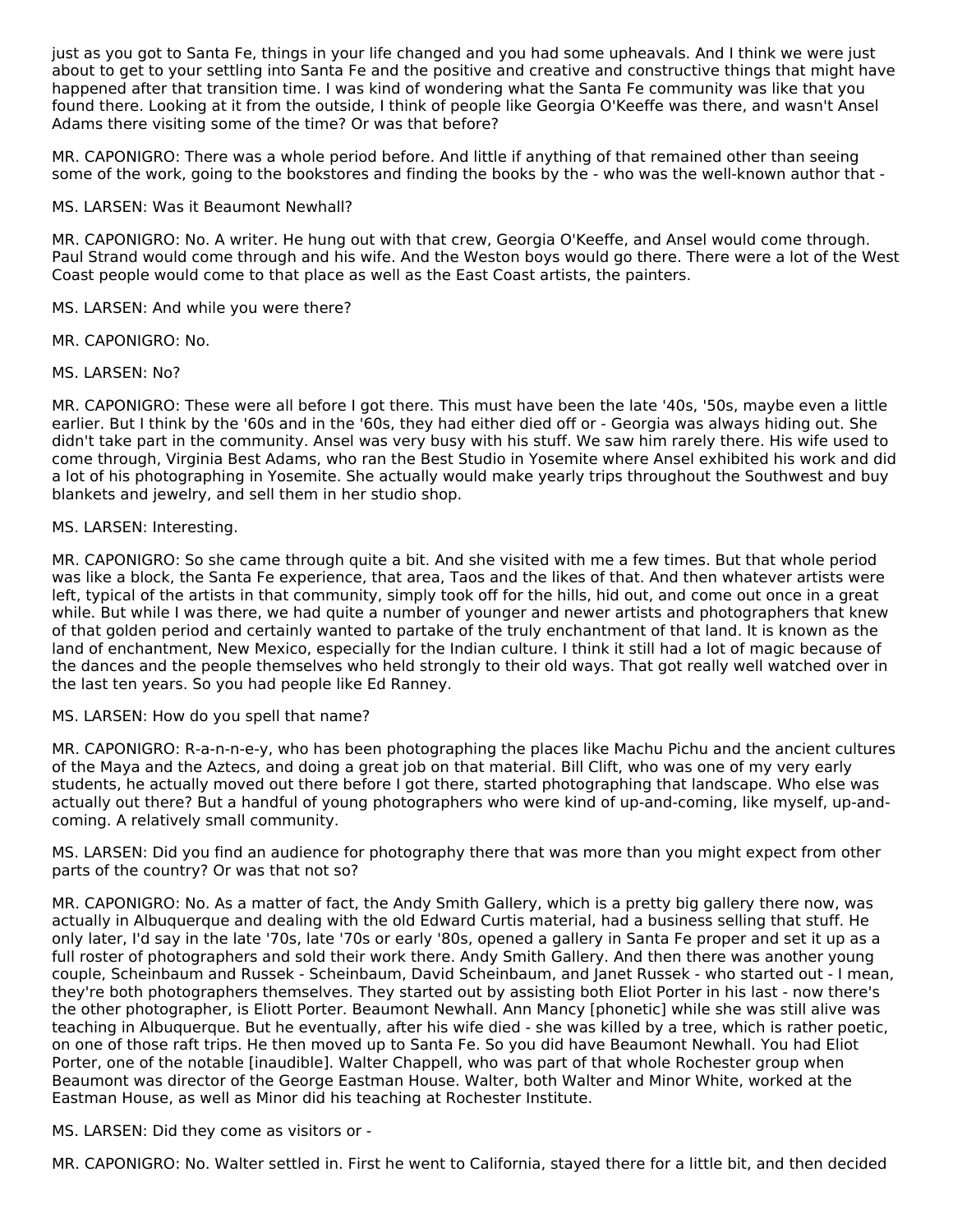he wanted to come back to Santa Fe. He had been there earlier. That was when he lived in Taos. But he was around. That's quite a little community already.

MS. LARSEN: Yes. It is. That's very unusual.

MR. CAPONIGRO: And half of them - no, 75 percent of them - were Easterners, come from the East Coast.

MS. LARSEN: So you had people to talk to and people to look at your work and you look at their work, or not?

MR. CAPONIGRO: Yes. We'd get together. Bill Clift is pretty private. But being as I was one of his teachers, he didn't at all and still doesn't respect my opinion in looking at photographs and being able to say something about them. He's happy to share those with me, but for the most part he likes to keep to himself, as we all did. But Ed Ranney and I, my son John, and his daughters, Ed Ranney's daughters, were friendly. And so we were kind of friendly with the Ranney family. There was a lot of interaction there, so photographically, of course, we talked a little bit. Then there were quite a number of younger students who would be working with these people, including myself, would come spend time as an apprentice for a few weeks and -

### MS. LARSEN: Were there workshops?

MR. CAPONIGRO: The workshops had not started yet. That didn't come till much later. David Scheinbaum did start teaching at the Santa Fe College. That has developed into a fairly good-sized program of teaching photography. But I arrived there in '74. Right through the early '80s, it was pretty quiet, just a handful of people. I think that by the early '80s into the mid-'80s, things started to explode. People got together and created a center for photography for exhibitions. That developed into a group of people who created a board of trustees to start collecting photographs for serious purposes.

MS. LARSEN: It's now very much identified with photography as a special part of what's its artistic accomplishment, I think.

MR. CAPONIGRO: Yes. And that was a slow buildup over a period of five to ten years.

MS. LARSEN: Ten years? Yes.

MR. CAPONIGRO: And of course, I spent only part of my time there. I'd spend six months, maybe, actually in Santa Fe because that's where my darkroom was. That's where I was centered. I never did well with the altitude, and my body did not like the dry climate. I always functioned at a deficit. For three months in the summer, I would come to Maine and I would teach a couple of workshops at the Maine photographic workshops. And the rest of the summer I'd just hang out because I wanted sea level and I wanted some moist air. Then I would go back, spend the fall, and come winter I would head for the West Coast and spend at least a couple of months there.

#### MS. LARSEN: What part?

MR. CAPONIGRO: That was my pattern. I like the Big Sur coast area, right up to the Monterey Peninsula and all the way down to Cambria. So that was my schedule.

MS. LARSEN: Those are good choices. [Laughs] Those are some of the best choices available in this country.

MR. CAPONIGRO: Yes. I wasn't unhappy with that. That was - and in the meantime, I still was running off to Europe, both teaching some workshops - did a lot of work in England. Got a grant. When was that? - Somewhere in the early '80s, 1984, '83, '85, thereabouts. Those three years, the English government gave me an artist grant to come and photograph a specific area of England, which is right up on the border between Scotland and England, a place called Hadrian's Wall. They wanted me to work the landscape. Gave me a grant, so much money to produce so many photographs.

#### MS. LARSEN: Were there stones there?

MR. CAPONIGRO: It's literally a stone wall built by the Romans. Hadrian's Wall.

#### MS. LARSEN: And how was that? Was that successful?

MR. CAPONIGRO: It was interesting. I got a few good photographs out of it. Half of them I haven't even printed yet. But at the same time, there were workshops being done in England where American photographers or European photographers would come and teach there. So they began to take - England began to take photography out of the simple, more or less commercially oriented courses in photography and the science of photography and began to institute the art of photography. I thought they were [inaudible] after that. And the Victoria and Albert Museum started collecting - well, they had been collecting, but they became more active.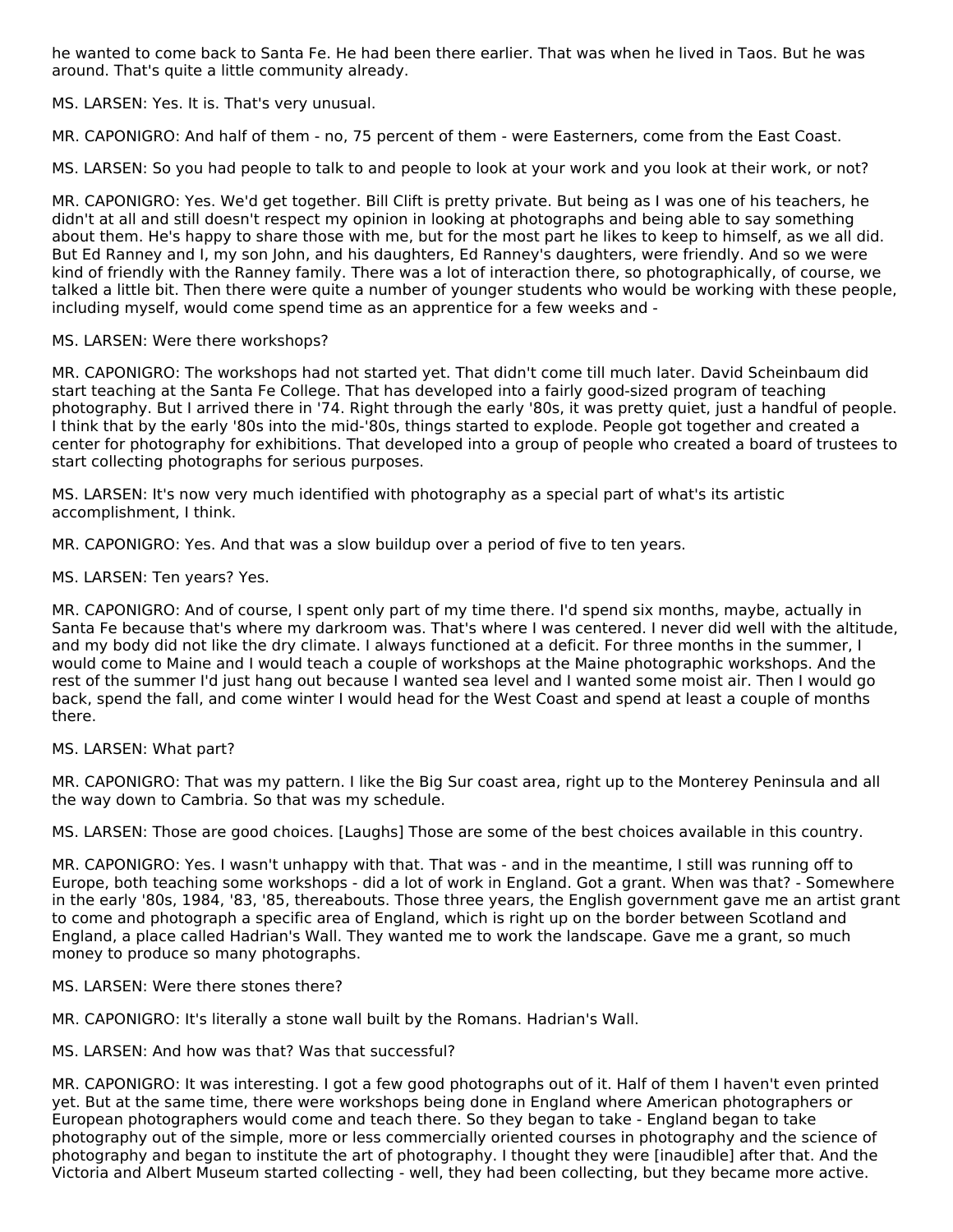And then a new museum was set up somewhere in central England. A little grant from Kodak helped them get that going. It's called the National Gallery of Photography or something like that.

MS. LARSEN: Are there some English photographers who [inaudible] historically or contemporary?

MR. CAPONIGRO: Not that I remember. Not that I remember. There might have been one odd person here or there, but that would have been pretty rare.

MS. LARSEN: What about French photographers or other Europeans?

MR. CAPONIGRO: At that time, it was the mid-'70s. In fact, my first workshop with Mr. Lucien Clergue, who started the Rencontres. These were photo workshops and writing, a lot of people from Europe and America, for lectures and workshops and slide shows and, you know, just a lot of activity in Southern France, in Arles.

MS. LARSEN: How nice.

MR. CAPONIGRO: I was at, say, two or three of those. And he - Lucien Clergue drew heavily from the teachers that would come to the main photo workshop. So most of those Americans - Harry Callaghan was there, 1976, 1977, thereabouts. My memory just won't pull the name of the photographers that were running -

MS. LARSEN: Sure. Is it C-l-e-r-c? Lucien Clerc? Or C-l-a-i-r-e?

MR. CAPONIGRO: With a g-u in there. Lucien Clergue.

MS. LARSEN: I'm doing this for the transcriber.

MR. CAPONIGRO: Ah-hah. But my observation was that the British and the American photographers leaned heavily in the landscape, and there were some doing people in a very abstract manner. Who was that? But mostly what the American photographers were doing, a lot of landscape and then some journalism and some not fashion, but very creative work with people. And the French were almost entirely photojournalists. That's what I noticed about that, all that interaction. And to this day, I mean, even the French photographers that come over still and teach the main photographic workshops mostly are oriented to the journalistic type of work.

MS. LARSEN: What do you think of, in general, the - I guess you've just said that. But, I mean, the American photography and European photography seem to me to have taken very different paths, very different domains as their interest. When I think of European photography, I think urban subjects so much and ties with art movements, surrealism in particular.

MR. CAPONIGRO: Yes. We would have [inaudible] especially, who is, I believe, now a painter. He doesn't photograph; he's a painter.

MS. LARSEN: So I've heard.

MR. CAPONIGRO: And he photographed most of the well-known painters at that time. So yes, there was a strong tie with the art community. Not so with the photography here in America. There's that schism, almost, that separation: Well, all right. If we have to accept photography as an art, you know, let's do it quietly. Put them over there in that corner. It really didn't - it took quite a while before it really got established. And then they got self-conscious. The photography art community quite self-conscious.

MS. LARSEN: Is that a good thing or not a good thing?

MR. CAPONIGRO: I think it is a bit childish, myself, going a little overboard in trying to do more than what would have unfolded. You know, there was an impetus to, well, now, let's show them that we really are artists and let's show them we can be creative. And to my mind, that was interfering with a slower and more natural unfolding of what photographic history would be. I think they kind of put a fire under the photographic history to kind of get it moving a little faster, and I don't think that's healthy.

MS. LARSEN: That's a very interesting point.

MR. CAPONIGRO: I think a lot of the conceptual photography that came out of that period was based on, well, here we are. We are an art. It's being accepted by the museums, shown in galleries. There are now galleries. And there weren't photographic galleries in the early - even up to the late '50s. Here we are, and we're getting established. We're getting recognition. Let's show them. And those that were being educated and getting full program degrees would not even leave the university. They'd stay there and teach. And I think that it went heavy on the intellectual side, which is where the conceptual stuff came.

MS. LARSEN: Well, I know from personal experience in the '70s that people studying photography in the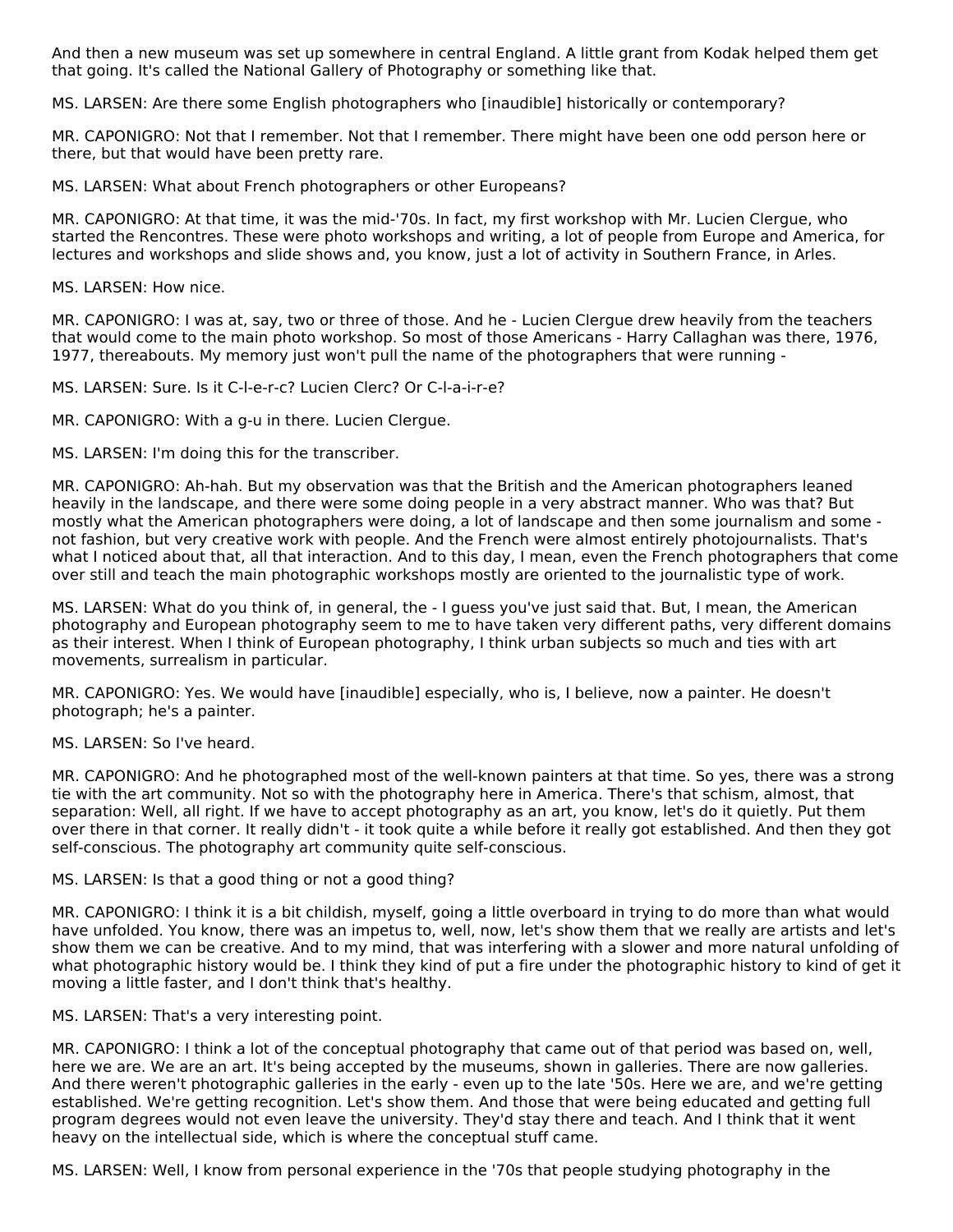university were in the same classes as people studying art or art criticism or art history, and that the strategies of art-making were talked about and shared across the board so that photographers in particular, I remember, would talk about their art strategy as though they had to have a road map and a way of being relevant to the critical world.

# MR. CAPONIGRO: Being relevant.

MS. LARSEN: Yes.

MR. CAPONIGRO: What business does an artist have being relevant to an community or a system? I had a chat with Harry Callaghan, and I made one little slip. I said, "Well, you know, I'm obligated to think about these images." And he said, "Big mistake right there, son. Big mistake. You're not obligated. You are not free. You are talking about freedom in your photography, and you make that kind of a statement?" He said, "You're not free." And I thought, Harry, you got me.

### MS. LARSEN: Uh-huh. [Affirmative] [Laughs]

MR. CAPONIGRO: So the freedom within, the expressing of oneself, the discovery, the work within photography. It got too - it precipitated too quickly with too many ideas. And didn't we go back to what the Photo-Secessionists were bitching about? It's not accepted as art, so we'd better paint some clouds in. We'd better paint this in. We'd better use a broom oil [phonetic] for this and this. And it was very arty and fabricated. And then you had the group that broke off and said, no way. No way. We're seceding from all this. We're going to be straight photographers. No messing and no hanky-panky. And then it went right back to the involvement of the plastic arts, where manipulation of the negative, putting scratches on them, going crazy about how space relates to the image - it's a lot of intellectual stuff that I could never get really interested in. Certainly it explained the process in terms of the technique and visually what effects were there, but I found the content too superficial. So all that stuff was coming in. Let's face it, the West Coast school had hold of photography as art. You know, Ansel and Weston and Stieglitz put a very solid ground under that type. And of course there's going to be a reaction to it, and you want there to be movement, but I think a much more natural movement than actually happened because the whole education process came in and pushed it in that direction. One had to be original, and that meant no more going to Yosemite. Ansel's been there and done that. No more going to Point Lobos. We've got those all catalogued. Do something original. But it wound up mostly - I mean, you have a student with a heart for nature, and these are cathedrals. They're not off limits. These are natural cathedrals. Anyone should be able to worship there and work there. And to be stunted and held back from that, you're going to get some perversion. You get this little bit of wildness come out that says, all right. They want it original? Boy, I'll really be different. And it gets perverse.

MS. LARSEN: As you were speaking, I was thinking - you don't need to comment, but I was thinking of Robert Heineken's work when he was teaching at UCLA, and all of that kind of chopping and cropping and kaleidoscopic stuff. And it never to me had a soul. You know, it seemed just sort of smart and kind of perverse, but not really -

MR. CAPONIGRO: I will give the world of photography a certain amount of experimenting that - you know, the first wriggling out of that cocoon, and the pains involved. You know, I'll go for that. But it does continue. What I saw was, for the most part, it was continuing in a direction of difference for the sake of being different. And that's when the soul gets left out. It becomes mostly an intellectual process. A certain amount of that would be necessary. And then it's, all right, where do we go? I mean -

MS. LARSEN: Well, there's also the other side of that equation, and that is the people who are devoted to technique, and worship at the altar of perfect print, and think if they go to the same place where Ansel Adams took a picture, that that's what it's all about. And, you know, that's boring as all get-out and sterile.

MR. CAPONIGRO: Yes. To this day there's this concern about falling into the tripod holes, as the old master said.

# [Laughter]

MS. LARSEN: But when you're teaching, when you're doing workshops and you encounter these various attitudes, how do you deal with people who come with expectations either of making the perfect print or making work like your own or -

MR. CAPONIGRO: With a great deal of humor. Nonetheless, I do have a little - I have a tendency to puncture those balloons. Not without backing up. You know, I had an argument with the Zone system in the mid-'60s. And I thought, can you really pre-visualize? Is that true?

#### MS. LARSEN: What do you think?

MR. CAPONIGRO: Well, I set out to find out for myself whether that was. I think it was a misnomer. I think the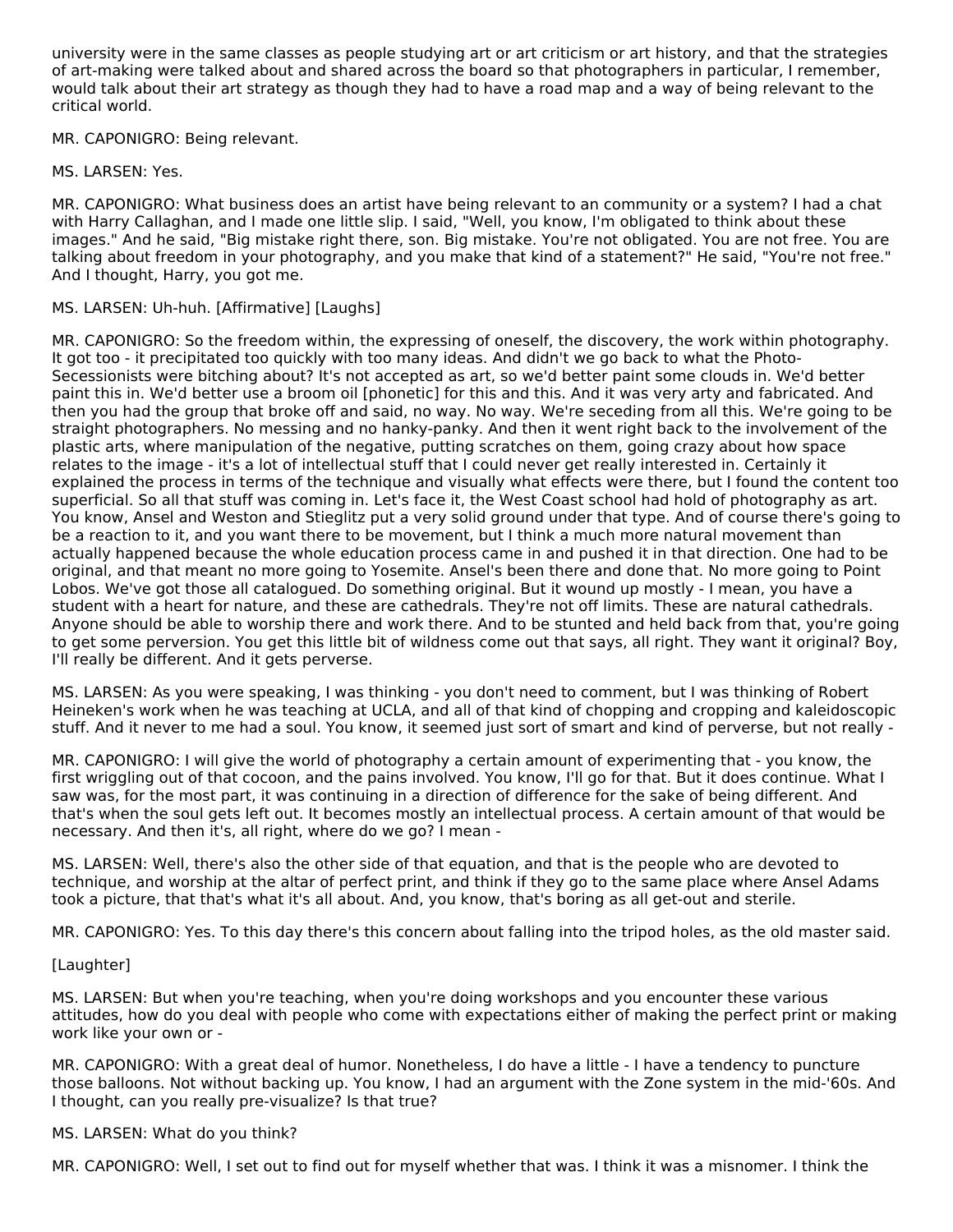idea was basically in the right direction. But to be able to pre-visualize your image of the final print while you're in the field? Ridiculous.

MS. LARSEN: Wasn't that something Weston said?

MR. CAPONIGRO: This is where it went bananas, as far as I could see. It was Weston who said, "I pre-visualize my image. I see what I want. And then I transfer it to the ground glass." He didn't say anything about the print. It was about seeing, oh, I want that tree and I want that stone, and I will transfer. Then I will crop and there is my -I pre-visualized my image. Ansel decided to put that into the print. Well, if Edward's going to pre-visualize his images there, I'm going to be pre-visualize my prints. And then this whole Zone system thing came out. And it's a good exercise, a perfectly good exercise to think, all right. I want so much shadow in my - detail in my shadow, and I've got to get the exposure right, and it's late with my ASA factor, and the development time controls it. I mean, the Zone system is six volumes of Ansel's thought and work and energy. And it's a lot. And you can get buried under it. It's an avalanche of information. The simplicity of it is you expose for your shadows and you develop for your high values, and that way you control both ends of what they call the continuous tone scale, and hold detail or information in such areas. And so there was that whole idea of brilliant prints with lots of tones, and being able to read information in most of those areas, and to pre-visualize and say, well, I want that to be on a zone so-and-so, and I want that to be - and I wanted to know, well, wait a minute, you know. Can you actually pre-visualize? Can you actually hold that tone? I'm going to find out. And I spent literally weeks in my darkroom with boxes of all kinds of junk and different types of developer and a densitometer and a voltage meter, a voltage - you know, something to hold the current steady. I tried to create a lab that would be consistent. And I exposed a lot of film. I even found a way to get rid of the color factor, by using a neutral density filter wedge scale to photograph rather than using color. Different types of film would respond to blues different and to reds different. So I eliminated the color. I went after it and said, can I hold this? Can I actually visualize that tone and get that tone in the final print? So I had to find a way to deal with getting an accurate reading of the negative in the printing process. What I was encountering, that you are getting - you're being tripped up by variable after variable in the photographic process. So the print itself, a final print, was known as a continuous tone, ranging in black and white from black to white in the range of tones. And the photographic process, I discovered, was nothing but continuous variable every step of the way. Buy a new box of film with the same label on it? The emulsion speed has changed. You got your fingers in the developer for making a print just a little too long; without even knowing it, you've raised the temperature a degree or two and you are not going to get the same exposure to result in a final print the same as the last one. In other words, there's no - if you're telling us that we're going to pre-visualize our prints, well, then, what the hell is burning and dodging all about? You don't pre-visualize burning and dodging in the field. Later they came up with the idea, well, I guess what we do is visualize. You have an idea. But pre-visualization, huh-uh [Negative]. And I used to say to my students, well, you know, if you can pre-visualize, I mean, I have only admiration for you. And I know that you have to live in a test tube. And if you actually get what you pre-visualized, then you deserve what you get.

MS. LARSEN: [Laughs.]

MR. CAPONIGRO: You deserve exactly what you get.

MS. LARSEN: Oh, there is a riddle answer. That's great.

MR. CAPONIGRO: And it will be the same each and every time, you know. That type of tight control - so I would try to impart: Listen, the Zone system has a lot of wonderful information. You know, put it right next to your photo lab index when you need some information, and go for it. But for the most part, you know, let experimentation come in and let your awareness of what is good be available when it actually arrives. So I try to leave it much more open. There's also this idea that in order to have that kind of control, then you must standardize. You've got to use that type paper, this type film, that type developer, and consistency. Well, I never was happy with that idea. I could not get what I wanted from nature into my prints or -

[END TAPE 6 SIDE A]

MS. LARSEN: - your ground here, that your take on it is remarkably - it's both profound and light-hearted at the same time, which is great.

MR. CAPONIGRO: Well, as I said from the beginning, with a lot of humor. I go at it with a lot of humor. But I needed to cut down some of the misconceptions, and especially the ones tied to such excessive control, which is still rampant today, especially on the West Coast. It's still -

MS. LARSEN: Is it also -

MR. CAPONIGRO: But what was the last thought that I was -

MS. LARSEN: You were talking about different papers, different toners.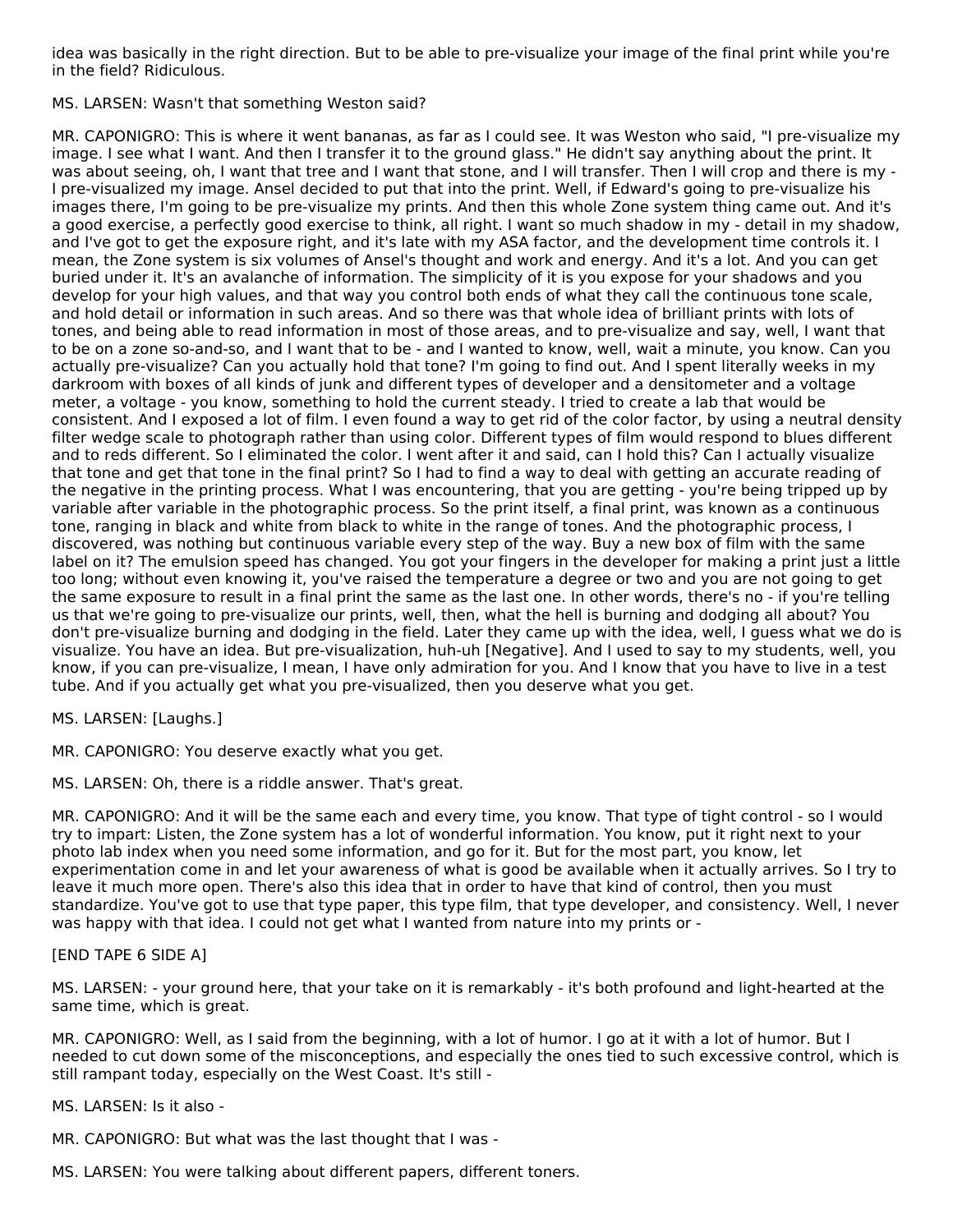MR. CAPONIGRO: Yes. To standardize to that degree, where everything was comfortably and securely and masterfully controlled and put into, you know, I thought, no. No. I don't want the color of that paper. I don't like the scale of that paper for this particular image I'm making. So most of my contemporaries, and a lot of students, are kind of fascinated that I have six, seven different brands of paper as well as variable contrast papers and graded papers. I have a wide range because to me, photography was just as fluid, if scientific or more technological, just as fluid as a painter who squirts colors onto his palette and then mixes them. I want to mix this developer, which is a cold tone developer, with that warm tone paper. It's a chlorobromide or a bromochloride or a something chloride, which has a different color to it. Let me see what happens when I mix a warm with a cold. And can I get somewhere in between? How do I get just a silver image? Well, you need to use that type of developer and this type of paper. So I needed a wide palette. And so I use any new paper that comes through. I'll run up and get a package - 25 sheets, I don't need very much - just to try it and see, does it have anything over and above this or that or a particular quality I can use. So they ask me, how do you get your prints? I say, well, a lot of hard work.

MS. LARSEN: Do you have a - it sounds like there would be, in your body of work, also issues, sort of connoisseurship issues, with some variability in the body of work you've done, that certain times, certain prints just come off as the best and the most marvelous or the biggest revelation. And do you think other people -

[Whistling sound]

MS. LARSEN: What's that?

MR. CAPONIGRO: That's my bird clock.

MS. LARSEN: Oh, that's great.

MR. CAPONIGRO: It's telling us that it's a new hour and a new bird call.

MS. LARSEN: That's great. I guess do people see your prints with the acuity that you see them? Do they see the differences in them?

MR. CAPONIGRO: I rather doubt it. Not at first. I think it needs a trained eye. There are obvious differences they can pick up. In fact, I created an exhibition called "The Voice of the Print" back in - I think in 1990, or was it '89? I think it was '90 - and printed one particular negative with two and three different types of paper to show that the image could be leaned toward a different feeling as a result of a cold printing or a warm printing or changing the scale of the image. And I demonstrated it visually so people could see directly what I'm talking about. If you just hand them a print, whether cool or warm, they're going to go after the subject and say, "Oh, I love trees or I love - it's so nice that you're from a rock and root school of photography." That was a term handed to me by one of my students, Marie Cosindas. She said, "Oh, yes, you're still doing that rock and root stuff." The rock and root school of photography. I thought that was very good.

MS. LARSEN: Uh-huh. [Affirmative] That's great, yes.

MR. CAPONIGRO: But no, it would take some training or another photographer to see what is going on.

MS. LARSEN: Do you think curators and dealers see your prints that way?

MR. CAPONIGRO: I hope so.

MS. LARSEN: They probably do.

MR. CAPONIGRO: I hope so.

MS. LARSEN: But they'd need to see a certain amount to be able to make those distinctions.

MR. CAPONIGRO: Yes. I was just thinking that what they see is quite limited. Very limited, as a matter of fact. And so they may not be aware at all.

MS. LARSEN: What institutions have the best holdings of your work, come to think of it?

MR. CAPONIGRO: The best is the Tucson Center for Photography. The have purchased upwards of 35 prints and a few portfolios. So they probably have a total number of prints anywhere from 75, possibly a hundred, maybe. Usually there's a dozen prints in each of the portfolios.

MS. LARSEN: That actually doesn't sound like so many.

MR. CAPONIGRO: Well, and that's the biggest. The rest of the collections around the country, a dozen. George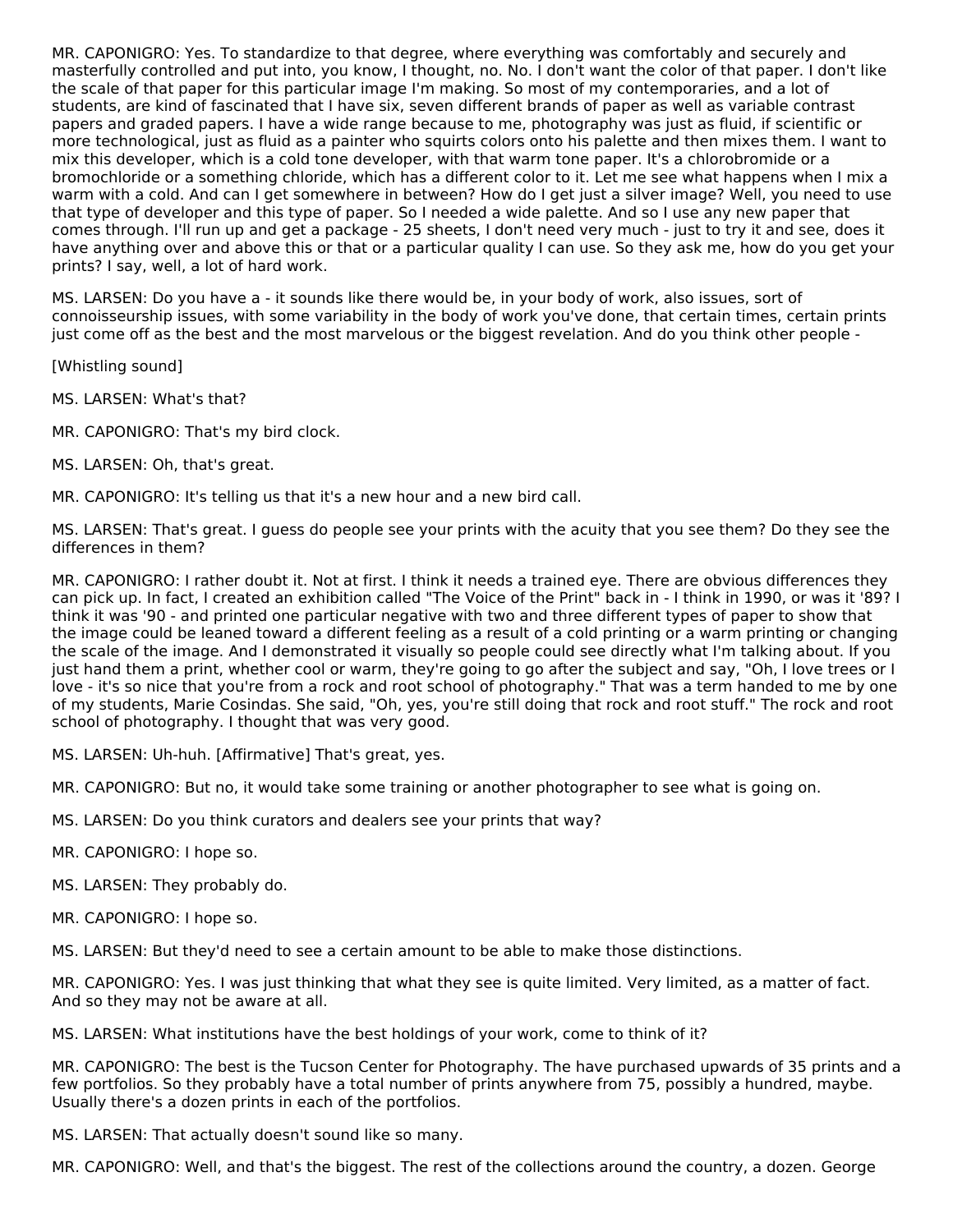Eastman House has eight or ten, maybe.

MS. LARSEN: Museum of Modern Art, do they have -

MR. CAPONIGRO: Museum of Modern Art has a half dozen, possibly. Very few. All around the country, different institutions have very few.

MS. LARSEN: How about the Getty? Do they have any?

MR. CAPONIGRO: The Getty has nothing.

#### MS. LARSEN: Nothing?

MR. CAPONIGRO: Well, they don't collect modern photographers. They're working on 19th Century material. I did show them some of my quite unique Polaroid images, which I consider part of my vintage group. They were made in the early '60s, and they're quite unique prints. And the Getty kept them there for a while and said they would consider them, but it would take - well, they had them for almost a year. Then they said, well, they need to keep them for another year.

#### MS. LARSEN: Goodness.

MR. CAPONIGRO: And at that point I said, well, why don't you just return them, and when you're really ready to consider them, I'll send them back if you're still interested. So that was - that went by the way. The Hallmark photo collection, I stopped to visit them, and in fact Keith Fenhaus came to my studio and he looked at quite a number of my vintage prints. He only wanted to see what's really vintage work. So there are a few connoisseurs out there. And the idea of vintage is very hot these days, especially in the market world.

MS. LARSEN: These are works that you printed at the time of their exposure? Is that - or just older work?

MR. CAPONIGRO: That's one basic definition. But it's a print made at the time. I mean, I made a negative last week and I made a print at the same time, you know. Is that a vintage print? I think it's much more the early work of the photographer. And if a connoisseur really wanted to have a field day, they should look at that early work and the middle period and my blue period.

#### MS. LARSEN: [Laughs.]

MR. CAPONIGRO: And on in, you know, because there are changes not only within my own life changes, but the materials that are available. There are certain papers that are - they stopped manufacturing twenty years ago. And they're quite unique emulsions. They have a very definite quality about them. For these, I think it's quite valid to collect these for a serious collector and a connoisseur. The vintage stuff definitely has something about them. They are unique.

MS. LARSEN: Have some of the emulsions or papers or materials disappointed you in time? Or have they all held up rather well? I know that some of my contemporaries who experimented with mixed techniques that weren't recommended made work that looked rather interesting at the time, but I just know for some prints that I actually own, I opened it up the other day and looked at it and it looks nothing like what it looked like fifteen years ago.

MR. CAPONIGRO: Have your eyes changed or -

MS. LARSEN: No, no. She mixed things - she never mixed them. They just were fugitive, although at the time she thought they weren't. She swore they were not. And so I'm - and my husband was not surprised. I was disappointed when I opened it up and looked at it. But -

MR. CAPONIGRO: Well, I've known, you know, in this new era of experimentation, conceptual photography, multimedia, all that kind of thing, I've met a few people who intentionally don't wash their prints, expecting that they are going to change. And they are interested in that change. I don't like being that unstable. You know, I don't like being - I mean, I like some control. I like to know that it's going to hold because I've given a lot of thought to this image. That print is just about where I want it for this time. Some brand-new paper might come along and offer a scale or a color that may enhance that, and I will think, gee. Great. Let me print it on that and see. And I might get maybe not a better result, but I get a different result. But I'm pretty much after stability. And that's a simple matter of chemistry. Just don't forget to do the hypo, and wash your prints. Wash the hypo a lot.

#### MS. LARSEN: Interesting.

MR. CAPONIGRO: If you don't wash the hypo out, then it turns around -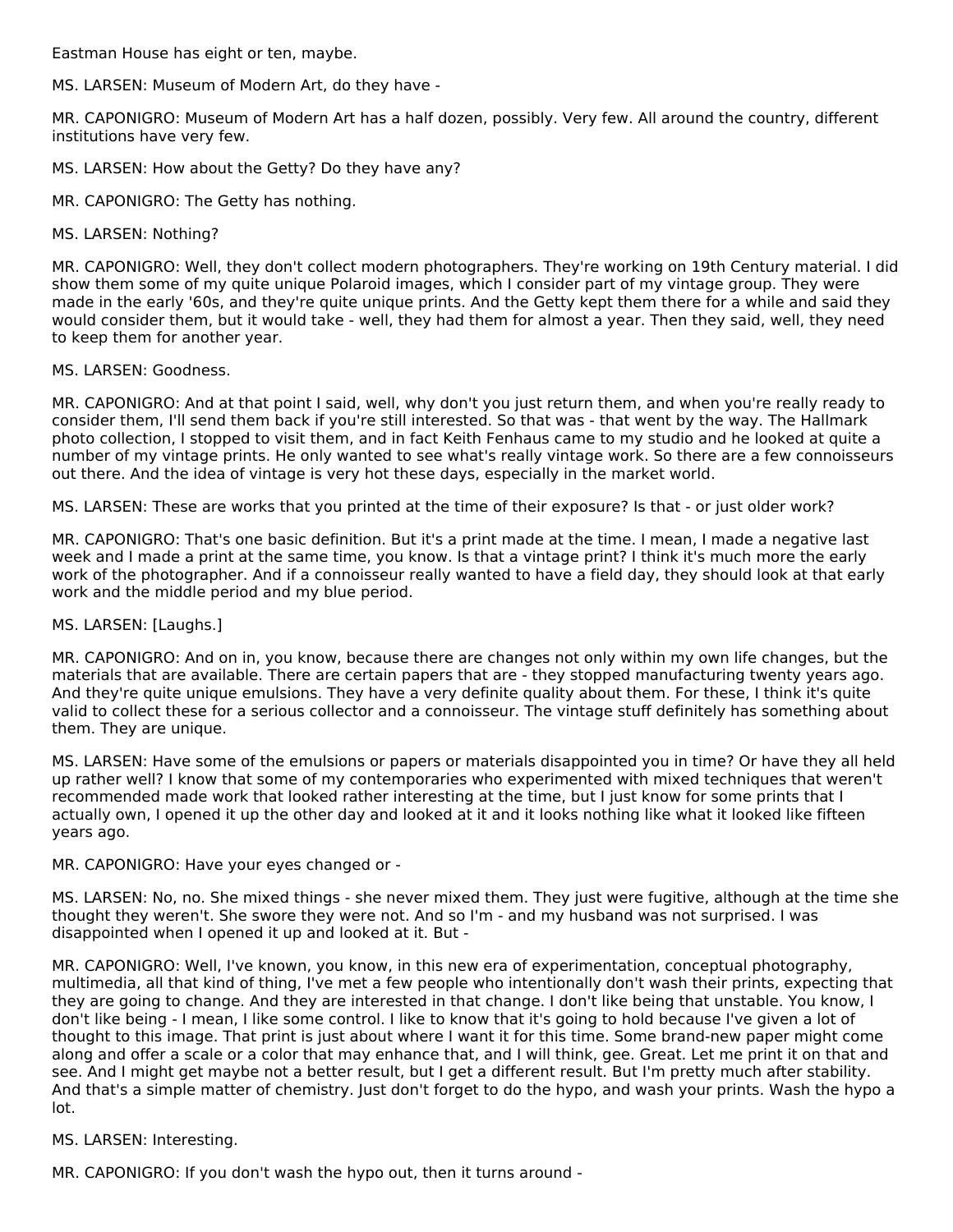MS. LARSEN: Well, this is an issue in painting, of course. You know, different schools of painting have held up differently through time. And we're talking about a relatively similar time period here. You know, some paintings from the 1960s, for example, are not holding up physically very well, and yet they are admired. Like some of the color field paintings that were done with washes on unprimed canvas are not holding up terribly well. And that variability in technique is an issue in collecting of anything. Well, maybe going back to when you got to Santa Fe, did your work change appreciably from that difference, or were you still going to places that you were familiar with? It sounds as though you regularly came to Maine, and you regularly went to the West Coast. And was there a big shift of sensibility, or was it more continuity? In the '70s, now.

MR. CAPONIGRO: No. I would say the only real change that took place in my work over 45 years of time, 45 years of activity with photography, was the departure from the basic landscape to the prehistoric sites. And I was at first interested in trying to do something similar with the sacred sites of the American Indian, but caught on very quickly that they'd rather not be bothered. They've been bothered enough. And just out of courtesy, I simply stayed away. I wouldn't bring a camera to the dances. The dances are fabulous. At the pueblos where they allowed you to photograph - I think the last time I went to the Taos pueblo, which is one of the most ancient and quite beautiful, I walked through the gate and an Indian stopped me and said, "You want to make some pictures?" I said, "I'd rather like to." He said, "It's going to cost you. Big camera. Ten dollars for the camera, five dollars per leg on the tripod."

[Laughter.]

MR. CAPONIGRO: And that's for the tripod. Five dollars per leg.

MS. LARSEN: Was this the going rate or was he making -

MR. CAPONIGRO: Oh, he was having fun.

MS. LARSEN: Yes. He was making it up.

MR. CAPONIGRO: He was having fun. And I gave him his money. But they also say, look, you know. We want you to stay on this side of the river. You know, don't go into the pueblo. We have our lives. And I respected that. So I've made a few pictures. Mostly I've gotten photographs of the ancient ruins that are not inhabited.

MS. LARSEN: Like where?

MR. CAPONIGRO: Bandolier. Puyé. Chaco Canyon. That wonderful place that all of the photographers have gone to from the earliest days -

MS. LARSEN: Mesa Verde?

MR. CAPONIGRO: Well, Mesa Verde is one of them. And then the one in - I'm having a block-

MS. LARSEN: It'll come to you.

MR. CAPONIGRO: Canyon de Chelly. You can go in Canyon de Chelly, and there are these cliff-dwellers, these wonderful sheer cliffs with the buildings at the base of them. Everybody has photographed those. So I did some of that material. And I did really just as much photographing of the Southwest landscape, which to me was part of that sacredness. You know, the Indians held it as sacred. So it wasn't just where they had put their buildings. The land was sacred, so I turned away from the project with doing anything direct with the culture and their important sites and their activities, and simply the ancient sites that were available to the public in the landscape in general is what I did. That was more going back to my landscape photography than it was working specifically with a certain set of stones or, as I did in Japan, the Buddhist temples.

MS. LARSEN: How did that come about? How did going to Japan come about?

MR. CAPONIGRO: Oh, yes. I met a Japanese sensei who was an acupuncturist. My health from the mid-'70s took a strong turn downward because up to the mid-'70s, I had been all over hell and back. And then my career had taken off. I got married and we had a child. I was traveling back and forth between home and travel, and sometimes they went with me, sometimes - I was carrying an awful lot. And then some publications began to come. A lot of the universities around the country wanted me as a guest artist, and in fact, eventually wanted me to set up a department and just stay there, which I thought was not going to help me as a photographer. I really wanted to be free enough to move out and photograph. So I declined on several offers. That whole period really tired me out. It was very tiring. And it was 1976, '75 - 1975. Somebody said, "Go see this new guy that's come to town, Sensei Nakazono. He's a very good acupuncturist." And I did go to him. And he was helpful. He would really - you know, I had low thyroid and I had low adrenals. I really was blown out. And he would give my energy a lift. And I thought, hey, this guy is pretty good. He had some books on his shelf that he had written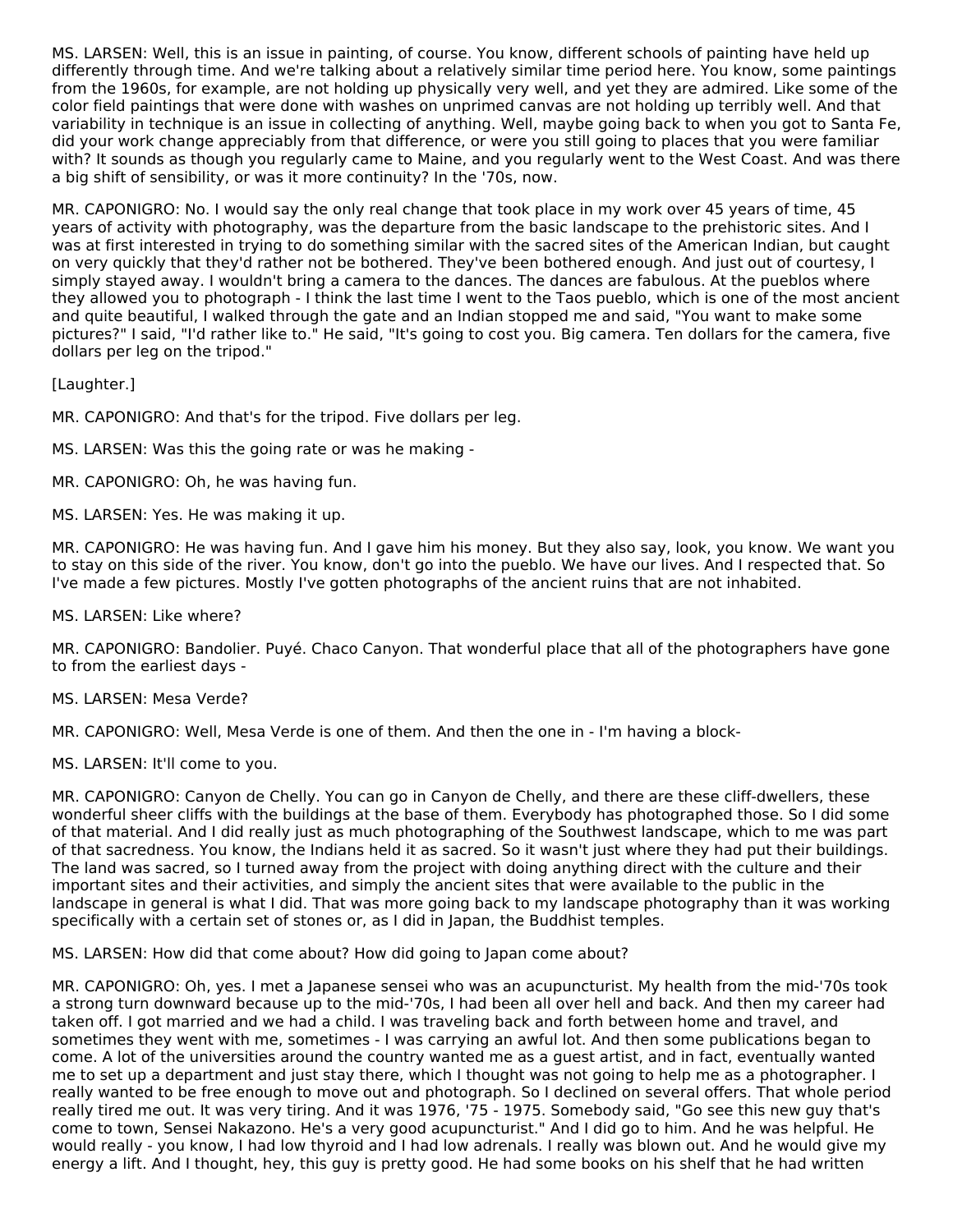about a certain ancient religion called Kototama. And I would take them off the shelf while I was waiting for my turn to get stuck with the needles -

MS. LARSEN: Yes. Ooh. [Laughs.]

MR. CAPONIGRO: I understand. And so I would question him. I'd say, you know, what is this business?

MS. LARSEN: It's written in English?

MR. CAPONIGRO: Yes. It was in English. He and his two sons were practicing. They were from Japan. They had traveled quite a bit. They left Japan, traveled quite a bit, and then decided to settle in Santa Fe. And they were literally teaching Aikido, which is one of the martial arts. But they taught it not just from the martial point of view but in terms of dealing with energy and as a spiritual practice of learning what you're about and how you work and self-knowledge, self-awareness. All of that was in there. And I said, "This Kototama sounds very interesting." He said, "Oh, well, maybe you would like to come to one of my classes and see what it's about," which I did. And it was about announcing sound, literally the vowels and the consonants. There's a whole system of vowels and consonants interacting, and the real practice was breathing and getting the sounds to come from a particular place they call the tandem [phonetic]. And you hear about that in Tai Chi and Qui Gong.

MS. LARSEN: Yes. I was just thinking how similar this sounds.

MR. CAPONIGRO: And it's an Eastern practice of reaching a certain energy in the belly. And these ancient sounds from the Kototama, there was a particular system that's a little too much to elaborate at this time. But I took a strong interest in it, and he saw that I really was trying to get hold of it. And he said, "Well, you know, you ought to go to Japan and meet my teacher. He is one of a handful, maybe six people in all of Japan, who know that this system even exists. It is a very ancient system that has gotten lost, probably from 4000 B.C. or earlier.

MS. LARSEN: It sounds very Chinese in a way. Some affinity with Chinese things.

MR. CAPONIGRO: Possibly. Possibly.

MS. LARSEN: I don't know. But he said, "You should go because they may be able to help you understand more. I can give you so much. But you may also want to experience Japan," he said. "But don't ask the average person or even the educated men in Japan what the Kototama is because they will not know. You know, you go and talk to my teacher. You will see." And really, the roots of Shinto is from this. And even the Shinto priests don't have the deeper information about this ancient practice of sound meditation.

MS. LARSEN: And Shinto is so old.

MR. CAPONIGRO: And Shinto is old. This went even further back. So there were - I became aware of a few Japanese mystics who set up -

#### MS. LARSEN: Where? In Kyoto?

MR. CAPONIGRO: Not in Kyoto, but one is in Kamayoka, which is west of Kyoto. And they have become a religion. It's called the Oomoto religion, O-o-m-o-t-o, Oomoto. And they believe that the practice of art is a means of realization, that you can reach inner states by engaging your craft to a degree and with an intensity that could bring you to those internal places.

MS. LARSEN: That sounds like many of the things you've been saying.

MR. CAPONIGRO: Yes, it does. And so I thought, yes. Okay, I'll go for this because there's something happening here and I have something to learn. So I studied the Kototama with the Japanese Sensei Nakazono here. He kept my health up. I went to Japan right after my divorce in 1976 in a state of hypoglycemia. I was full-blown hypoglycemic at that time. My health was really shaky. But also, my work was - I was so intense about my work that I could forget the problems and just go and do the work. And I found out what I wanted to find out, you know. And it was extremely helpful. And that's why I photographed the Buddhist temples and Shinto shrines, whatever -

MS. LARSEN: Did you go from one to the other on the trip?

MR. CAPONIGRO: Yes. I just traveled around Japan. And we'd get invitations to go to certain places. The Oomoto people were very helpful. And they pinned a note on my sleeve. I couldn't speak any Japanese. They would pin a note on me and put me on the train and show me a picture of the man that was going to pick me up at the other end.

MS. LARSEN: Like a child, really.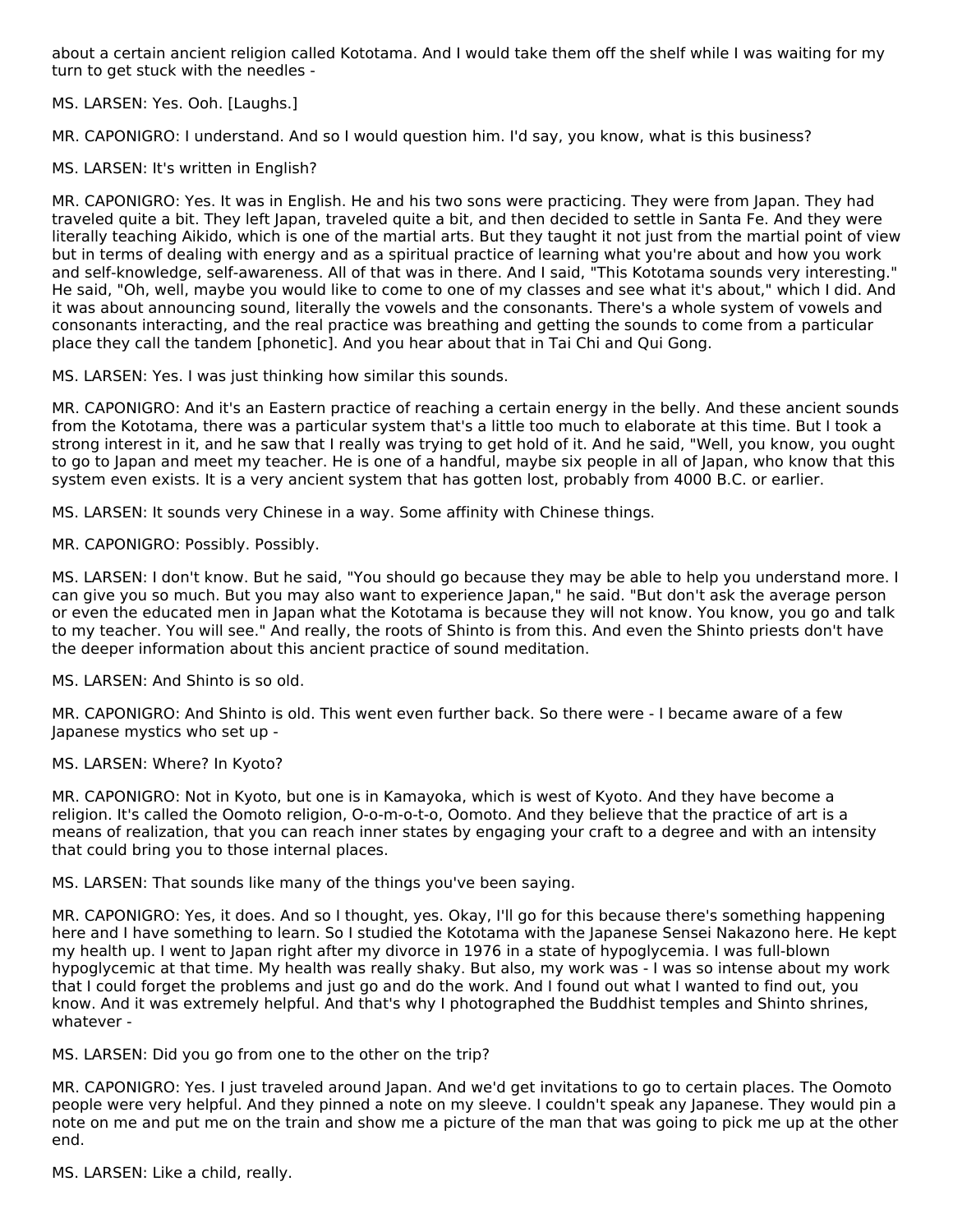MR. CAPONIGRO: Exactly. Exactly. But they were extremely helpful. Very, very helpful. Anything I needed, very, very helpful. And they'd pick me up at the other end, and I would get introduced to the abbot of the Shinto shrine here or the one over there. And I visited the Grand Shrine of Issei in the south. So I got around. It was about a three-month period. And I had the help also of an American, Robert Singer, Robert Singer's son, who is now with the L.A. County Museum.

MS. LARSEN: Yes.

MR. CAPONIGRO: Do you know Robert Singer?

- MS. LARSEN: I've met him. I've met him, yes.
- MR. CAPONIGRO: Yes. He was over there. And he helped me a lot.
- MS. LARSEN: He's a nice person.
- MR. CAPONIGRO: A very nice person. Very good.
- MS. LARSEN: Yes. Right.

MR. CAPONIGRO: He was very, very helpful while I was over there. He gave me - he introduced me to a young student who was interested in photography who spoke enough English that he could be my guide or my driver.

MS. LARSEN: That's nice. Yes.

MR. CAPONIGRO: Go into the shrines or the temples and talk to the abbot and say, "This American photographer wants to work," and this, that, and the other. I would always have a couple of my books with me so that the abbot could see that, you know -

MS. LARSEN: Sure.

MR. CAPONIGRO: - I was serious about it. And the guide would come out and invariably would say, "The abbot wants to know who is this Oriental photographer that wants to work in these?" They thought the work had a very Oriental quality about it.

MS. LARSEN: Which I think it does.

MR. CAPONIGRO: It does.

- MS. LARSEN: Yes. Yes. It does. Yes.
- MR. CAPONIGRO: So that's how I got involved with the temples and the shrines.

MS. LARSEN: How did that all affect you? Did you -

MR. CAPONIGRO: The Japanese sensibility was right up my alley. Right up my alley. I wish I could have stayed and apprenticed to somebody. The whole idea of, first of all, being invited in, you know, is a very strong consideration. You just don't let anything disturb a sacred atmosphere. Here in America, anything goes. You know, everything may just as well be a baseball field, and everybody comes as rowdy as you can - you know. But the sense that, well, what do you really want? What do you expect? And what can you contribute? And you can contribute - if you have nothing to contribute, then make it your silence. Make that your contribution. And I liked that idea. First of all, before you enter this space, if you are interested in learning, take your shoes off. When you get in the space, shut up and watch. And that whole - you know, that's been the basis of my working. I get behind my camera, and I'm with nature or I'm with whatever. It's communion. So that whole way of life, especially in the arts and their religion, because they didn't separate it, was right up my alley. And I loved what was being produced because that internal life was being imparted to the work. It wasn't merely self-expression. It was art as sacred business. So that appealed to me greatly. And I truly - like three months was an acquaintance. I got a few good pictures, but I got - scratched the surface. And I would love to come back here and work more. And then, of course, the money system went out of bounds.

#### MS. LARSEN: Right.

MR. CAPONIGRO: Ten bucks for a cup of coffee. Hotel bills, unbelievable. And I thought, no. I can't do it. I had my second Guggenheim grant which was supporting me. A few thousand dollars of that was to go to it.

MS. LARSEN: Sure. But it ran out fast.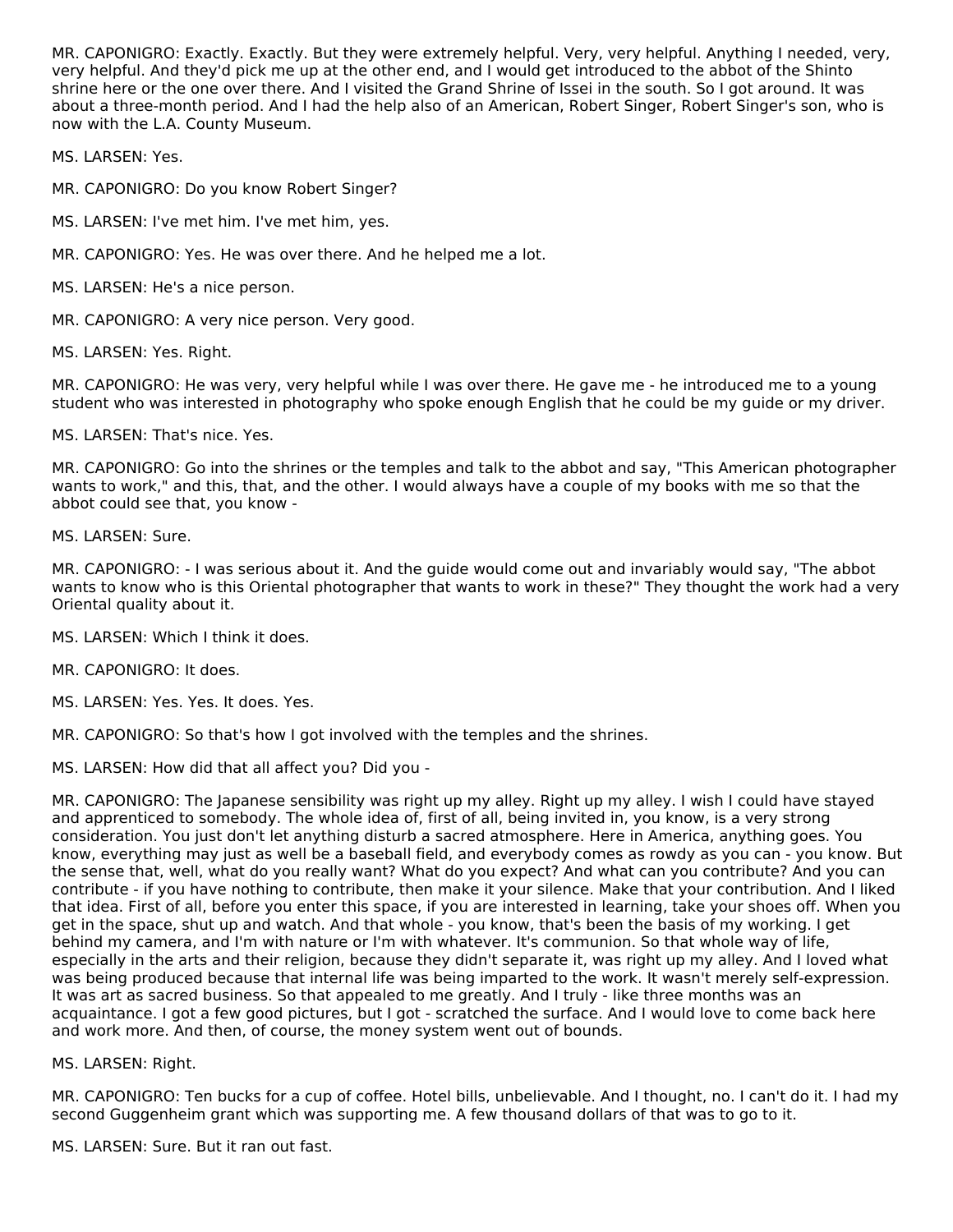MR. CAPONIGRO: And it ran out fast. But at that time, it was manageable. It was manageable. But within a year or two after that, there was no way I could go back, even with a couple of grants, to do that.

MS. LARSEN: I felt the same way about Japan.

MR. CAPONIGRO: Absolutely.

MS. LARSEN: Nothing I saw, touched, smelled, ate, was near anything but the right thing. I loved it.

MR. CAPONIGRO: Total respect of materials and those who would partake of it.

MS. LARSEN: Yes. The artist's place in society is not overly fawned over or treated with disrespect. It's integral, and it's -

MR. CAPONIGRO: Absolutely. And the idea of national treasures, you know, that is a rarity. They get near it in Europe, but there's still a bit of a free-for-all. But to say, no, we consider art as sacred, and one can enter a sacred domain by the proper practice of art or with the right spirit of art, and these men are worthy because they have produced and shown that their life is integral with it, and therefore they are treasures for the country. We don't have any national treasures in the United States.

MS. LARSEN: And I wonder, if we did, how we would choose them. The system without the culture is maybe would be as laughable as -

[Laughter]

MS. LARSEN: I think the culture and the system are beautifully in synch.

MR. CAPONIGRO: I kind of saw the truly ancient Chinese. The modern Chinese have that problem with the political systems and all that. But the ancient Chinese, which is where the Japanese got a good deal of their culture, and the ancient Japanese systems - like they have grandfathers. And in Europe, they still have an attitude towards art that is close to it, maybe a little more loose at the edges. A lot of the experimenters came. Good stuff, Impressionists and this and that. And I see them as the uncles and aunts. And here in America, we're the teenagers. Teenagers. Unruly.

MS. LARSEN: No respect.

MR. CAPONIGRO: No respect.

[Laughter]

MR. CAPONIGRO: So being an artist in America is tricky.

MS. LARSEN: Yes. Well, from the things we've talked about in general, aside from Boston and New York in the early days, you've lived outside the big urban art centers also. I think a lot of artists do. But at least in painting, often, people feel they need to be in the urban center to progress in their art.

MR. CAPONIGRO: Progress in your art. That's the recent - in recent years, the last ten years, how many artists from around the country would have to buy a loft in New York City in order to be there long enough to be totally abused. They would be touted. They would be red carpet. They would have -

[END TAPE 6 SIDE B]

MR. CAPONIGRO: - not only my own personal dream world. The studies I have made of the various religions, the sacred sites I have visited, the recognition that certain portions of land which the ancients recognized had power within it to affect the human being, to reach deeper within himself - all of that had come into play at the time of my accident. And it presented the image and the possibility of death as a puzzle. And what I realized only after I'd come through it - because it's a great struggle to keep a physical body, in pain, upright and continue to function until it heals - but it said, you asked about death. That was your question. You have been investigating it esoterically speaking, through the religions, the questions of the beyond, other worlds, et cetera, et cetera. Here it is. You know, it's your question, and you grapple with it and we can assist you in maybe getting some understanding about it. But this is going to be a process that you will have to continue. I actually was given a choice to either go through that door or death or to come back and continue working. Those on the other side were prompting me to come back. I wanted very much to go through it. But with all that interaction, I finally realized, yes.

MS. LARSEN: More to do.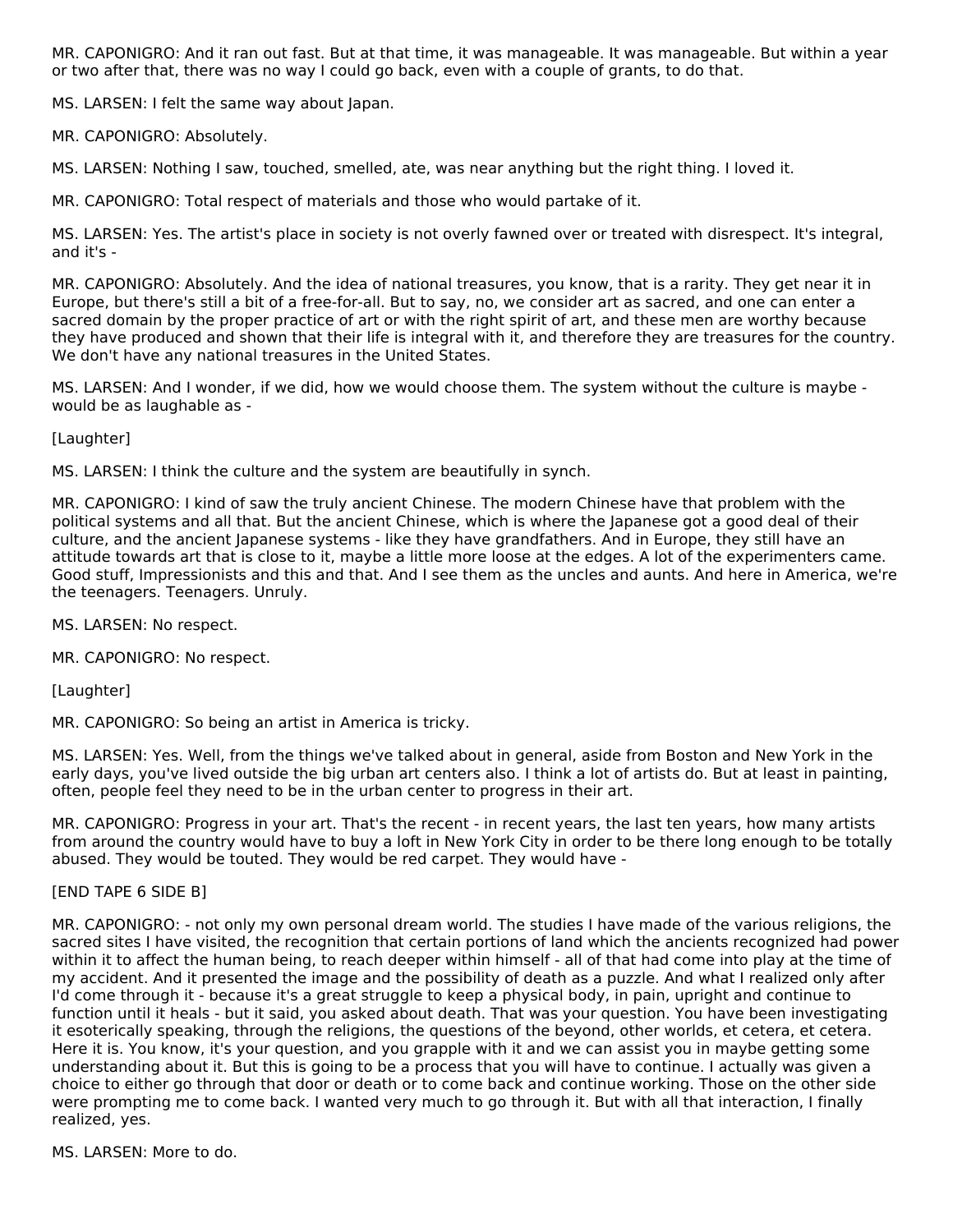MR. CAPONIGRO: There's more to do here. And it's actually an opportunity in very different ways of my will. Well, that's when the other forces informed me. It said, well, this is one particular kind of death. You will be going through a succession of deaths. These others will be primarily psychological in nature and, you know, you should watch for them. And so leaving Santa Fe was another death. Restructuring my world with the photographic galleries and my business was another death. It was a series of interactions -

MS. LARSEN: And closures of things.

MR. CAPONIGRO: - with my personal, business, creative, all of that. That was stretched out over a period of the last eight years. And I can mark them. I can see them. Sometimes I could never see them coming, but suddenly, boom. I'm like, oh, yes. Oh, okay, another one. Another. And all I can think is that it's part of that process of shut up and listen. What's next? Well, you know, don't agitate your intellect into that place where you'll start manufacturing something of what's next. You should be - you know, everybody in the world, well, they want to know, oh, what's your next project? Well, I just finished an exhibition, and it's hanging now, and it took me two years to do it. And it all ended yesterday, and you want to know what's next? That attitude of discipline and -

MS. LARSEN: Career.

MR. CAPONIGRO: All that kind of stuff, yes. That was to be absolutely wiped away. And to listen carefully, just wait for the day and see what's next. It's taken me the eight years of either having certain identifications I've had pulled away from me, or my seeing that they must be released. Give it over. Give it over. Lost but not lost. Making space for - well, you won't know until you find the space, when you are in that space. And that's what the last eight years have been. 1992 right up to - we're almost hitting 2000. And I don't know what they're going to shoot me at.

MS. LARSEN: Well, it's a nice place to be here.

MR. CAPONIGRO: It's a good place to be, yes. Yes, Maine is - I always thought of Santa Fe and that area as a rather vertical energy in the land. It kind of is demanding of you.

MS. LARSEN: Yes.

MR. CAPONIGRO: And keeps you on your TV, so to speak. And when I come here to Maine, it's a more horizontal energy that you can move into and will envelope you, in a way, and assist.

MS. LARSEN: What do you do with the whole Maine picturesque kind of aspect which, you know, is true in Santa Fe and California, almost every place you've talked about. But it's true for painters, and this is a picturesque place with lots of clichés abounding. And you've known this place for a long time, a lot longer than I've certainly known it. What do you think of Maine?

MR. CAPONIGRO: As most places. It can be very picturesque. The West Coast school has these glorious mountains, which you've heard the criticism, are like glorious postcards. And any place will offer beauty as a sentimental something. If you respond sentimentally, then you will get -

MS. LARSEN: Sentimentality.

MR. CAPONIGRO: Sentimentality. What I have been finding and what may be helping me is this - well, first of all, my own maintenance of a basic question. No formulation of words. A question: Meaning, what is meaning? Not the meaning of meaning. Meaning itself is a process, and it has the form of a question. And I don't know how better to describe it because we all want specifics. Well, what are you going to do next? Well, take a break. Well, that's good. It's good to take a break.

MS. LARSEN: [Laughs.] But after you take a break -

MR. CAPONIGRO: Define it. Define it. Give me the box and then fill it. And so I've had to break all of that. Like I remain in my question, which means that I continually take off my shoes and I keep my mouth shut. Then I am a question which is receptive, and not demanding, an answer. So this whole process has been keeping and honing my question stance. And I can see how pretty that is and how - well, you know. And at the same time, I've missed my photography. Unfortunately, the accident plus other things coming along minimized the amount of time or the kind of weight I can carry into the field, a big view camera, et cetera. It's slowed me down. And I've felt a bit frustrated about being slowed down. But then you realize, you know, you'd have burned a lot more film and there would be a lot less on it. And what's happening really is you are there and you are experiencing and seeing possibilities, but not everything is taking. But you now have the edge of realizing, well, you only need to take that. And it pushes away the pretty stuff. So Maine, as far as I'm concerned, hasn't been photographed yet.

MS. LARSEN: I agree with you.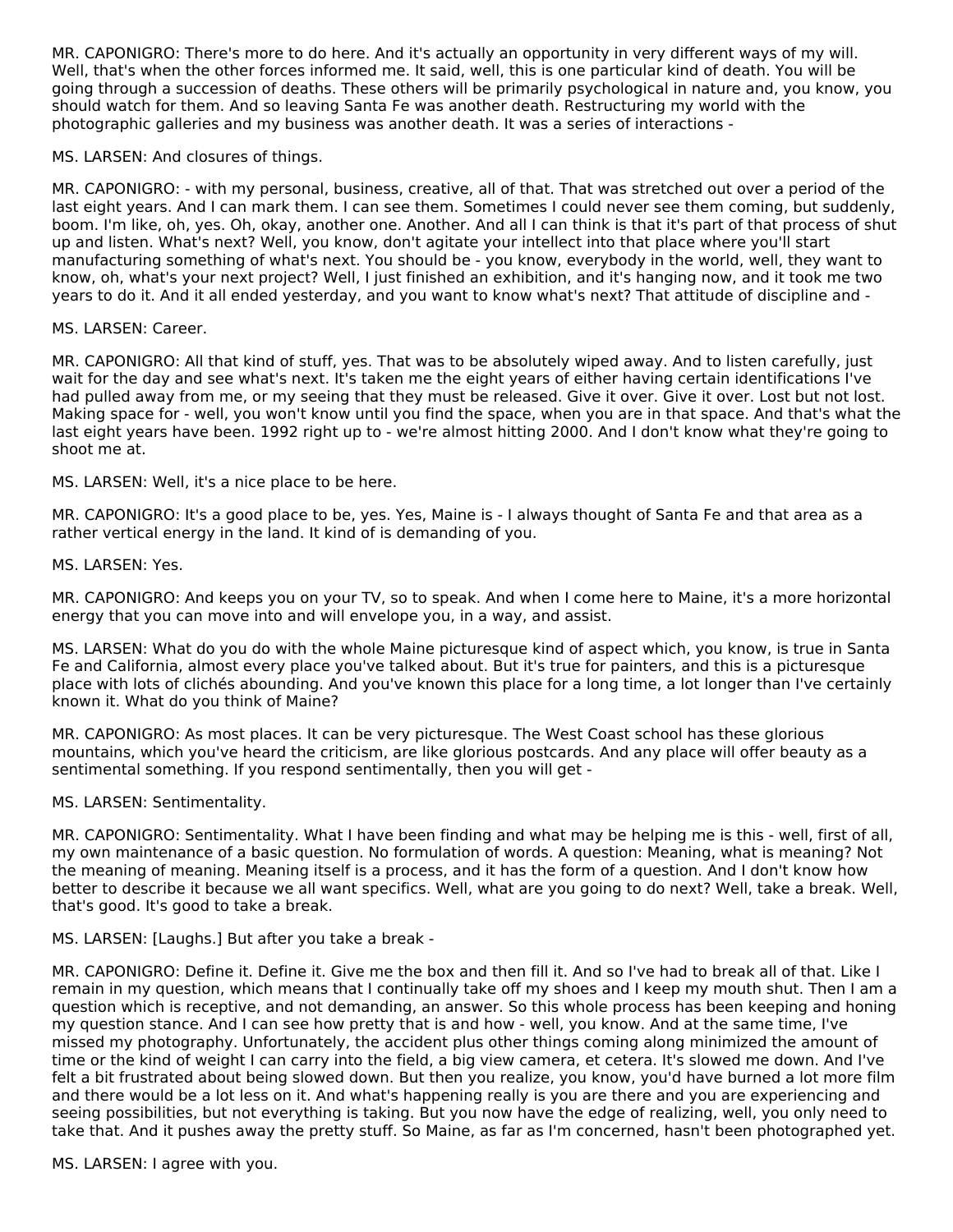MR. CAPONIGRO: It has not been photographed yet.

MS. LARSEN: It's not been painted yet, either, for some reason.

MR. CAPONIGRO: Exactly.

MS. LARSEN: The Maine of the now. You know, this - I don't mean just topically now, but I mean, just living in this moment and seeing it for what it is. Not that overlay of nostalgia that is constantly around here, and sentimentality.

MR. CAPONIGRO: But who is going to produce that? Hasn't that been the problem over how many years off Sunday painters. And it takes - just as our friend Joseph Campbell said, one of the heroes has to venture forth and go out into the unknown and bring back the gift. That is the problem, is to become one of those heroes with a thousand faces. So that's the costume I have to adopt. The others just don't fit any more. And that's how Maine will get photographed.

MS. LARSEN: Good. I hope so. I'm looking forward to seeing that.

MR. CAPONIGRO: But then if you look in back of you -

MS. LARSEN: Uh-huh. [Affirmative] I see the camera.

MR. CAPONIGRO: You see the camera, and it's got an object under it just waiting to be photographed. Go ahead and look.

MS. LARSEN: This is beautiful. Flowers, and I like the acorns, too. [Inaudible]

MR. CAPONIGRO: They may. They may or not. But, see, what's been happening since I moved into this place a little over a year ago, you see all these dried flower arrangements. I've been collecting them, will continue to collect them and dry them. I've been collecting shells for quite some time. But now they're coming out of the boxes.

MS. LARSEN: Good.

MR. CAPONIGRO: And so this whole room is a studio in which, you know - you've been here three or four times already, and you notice that these -

MS. LARSEN: I have noticed them as decoration.

MR. CAPONIGRO: As decoration.

MS. LARSEN: But I haven't noticed them as subject matter.

MR. CAPONIGRO: But suddenly a particular group of those dried petals found themselves on a wooden bowl in front of the camera. But that's the same as trying to photograph Maine. Wait until Maine announces itself and you are not being over-sentimental or insisting on making - you've got to make [thumps table] five photographs today or I have no discipline. Discipline. That idea of discipline is too American, you know. Produce, produce, without really any discrimination. So my whole studio is Maine, landscape, and the room in which I collect pieces of Maine. Now, there's some milkweed that's been waiting since last fall, waiting to be recognized and placed in an image. So this is where the work will take place.

MS. LARSEN: In the winter, do you think you'll be working indoors more than outdoors?

MR. CAPONIGRO: No.

MS. LARSEN: No? Not necessarily?

MR. CAPONIGRO: Not necessarily. This last winter I had a great deal of printing to finish up. I produced one new show. And the last four or five years has been primarily printing negatives that never got printed before. So that has helped me get past the frustration of missing my camera and not being behind it out in nature. Regular work with the printing, that's good in its own way. But I can feel the new thrust is going to be using some film.

MS. LARSEN: Great. That's good.

MR. CAPONIGRO: And I'm very pleased about it.

MS. LARSEN: Well, I would think you would be. My goodness. That's where the energy is. That's where the adventure is.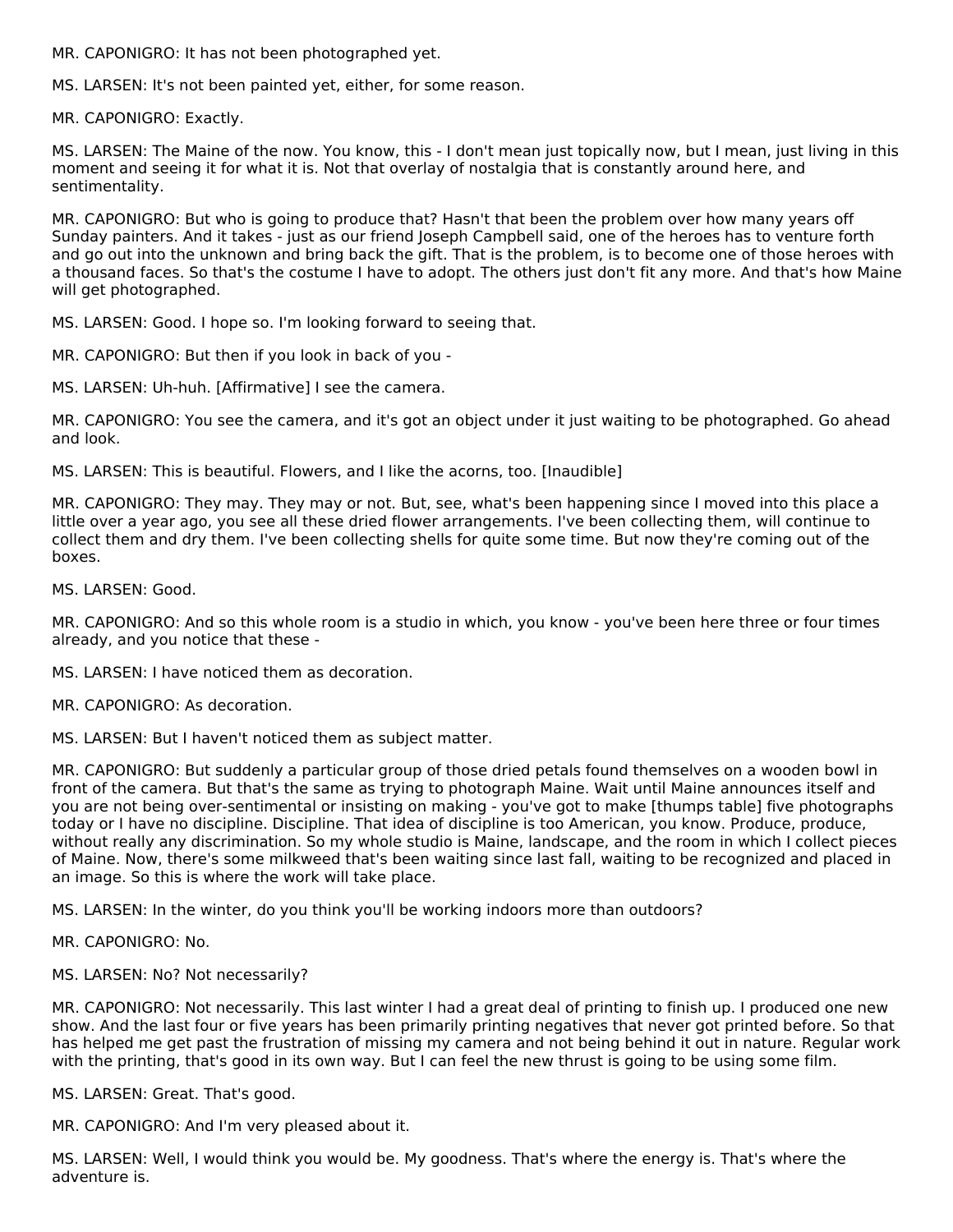MR. CAPONIGRO: So in terms of my history, leaving New England after Ireland was a turning point. Going to the Southwest, that was a long period continuing with my personal religious and esoteric studies, as well as getting involved with some new landscape out in the Southwest. Getting to Japan. That whole period was very stable in that direction. A lot of teaching still. A lot of workshops, et cetera. Right up to 1989, which was the 150th birthday of photography. I did nothing in the United States. I lived in Europe for five months. Lived out of a suitcase in Europe for five months because I was invited to two or three exhibitions they wanted from me, lectures. I must have done six or seven workshops through Finland and Belgium and Italy. I also went through Norway looking at the stave churches trying to find some photographs there. So I photographed. Taught. I did all that in this long, long period that contributed to really feeling wasted when I got back. And that's what prompted me to go to the West Coast. 1989, I got back in the fall, and my tongue was hanging out. I stayed with my son, who had already bought his house in Maine, before I went back to Santa Fe. Tried to catch my breath here. And then I went back to Santa Fe and thought, there's too much work. I'm tired. Rent a place by the sea in Big Sur and take the rest. Rent a piano and -

MS. LARSEN: Sounds idyllic. Sounds great.

MR. CAPONIGRO: Absolutely idyllic. But it was the very place where I - after - once I got set in, and it took me a few weeks, then I took the fall.

MS. LARSEN: Yes. That was the big turning point.

MR. CAPONIGRO: Right there, over the edge. Bam.

MS. LARSEN: Wow.

MR. CAPONIGRO: So that was the turning point, yes. And since that time, as I say, the last eight years has been a crucible, a true crucible daily. And I'm in the bowl, and there's this big pestle, mortar and pestle, business, grinding, grinding, and still.

MS. LARSEN: Do you feel like you've never recovered from that accident, or are you feeling that you are recovered in a -

MR. CAPONIGRO: It left some dents. It left some dents.

MS. LARSEN: I think most things that happen to us that are profound like that, we're never the same. But you find your equilibrium again and move on.

MR. CAPONIGRO: Yes. But the equilibrium I'm finding - because I've gone through a lot of heck. I've tried the doctors. I've tried the acupuncturists. I've tried the chiropractors. And I still use them. They each have their specialty that can be helpful. But I've spent a lot of time in trying to get it fixed, and forgetting that it has its own time of fixing itself. So in the last two years, I've decided I really don't want to turn myself over to someone I think is going to repair the damage. I'm sick and tired of thinking about it. And I'm feeling better already that I'm not going to be sitting in somebody's office waiting, but rather living with it because I do see that it goes in and out, up and down. Yes, it hurts today. I mean, my knees are not in good shape. And some days, maybe the weather affects them. All right, so I move a little slower today. Other days, it's working okay.

MS. LARSEN: Yes.

MR. CAPONIGRO: And that's what I have to work with.

MS. LARSEN: Well, we all - you know, I have an old friend who says we're all three-dimensional. We all - there's nobody perfect, nobody untroubled.

# MR. CAPONIGRO: [Laughs.]

MS. LARSEN: You know, some people seem so. But, you know, we all have our dents as we go through life.

MR. CAPONIGRO: Yes. Well, and the last eight years has shown me that one has to partake in the process of letting go, that you join it in spirit. And then, well, okay. I've already got this much. But that much will get me there. I'm not going to give that much to the M.D. who wants me to live on these pills as an experimentation. That's going to be a real waste of time, not to mention some side effects. All of that, I think, okay. Enough, everything. Enough. I've got enough to work with.

MS. LARSEN: Well, you certainly have a beautiful place, and well-honed equipment, both mentally and otherwise.

MR. CAPONIGRO: Yes. In the last eight years, putting it together little by little, little by little. I knew I had to stop this. I need this. I don't need that. And I think I'm ready to photograph unencumbered from this day forward. I've